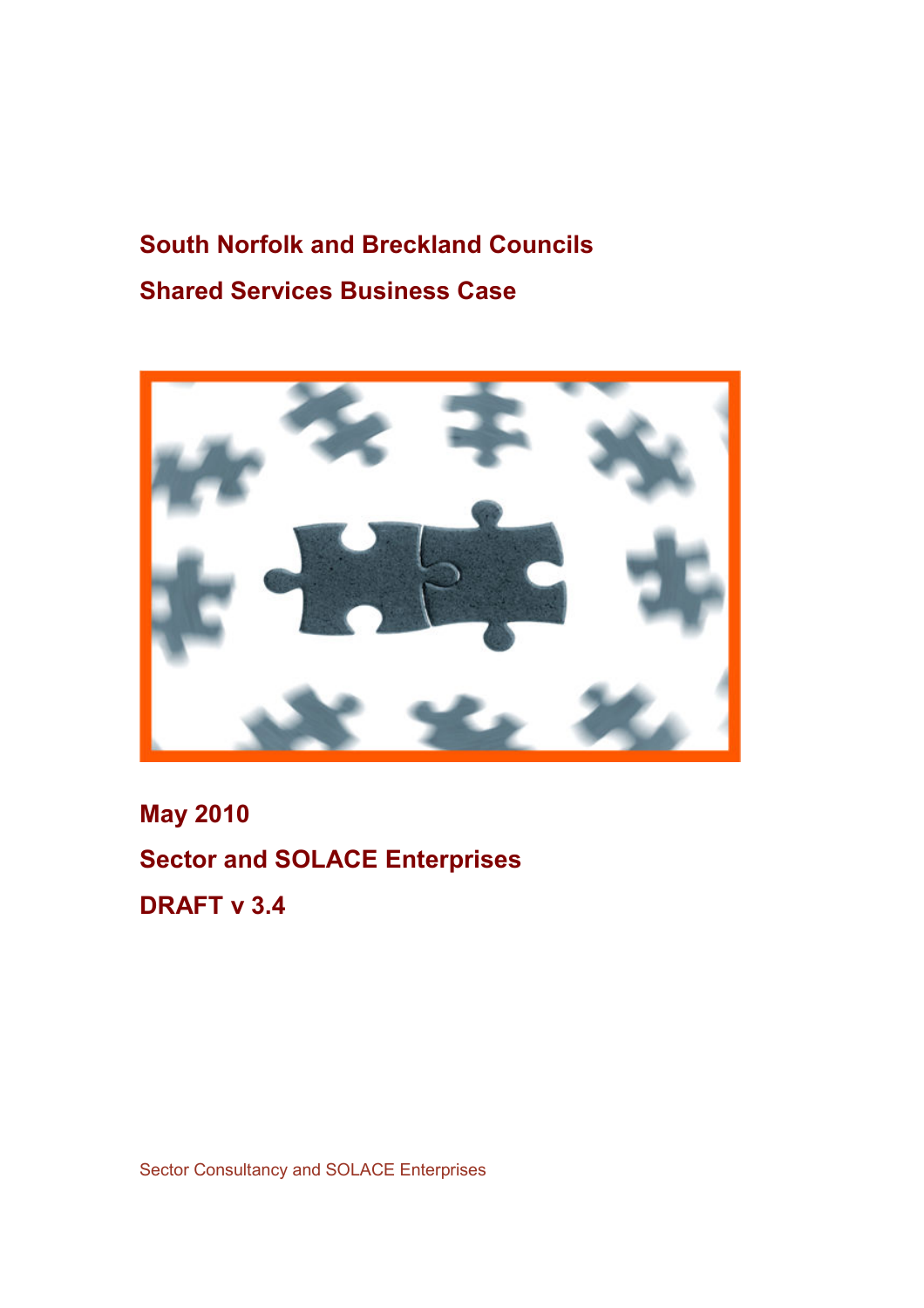## Executive Summary

### Introduction and Overview

Breckland and South Norfolk Councils are investigating the potential for sharing services. The drivers for sharing services between the two Councils are to accrue economies of scale to help meet the challenges of potentially reduced financial resources and Increasing demand on services while improving the standards of service delivery.

The Business Case identifies significant opportunities to work together for mutual benefit. The benefits available are a mixture of financial savings and service improvements. Additionally, the Councils have sufficient congruence in objectives and policy to make widescale sharing of services feasible and though there are challenges that need to be addressed, these are manageable. The conclusion reached is that sharing services towards the goal of a single workforce can be achieved using a staged approach, summarised as:

- Developing a shared senior management team;
- Developing shared "back office" services;
- Moving forward the other options to share services; and then
- Sharing those services with existing contractual arrangements in place.

## Shared Senior Management Team

It is recommended that there be a joint senior management team. That senior management team, in conjunction with members, will be responsible for the implementation of the new arrangements. Such management arrangements provide an impetus to the introduction of the other aspects of shared services and, indeed, are assisted in its operations by further shared services. We have designed the senior management structure based on our review of activity levels and our knowledge of similar Authorities. The structure will, of course, be a matter to be determined by the two Councils. The structure applied in the Business Case is shown in the diagram below.



Sector Consultancy and SOLACE Enterprises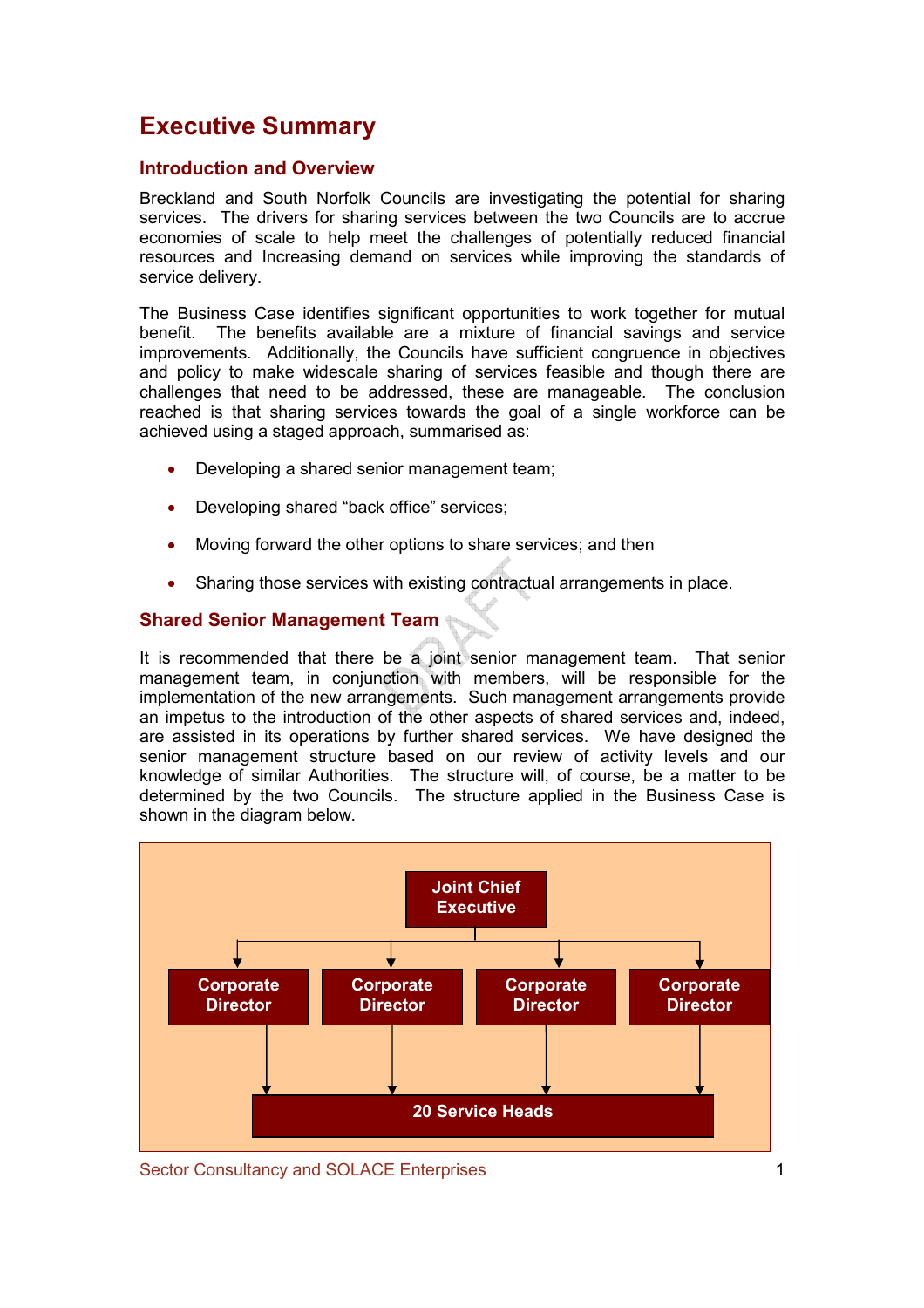## The Back Office

This part of the shared services initiative involves the two Councils sharing all of their "back office" activities. Sharing services provides a range of opportunities, including using economies of scale to deliver savings, improve service quality and resilience and extend potential trading opportunities. There is an extent to which control over and tailoring of the back office services will be reduced though that can be managed by appropriate governance and service management arrangements. We have defined the back office for the business case as including the following activities.

| Finance                | <b>Elections</b>      | Legal                        |
|------------------------|-----------------------|------------------------------|
| <b>ICT</b>             | Printing              | <b>Revenues and Benefits</b> |
| <b>Human Resources</b> | Asset management      | <b>Customer Services</b>     |
| <b>Communications</b>  | <b>Internal Audit</b> |                              |

Internal Audit is already subject to shared service arrangements between the two Councils and other partners. Revenues and Benefits and Customer Services provide key issues that need to be resolved prior to the sharing of services. Breckland's Revenues and Benefits is subject to partnership arrangements with other local authorities. Customer Services is dealt with in very different ways in the two Councils. It will, consequently, be necessary to give more detailed consideration to the means by which these services are shared. It will also be necessary to align, to some degree, the Customer Service strategies of the two Councils prior to fundamental service sharing in that area. Nonetheless, there are potentially considerable savings and service improvements to be gained in these areas.

## Other Shared Service Opportunities

The feasibility study identified that there were a range of other services where there were opportunities to share services to potential mutual benefit. These service areas include:

| <b>Community Services</b>   | Licensing                   | <b>Members Services</b>          |
|-----------------------------|-----------------------------|----------------------------------|
| <b>Corporate Core</b>       | <b>Economic Development</b> | <b>Miscellaneous and Offices</b> |
| <b>Environmental Health</b> | Housing                     |                                  |

If the Councils are minded to move towards the single workforce option then pursuing these options provides early opportunities to improve services and deliver efficiency savings. The introduction of a joint senior management team will provide some considerable impetus to this process. Managers will be keen to simplify the reporting lines and service provision arrangements they have to manage. It is, however, important that there is structure around the extension of shared services.

### Outsourced Services

Environmental Services and Planning and Building Control services have been outsourced by Breckland to Serco and Capita Symonds respectively. South Norfolk's Planning and Building Control services are provided through partnership arrangements with Broadland and Norwich Councils. These are areas where there are potential large scale benefits through sharing. However, the commercial and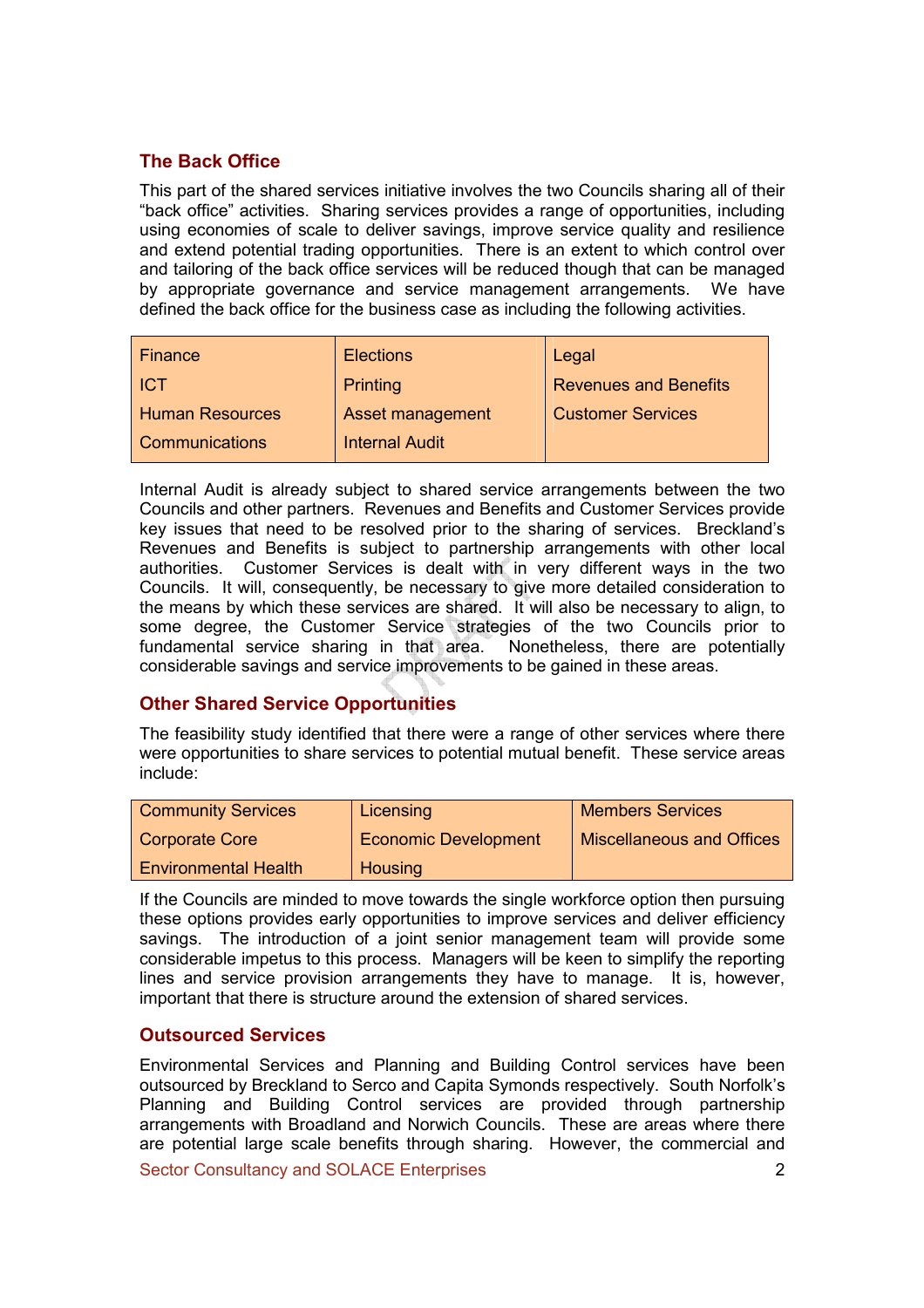contractual arrangements will make that a complex and potentially difficult matter to address.

We do not believe that it would be appropriate, nor indeed necessary, to make a judgement at this juncture as to the optimal way forward in either of these service areas. More detailed work needs to be done to fully assess the options. That appraisal does not need to be commenced until 2013 for Environmental Services and some time into the future for Planning and Building Control.

#### Investing in Transformation

The proposed move towards a single workforce solution requires a major change programme. That cannot be achieved without significant investment. To that end we have made provision for investment in IT and for the programme and change management, Finance, HR and IT personnel resources required to complete the change. The Councils are keen to achieve the staffing reductions consequent upon the change programme through natural wastage and redeployment. We have, however, made some limited provision for redundancy costs where such options are not feasible.

Part of the drive towards partnering between the two Councils is to provide the critical mass to allow for future investment and re-investment in systems and technology. There will be a requirement to invest in order to achieve effective sharing of services. However, it is essential that the two Councils also retain the capacity to invest in new technology and new ways of working in order to continue the drive to improve services and improve value for money and efficiency into the future. A high level assessment of the resources required to deliver that has been made and separately included in the Business Case financial analysis.

#### Form of Joint Venture

We do not believe that the Business Case needs to arrive at precise conclusions on this matter as there will be further work required to develop and test the options. There are a number of joint venture structures that could be established including, for example, a joint venture company that provides the services using a combination of its own staff and staff seconded from the Councils. Our view is that there is little to be gained from a formally constituted organisation for the delivery of shared services at this stage, because of the complications, costs and legal implications.

We are of the view that the initial move towards a shared joint management team and shared back office services should be undertaken on the basis of an agreement between the two Councils that details the financial and staffing arrangements, how assets are to be treated and the decision making processes.

### Staffing Issues

It is likely to be necessary to align staff terms and conditions. The current terms and conditions of the two Councils are similar in many respects and the areas of difference are relatively minor and should be capable of being resolved. If the Councils intend to formulate common terms and conditions of employment, this will provide a unique opportunity to ensure they facilitate development of the desired culture rather than perpetuate arrangements that have developed over time and might not be appropriate for the future.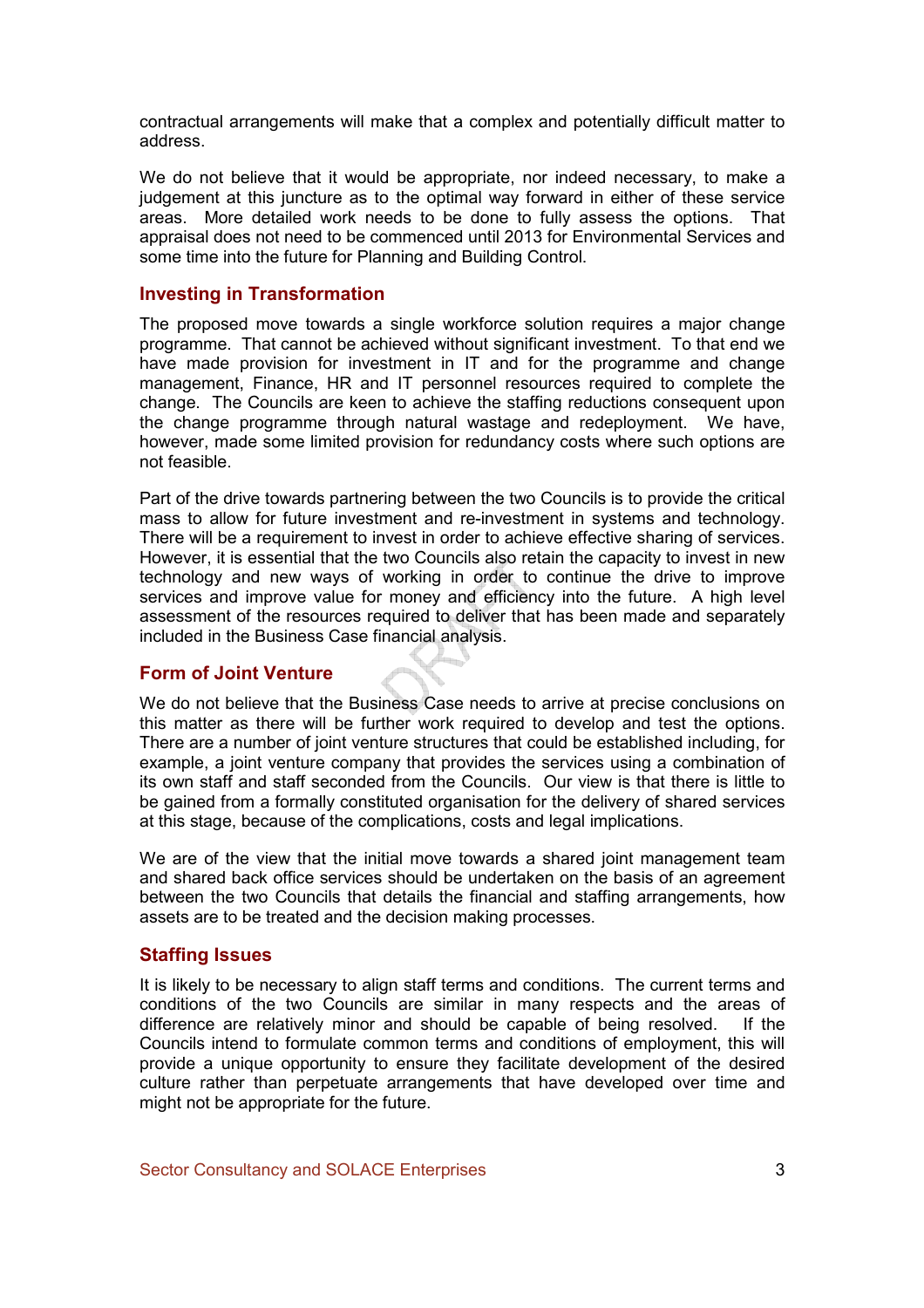#### **Governance**

Governance is an issue that needs to be carefully considered. In terms of formal political arrangements the lessons from other local authorities suggest that these be relatively limited in scope and probably limited to the appointments and performance management arrangements. There will need to be further more informal arrangements put in place to enable the effective sharing of services. These arrangements are likely to include regular meetings between the two leaders, matching cabinet portfolios and informal joint cabinet meetings

It is important to consider those issues that are "showstoppers" for both or either Council. If these are understood then they can be managed. Each authority will have its own issues and there should be an open dialogue on these matters. These can be summarised as:

- o Lack of political alignment and buy in
- o The Vision and Pace of Change is not shared and appropriate
- o There is not a "win-win" partnership
- o A lack of appropriate levels of support
- o Ineffective Governance arrangements

## Financial Analysis

In the table below we set put a financial analysis of the business case for moving to a single workforce solution

|                                   | 2010/11<br>£ | 2011/12<br>£ | 2012/13<br>£ | 2013/14<br>£ | <b>Total</b><br>£ |
|-----------------------------------|--------------|--------------|--------------|--------------|-------------------|
| <b>Investment</b>                 |              |              |              |              |                   |
| Change Management                 | 303,328      | 503,328      | 200,000      |              | 1,006,656         |
| ICT Investment Charged to Revenue | 71,200       | 166,900      | 143,000      | 124,800      | 505,900           |
| Redundancy & Early Retirement     | 194,999      | 97,500       | 146,250      | 48,749       | 487,498           |
| <b>Total Costs</b>                | 569,527      | 767,728      | 489,250      | 173,549      | 2,000,054         |
| <b>Shared Service Savings</b>     |              |              |              |              |                   |
| Senior Management                 | 424,304      | 1,018,329    | 1,018,329    | 1,018,329    | 3,479,291         |
| Back Office (inc Other)           | 77,614       | 1,296,156    | 1,296,156    | 1,296,156    | 3,966,082         |
| Revenues & Benefits (net saving)  |              |              | 250,000      | 250,000      | 500,000           |
| Phase 2 Services                  |              | 696,725      | 1,393,450    | 1,393,450    | 3,483,625         |
| <b>Total Savings</b>              | 501,918      | 3,011,210    | 3,957,935    | 3,957,935    | 11,428,998        |
| <b>Net</b>                        | $-67,609$    | 2,243,482    | 3,468,685    | 3,784,386    | 9,428,944         |
| <b>Transformation Investment</b>  |              |              |              |              |                   |
| <b>ICT Revenue Costs</b>          |              |              | 125,000      | 187,500      | 312,500           |
| <b>Other Transformation Costs</b> |              |              | 100,000      | 300,000      | 400,000           |
| <b>ICT Capital Charges</b>        |              |              | 84,400       | 210,900      | 295,300           |
| <b>Total Revenue Effect of</b>    |              |              |              |              |                   |
| <b>Transformation Investment</b>  |              |              | 309,400      | 698,400      | 1,007,800         |
| <b>Total Revenue Savings</b>      | $-67,609$    | 2,243,482    | 3,159,285    | 3,085,986    | 8,421,144         |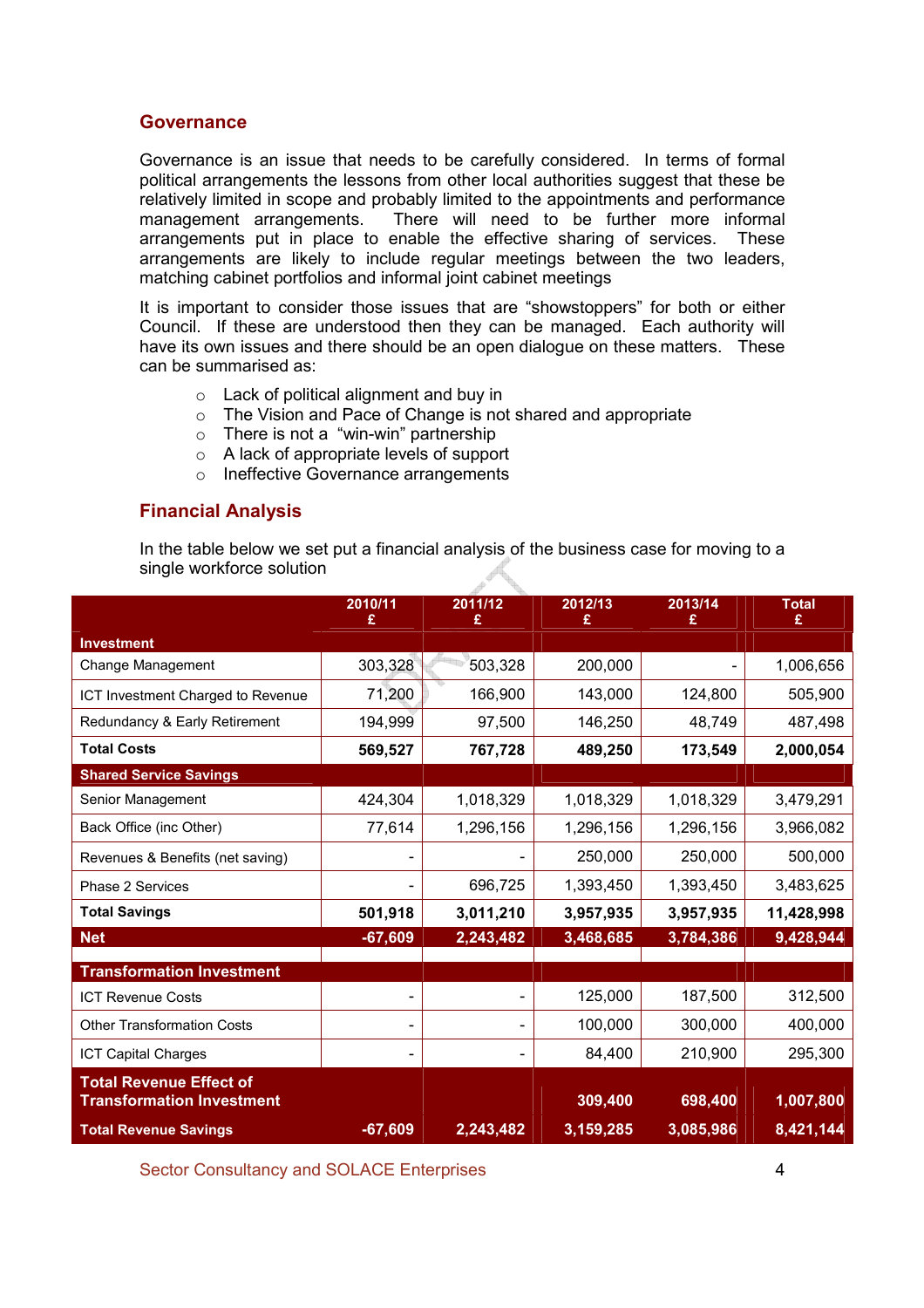The above analysis shows a very good rate of return on the investment that is required. It will be important to have effective programme management arrangements including with respect to benefits realisation to ensure that these savings are achieved.

## Conclusions and Recommendations

The conclusions of this business case are that working together:

- The two Councils can generate significant economies of scale that can assist in protecting and enhancing service delivery
- Can generate savings of approaching £8.5 million over a four year period from a joint senior management team and shared back offices;
- Are capable of generating significant further savings and service improvements from other services being jointly provided;
- Can also, in the longer term, achieve benefits from joint provision of Environmental and Planning and Building Control services.

The combination of the two Councils would make a major force in the region. Joint spending of in excess of £50 million per annum and a population served of close to quarter of a million provides the opportunity for building service delivery of even higher standard than currently and that is robust and has high degrees of resilience. It is also recognised that there are significant challenges to be faced and that to achieve effective join working will require considerable investment to be made.

It is recommended that the Councils:

- Establish a joint senior management team;
- Establish joint back office service provision;
- Undertake further examination of the arrangements for the provision of Revenues and Benefits services and Customer Services;
- Establish a programme team to take forward the implementation of shared services;
- Align their governance arrangements so as to enable effective management of joint services;
- Move towards one set of terms and conditions for the single workforce;
- Make the necessary investment in the change programme; and
- Enter into a shared services agreement documenting the agreement on shared services.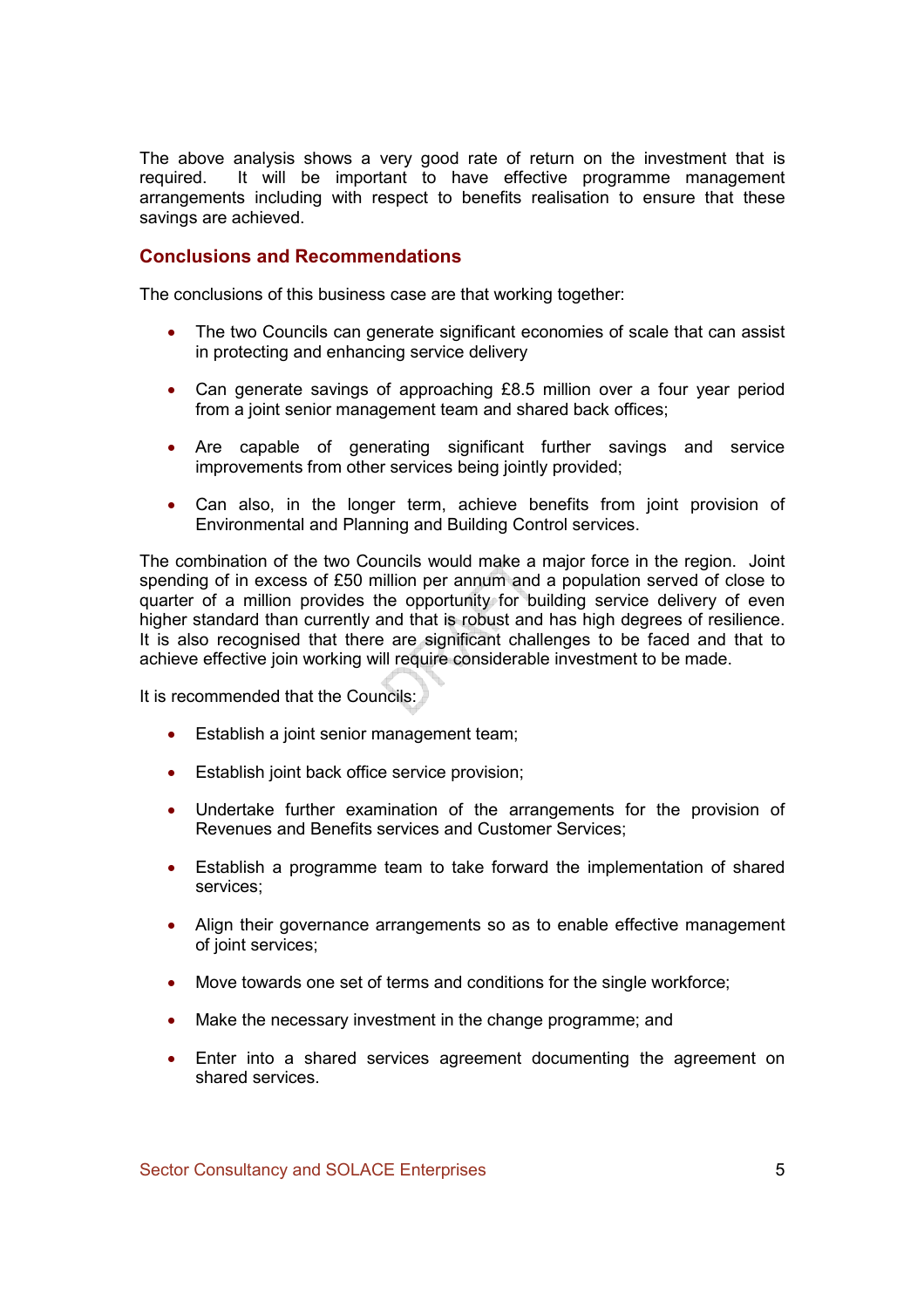## **Contents**

| 1.               |                                                                 |
|------------------|-----------------------------------------------------------------|
| 1.1              |                                                                 |
| 1.2              |                                                                 |
| 1.3              |                                                                 |
| 1.4              | Outline of The Structure and Methodology of The Business Case 2 |
| 2.               |                                                                 |
| 2.1              |                                                                 |
| 2.2              |                                                                 |
| 2.3              |                                                                 |
| 2.4              |                                                                 |
| 2.5              |                                                                 |
| 2.6              |                                                                 |
| 2.7              |                                                                 |
| 3.               |                                                                 |
| 3.1              |                                                                 |
| 3.2              |                                                                 |
| 3.3              |                                                                 |
| 3.4              |                                                                 |
| 3.5              |                                                                 |
| 3.6              |                                                                 |
| 3.7              |                                                                 |
| 3.8              |                                                                 |
| 3.9              |                                                                 |
| $\overline{4}$ . |                                                                 |
| 4.1              |                                                                 |
| 4.2              |                                                                 |
| 4.3              |                                                                 |
| 4.4              |                                                                 |
|                  | <b>Sector Consultancy and SOLACE Enterprises</b><br>6           |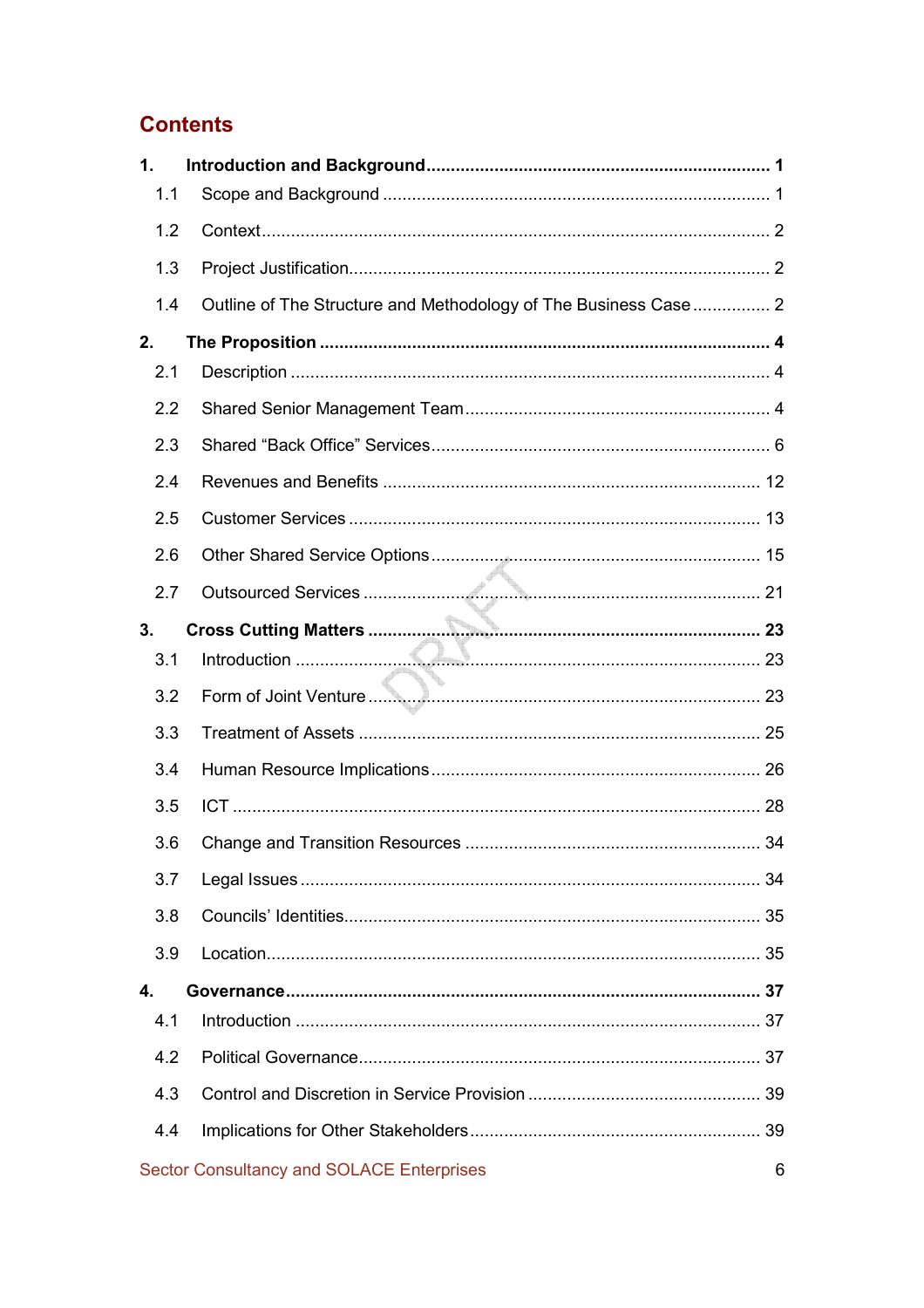| 4.5 |                                                         |  |
|-----|---------------------------------------------------------|--|
| 4.6 |                                                         |  |
| 4.7 |                                                         |  |
| 5.  |                                                         |  |
| 5.1 |                                                         |  |
| 5.2 |                                                         |  |
| 5.3 |                                                         |  |
| 5.4 |                                                         |  |
| 5.5 |                                                         |  |
| 5.6 |                                                         |  |
| 5.7 |                                                         |  |
| 5.8 |                                                         |  |
| 5.9 |                                                         |  |
| 6.  | Implementation Plan, Conclusions and Recommendations 63 |  |
| 6.1 |                                                         |  |
| 6.2 |                                                         |  |
| 6.3 |                                                         |  |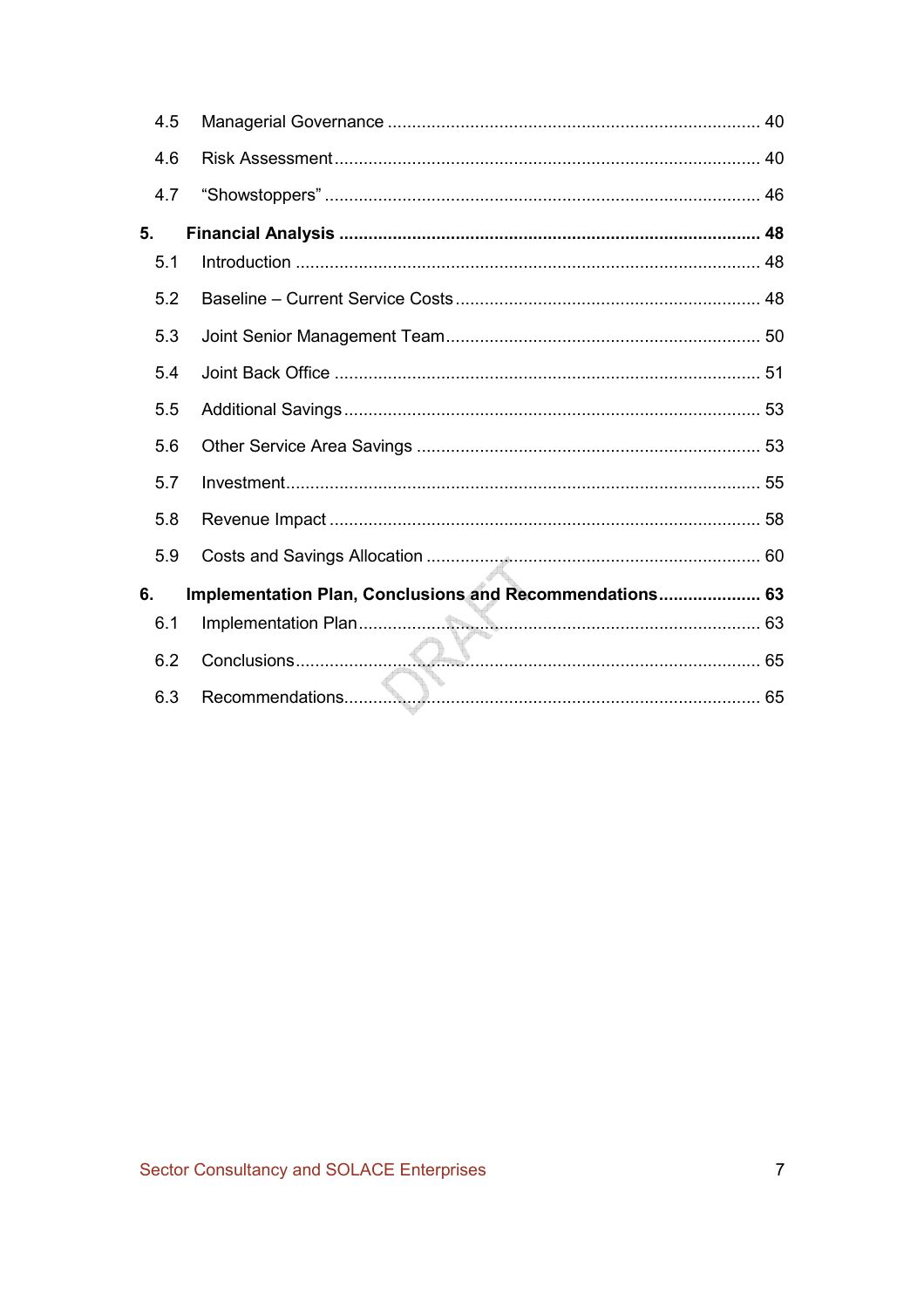## 1. Introduction and Background

## 1.1 Scope and Background

Breckland and South Norfolk Councils (the Councils) are investigating the potential for sharing services. The strategic drivers for sharing services between the two Councils are to accrue economies of scale that will enable the Councils to meet the challenges of:

- Potentially reduced financial resources;
- Increasing demand on and for services from ever increasing customer expectations; and
- Improving the standards of service delivery to the residents of both Councils.

The Councils are not addressing this issue purely from a financial perspective. They are both keen that sharing services provides a means by which they can improve service delivery and better meet the needs of their communities through increased capacity and greater efficiency.

The Councils are also aware that there is a growing trend towards larger Councils, as the recent experience in Durham, Northumberland, Cheshire, Shropshire and Cornwall demonstrates. By taking action now the Councils hope to pre-empt any direction that may come from government and retain control over their destiny. The recent decision by Government to support new unitary authorities in Norwich and Exeter is likely to be met by a strong legal challenge from both county areas. It does little to settle the uncertainty in the structure of local government in England and suggests that local solutions such as the exercise Breckland and South Norfolk Councils are currently undertaking offers the potential for local solutions which may endure in the current uncertainty.

• Sector and Solace Enterprises have completed a Feasibility Study for the Councils that concluded that there were potential benefits in moving towards a single workforce option in a staged way.

The Feasibility Study identified a number of options for the delivery of shared services. These options were not entirely mutually exclusive, and were:

- Single Service Delivery Organisation;
- Opportunistic Sharing of Services; and
- Shared Back Office.

The study identified that for certain service areas, including Environmental Services and Planning and Building Control, there were contractual and partnership complications that may make sharing services difficult or delay their introduction. The preferred option was that of a Single Service Delivery Organisation approached in a staged manner that can be summarised as:

- Developing a shared senior management team;
- Developing shared "back office" services;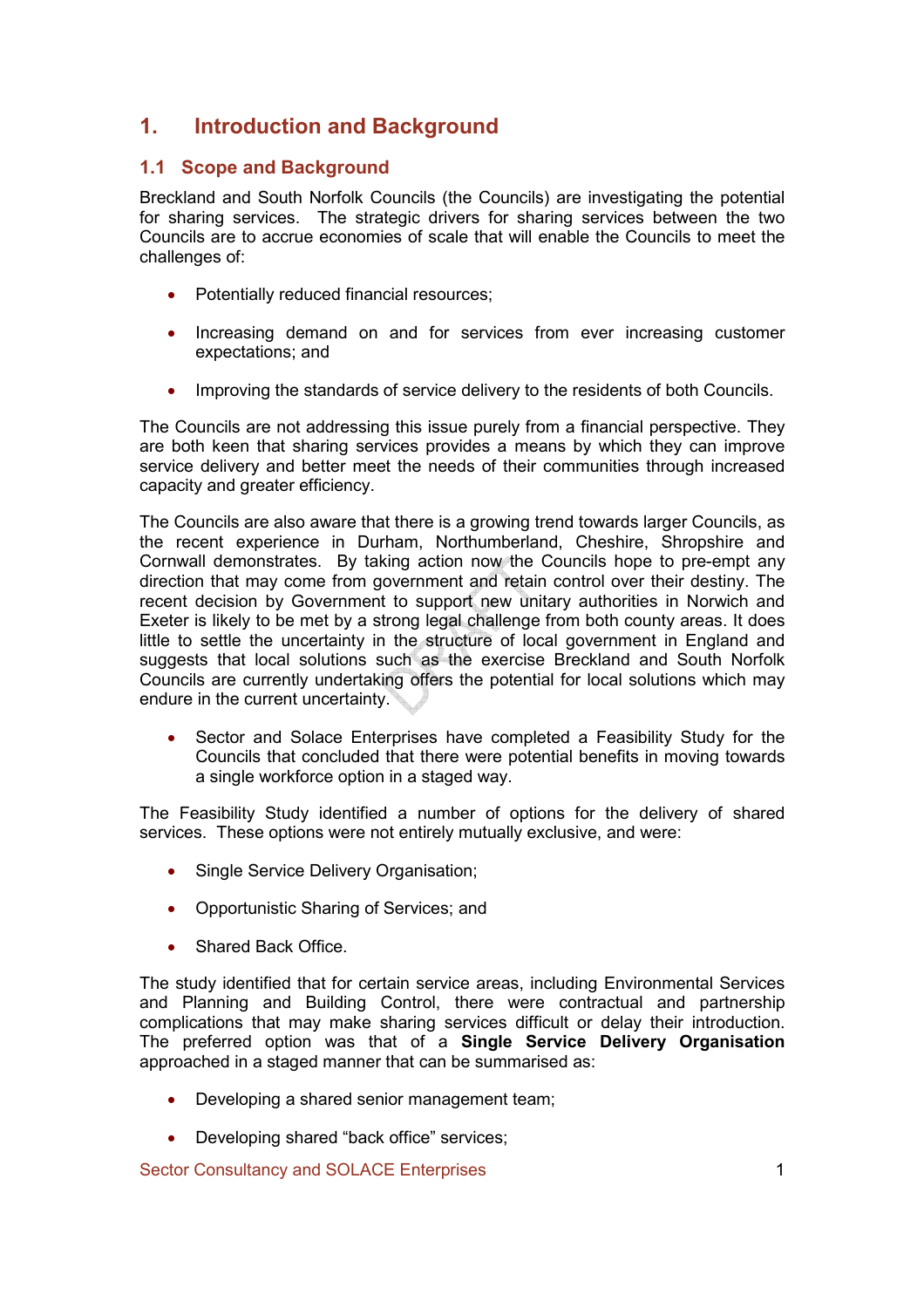- Moving forward the other options to share services; and
- Sharing those services where there are existing contractual arrangements in place.

## 1.2 Context

Local government in the UK is facing potential unparalleled challenges. The extent of the reductions in local authority budgets that will be faced will only become clear as the new national government brings in its detailed spending plans. It is to be expected, however, that there will be considerable reductions in the resources made available to local authorities through Revenue Support Grant and limited scope for or appetite for bridging the gap through local taxation. The level of savings that will be required is estimated by some to be 15% or higher. Most Councils have concluded that the search for further operational efficiencies is unlikely to bridge the funding gap. That means that there will be a need for more radical options to be adopted. This in turn means that the "do nothing" option is not tenable for most if not all **Councils** 

## 1.3 Project Justification

The conclusions of our work are that:

- There are significant opportunities for the two Councils to work together for mutual benefit;
- These opportunities are wide ranging and many can be expedited relatively quickly;
- The benefits available are a mixture of financial savings and service improvements;
- The Councils have sufficient congruence in objectives and policy to make widescale sharing of services feasible;
- Significant progress has been made in terms of joint working and shared governance arrangements; and
- There are challenges that need to be addressed but that these are manageable.

The combination of the two Councils would make a major force in the region. Joint spending of in excess of £50 million per annum and a population served of close to quarter of a million provides the opportunity for building service delivery of even higher standards than currently provided and that is robust and has high degrees of resilience.

We also believe that the sharing of services between the two Councils can provide a basis for further development, whether that be with other locally operating public service agencies or other local authorities.

### 1.4 Outline of The Structure and Methodology of The Business Case

This business case sets out the proposition for sharing services and the effects that this will have on the major service areas covered. It then sets out the full financial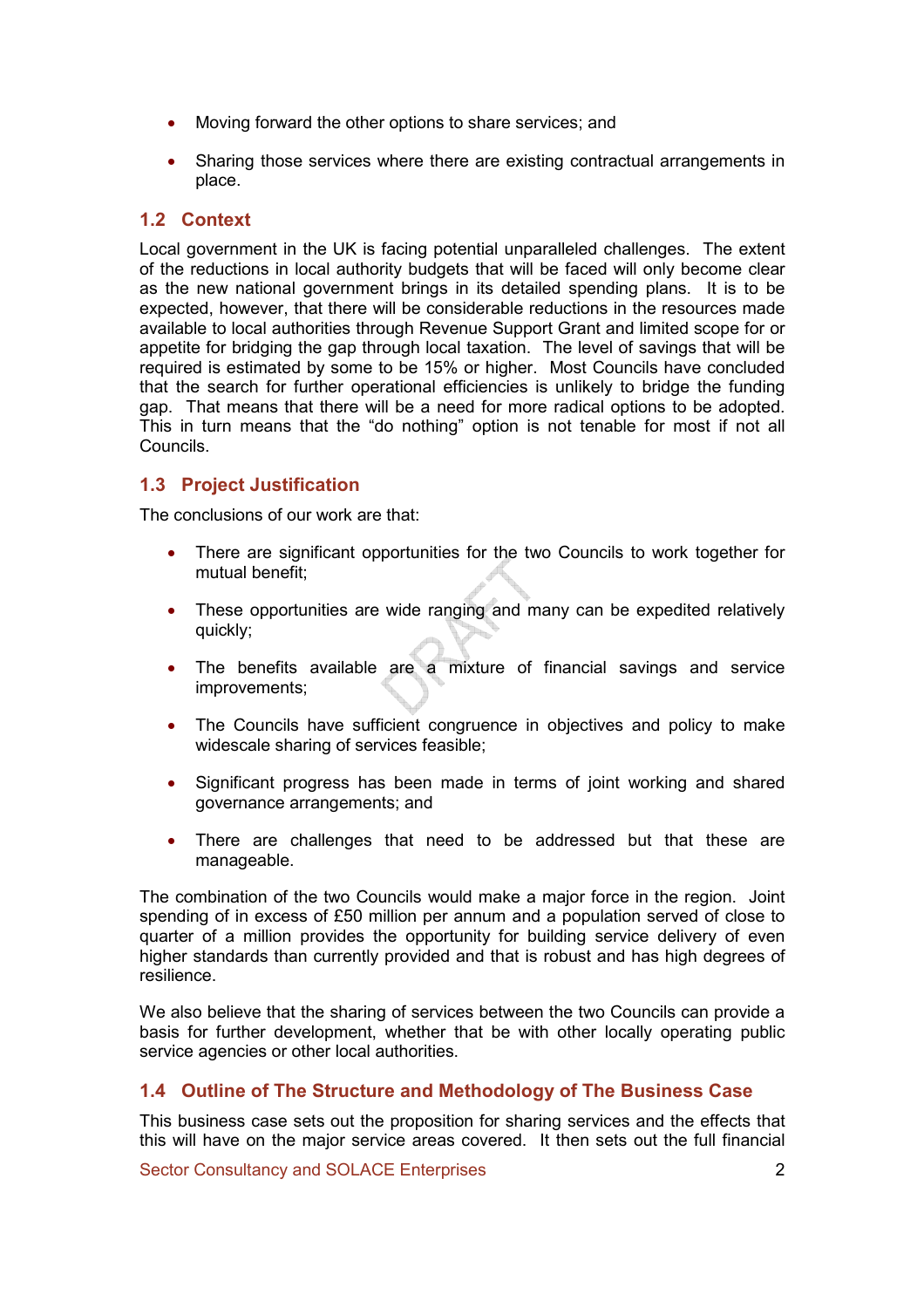assessment of the shared services proposals, the assessment of the non-financial aspects including people and assets before setting out the recommended approach to governance. The business case concludes with an Implementation Plan.

RAFI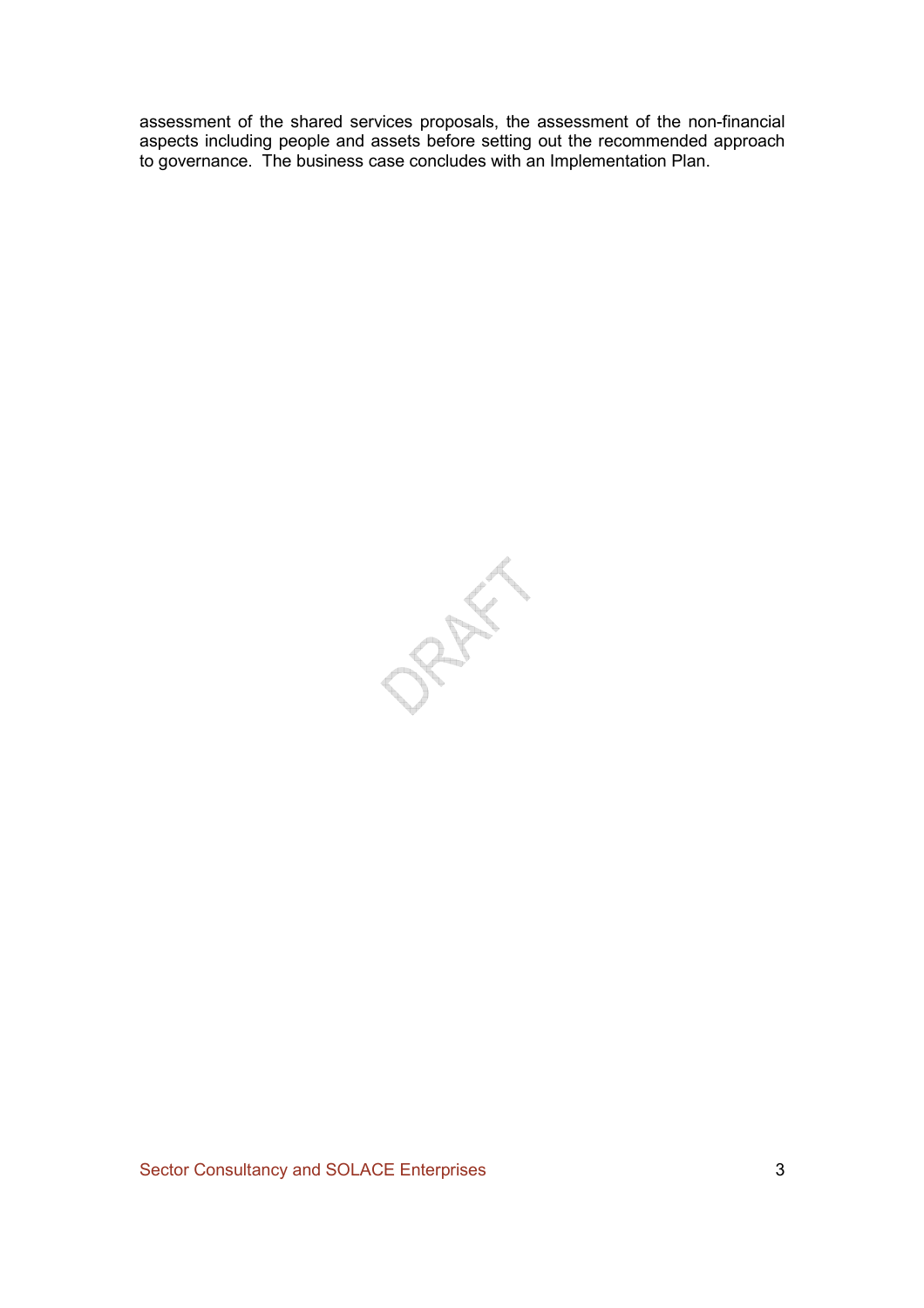## 2. The Proposition

## 2.1 Description

The option that the feasibility study arrived as the most favourable involved a structured, phased approach to the introduction of shared services, moving to a single workforce in a staged manner. In essence, this involved sharing services in the following order:

- Shared senior management team;
- Shared "back office" services:
- Moving forward the other options to share services; and
- Sharing those services where there are existing contractual arrangements in place.

This provides a structured approach to the shared services initiative that enables moving from positions of strength to the next stage of the process, brings in change in a manageable way, delivers service improvements and provides financial savings to both Councils.

## 2.2 Shared Senior Management Team

A shared senior management team could be provided irrespective of any of the other options. However, having such management arrangements provides an impetus to the introduction of the other aspects of shared services and, indeed, is assisted in its operations by further shared services.

The shape of the senior management team is one that needs to be determined by the two Councils with careful consideration. It is, firstly, important to determine where senior management starts and finishes. For the purposes of this exercise we have defined the senior management team as the top three tiers of the management structure. It is also important to recognise that this structure will evolve as the further stages of sharing services are brought into the equation. We have designed the SM structure based on our review of activity levels and our knowledge of similar Authorities.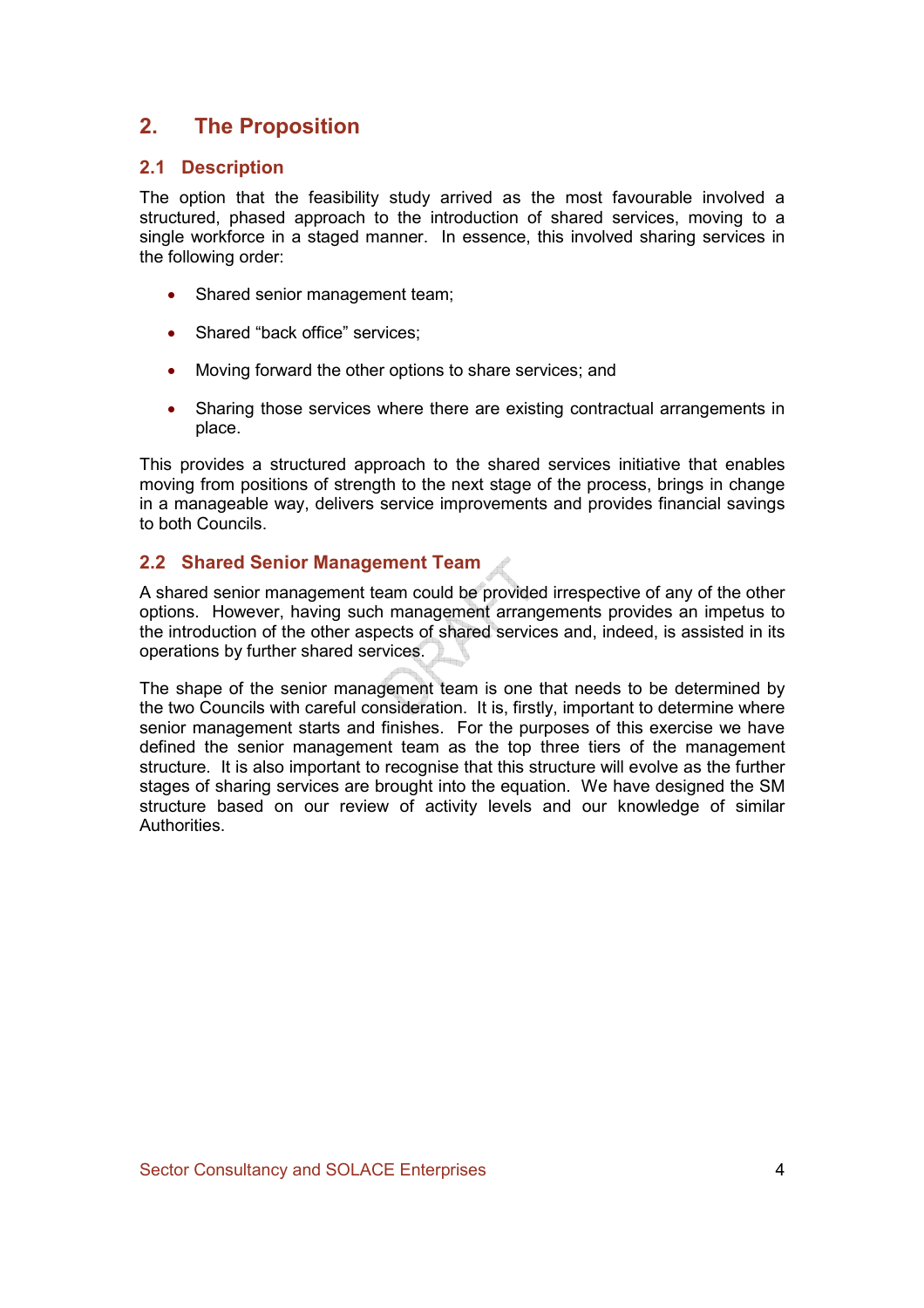

There are many ways to construct the management arrangements for local authorities. The above is intended to be as generic as is possible. However, there are at least two aspects of it that need to be considered further. Firstly, should there be a Chief Executive Office, probably headed by an Assistant Chief Executive. Secondly a further model could see a Deputy Chief Executive post. Some models promulgated have seen the Deputy lead in one Council while the Chief Executive leads in the other. We would caution against that since it acts clearly against the notion of a shared workforce and is likely to cause management friction. The question of deputising can be dealt with by one of the Corporate Directors acting as the "primus inter pares" so that there is a clear management path in the absence of the Joint Chief Executive.

The final consideration is the number of Corporate Directors. The most usual range, in our experience, is between four and five Corporate Directors. We consider that three would be insufficient for the challenges of managing two Councils. Consequently, either four or five would seem most appropriate. We have constructed the financial assessment on the basis of four Corporate Directors. The addition of a further Corporate Director may be worthwhile but would dilute the level of direct savings.

It is clear that the operation of a shared senior management team has wide implications. The savings are generated by a reduced number of senior staff across the two Councils. The consequence of these reduced management resources is a requirement for the relationship with members on one hand and with their staff on the other to be different. In particular, it is essential that there are clear lines of delegation and that the communication channels are set up to be as effective as possible. The challenge for the new management team will be that they have to deal with two sets of political masters. It is vital that both sets of members are in a position where they can impart appropriate political influence but that this is done in such a way so as to not overly consume management time and provide conflicting priorities. This is a key aspect of the governance arrangements as set out in Chapter 3 of this Business Case.

There are examples of similar arrangements working in other local authorities with considerable success. If the governance arrangements are established within a spirit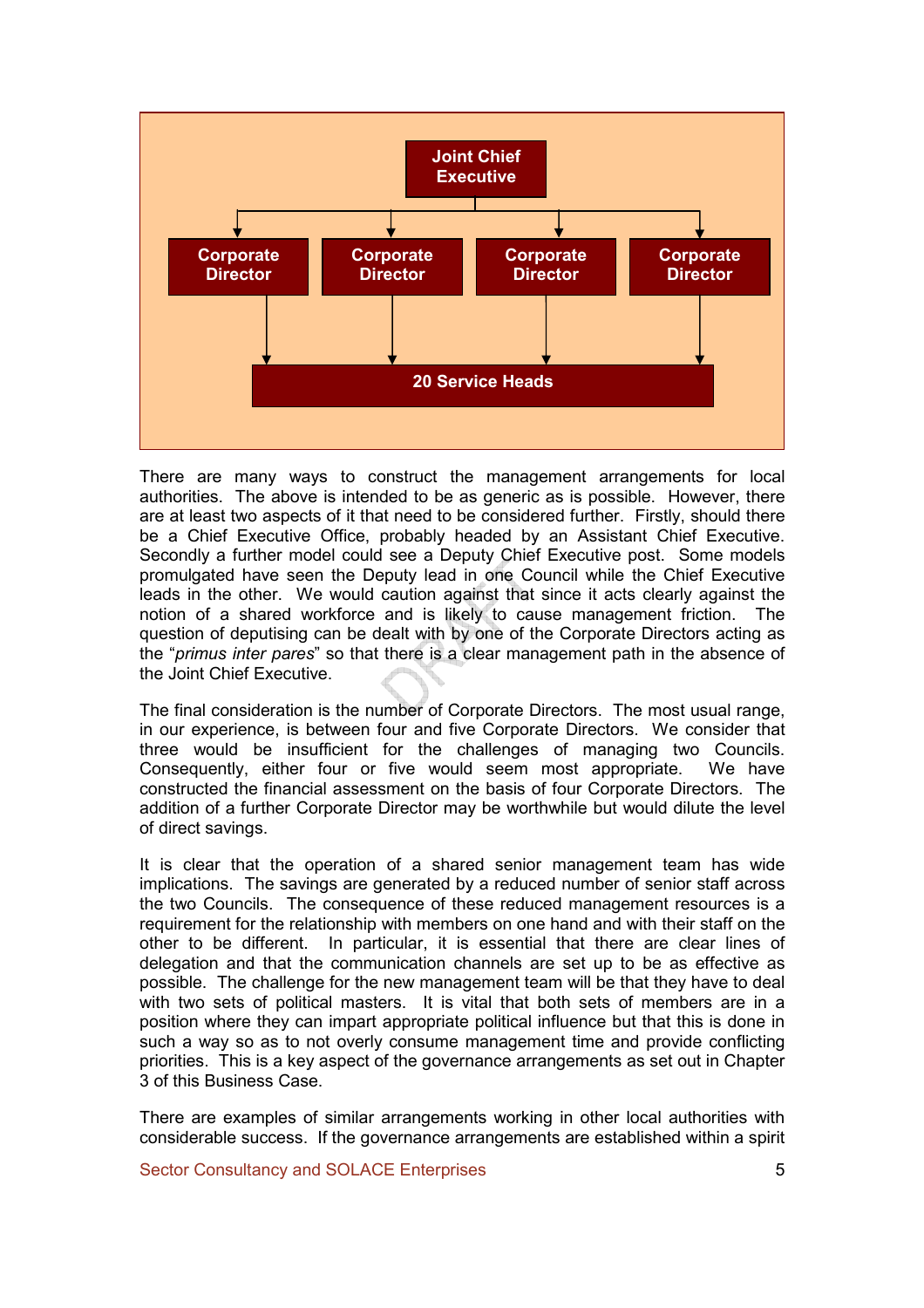of and commitment to sharing of services they will work and both Councils and members should enjoy the same quality of management support and commitment to the achievement of their objectives and priorities, albeit in slightly different ways.

## 2.3 Shared "Back Office" Services

The proposition is that the Councils share their back office services. This option involves the two Councils sharing all of their "back office" activities. The description of back office can be misleading since in many circumstances it will involve activities that are firmly in the front office. For instance, often with Shire Districts to get the critical mass that is required to generate savings from what are generally described as support services Revenues and Benefits are included and, additionally, often Customer Services.

Sharing services provides a range of opportunities, including:

- The generation of savings through economies of scale and the ability to provide more services directly avoiding buying in expertise;
- Enabling the provision of more specialised technical services improving the quality of support provided;
- increasing the resilience of service delivery thus improving quality and reducing the extent of business risk; and
- Trading more widely to develop income and further increase the extent of specialisation and service resilience.

Against the above there is an extent to which control over and tailoring of the back office services will be reduced. Should there be a further widening of the client base these issues will become stronger with the real prospect of the relationship with the back office becoming more "contractual" in nature. There are means of reducing the effects of these issues through appropriate governance and service management arrangements.

Part of the drive towards partnering between the two Councils is to provide the critical mass to allow for future investment and re-investment in systems and technology. There has been under-investment in some areas, resulting in a need to update primary systems through process re-engineering. Additionally, ICT software systems generally have a shorter lifespan and require more frequent reinvestment. With the clear expectation of reducing resources in the medium term, it is essential that the two Councils retain the capacity to invest and to reinvest in new technology and new ways of working.

This will be important in providing the opportunity to:

- Improve services;
- Improve value for money and efficiency; and

Develop services and support sufficient for each Council and capable of being offered to other organisations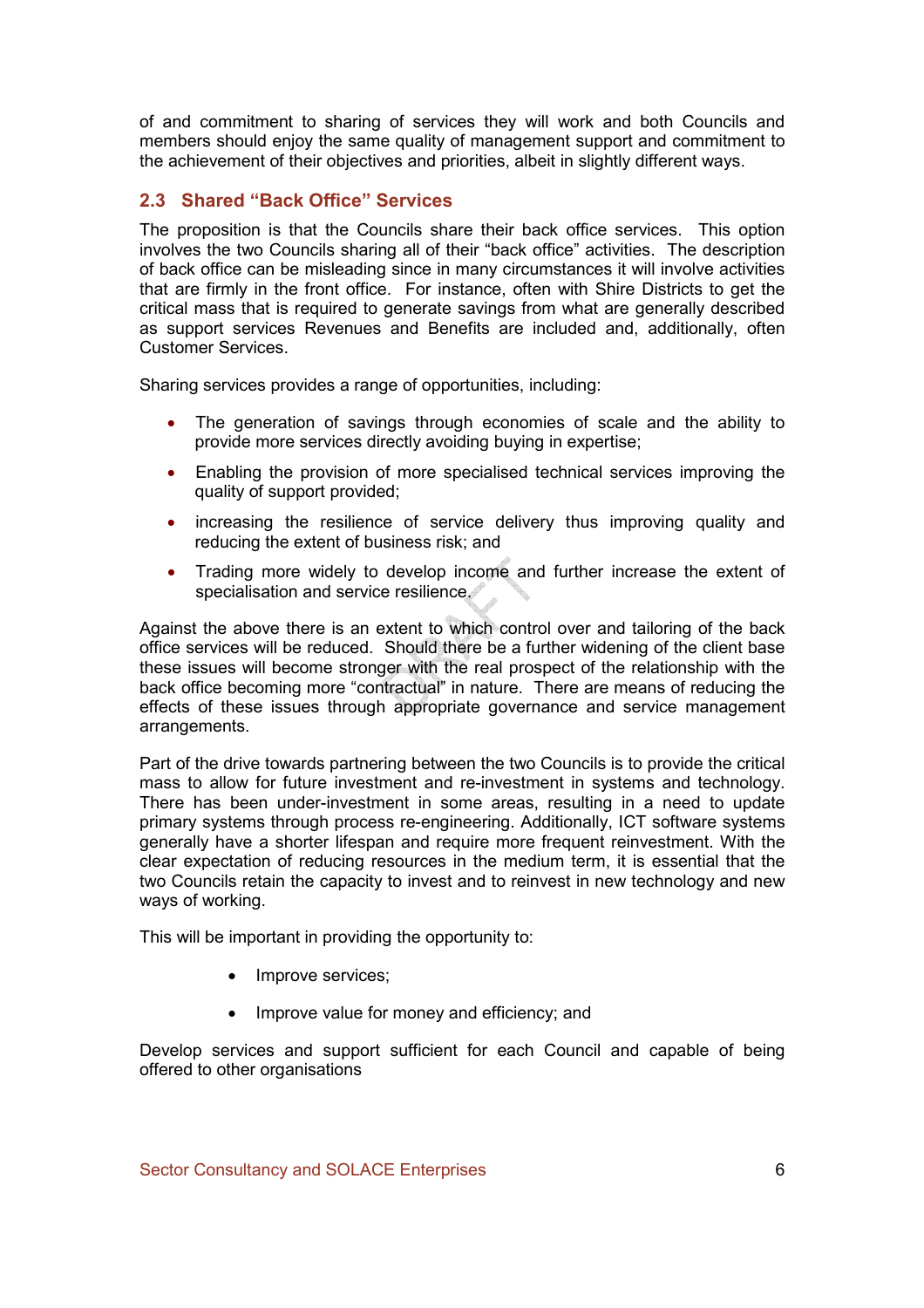### The Back Office

In this chapter we have dealt with Customer Services and Revenues and Benefits separately as they are large areas that need specific consideration. The other services under consideration are:

- Finance;
- Communications;
- Elections;
- Printing;
- Human Resources (HR);
- ICT;
- Asset management;
- Internal Audit:
- Legal; and
- Procurement.

Of the above Internal Audit is already subject to shared service arrangements between the two Councils and other partners and no changes are, consequently, proposed

In the remainder of this section we deal with each of the above service areas and the opportunities for sharing services.

### **Finance**

The two authorities use the same financial system and have broadly the same requirements for financial support. By combining the two finance functions there is the opportunity to create savings through:

- Reducing the management structure;
- Using one version of the system; and
- Making best use of the professional and technical resources.

Both authorities have competent and well delivered finance services. They also have broadly the same issues in terms of service delivery and the demands placed on them by the Councils. That provides a sound basis for operating a joint service for both authorities.

It has to be recognised that there are some challenges that will need to be overcome. Firstly, there is a requirement that each authority has a Section 151 Officer. Secondly, there are periods of high workload during the financial cycle that need to be accommodated, particularly during budget preparation and final accounts. However, by careful structuring and definition and management of the processes these should be capable of being accommodated.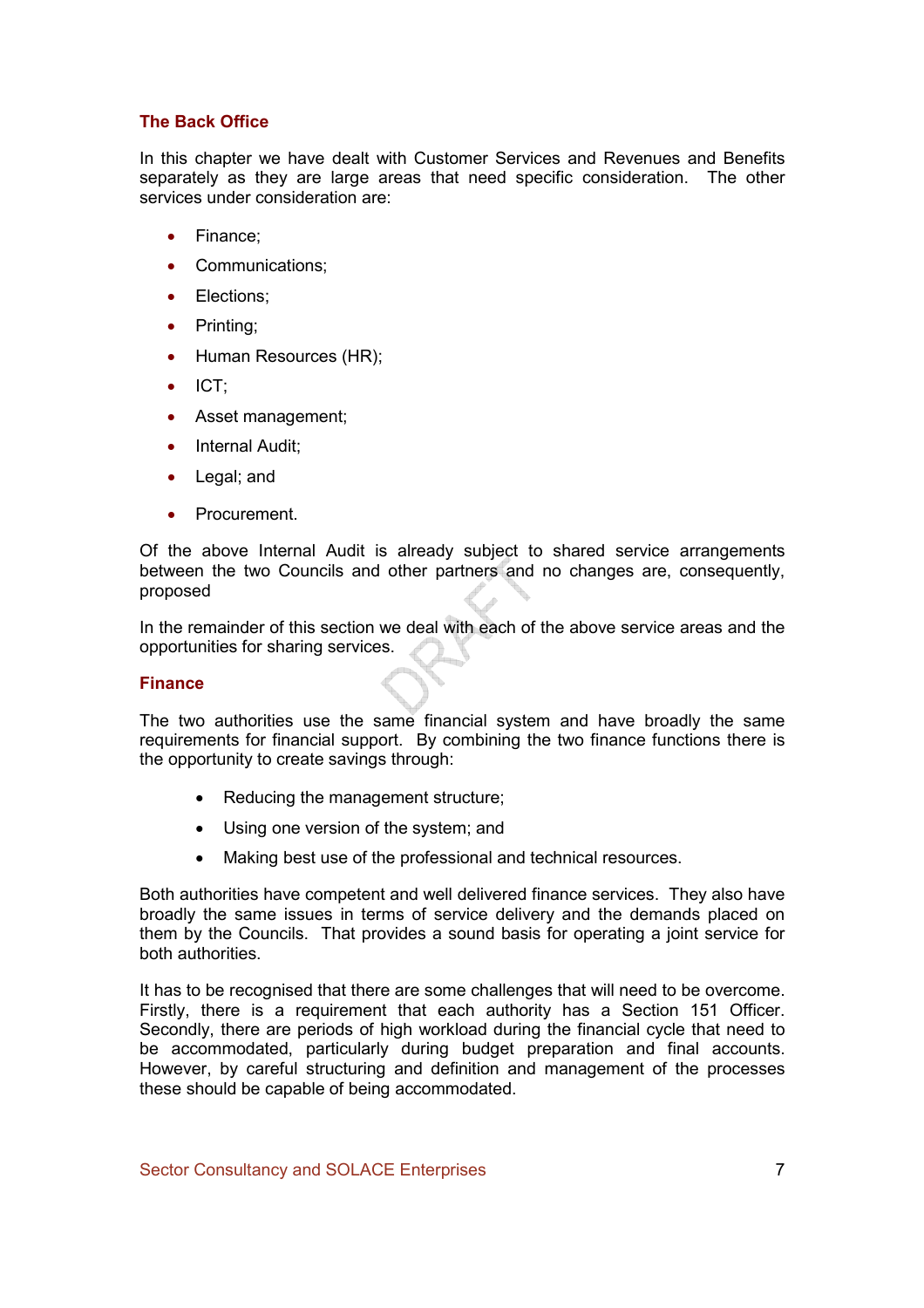Finance includes transactional services such as creditor payments and Treasury Management. These can be provided as joint services providing scope for savings to be generated.

#### Human Resources

HR is very similar in many respects to Finance. It provides a mix of professional and transactional services and provides corporate support to the two authorities in the delivery of their managerial responsibilities. There are potential benefits to the authorities in moving closer towards a critical mass for the delivery of these services. Consequently, the reasons for savings are very much the same as set out for Finance above. The two Councils have differing areas of strength with regard to HR and the combination of the two will provide opportunities for a more robust and resilient service that is able to provide a wider range of services to the two Councils at lower costs.

The approach to HR will, of course, be considerably influenced by the overall options selected. If the Councils remain with two workforces then a joint HR section will have a more challenging set of services to deliver, while a single workforce will make that more straightforward as there will be a transition towards aligned processes and culture. It should also, of course, be remembered that the process of change in the two authorities will place strain on HR as the new organisational structures are implemented with the inevitable effects on staff.

Both Councils have directed resources towards Organisational Development. It would seem opportune for that to be combined with HR, particularly where there is a single workforce. OD is a much wider matter than HR but a significant (though not the only) challenge to developing a new single workforce organisation will be related to the bringing together of the staff.

In the transitional period, there may be a need for additional HR resources to meet the workload associated with developing and filling the new joint organisation. People are the most important asset in the organisations and it will be essential to provide first class support to people in the organisations and to ensure that proper processes are followed throughout and that equal opportunity is provided for at every stage.

### ICT

The Councils have different approaches to the delivery of ICT services. The ICT service at Breckland is largely outsourced with "intelligent" client and project management resources retained in-house. South Norfolk has an in-house ICT service that delivers the broad range of systems support, project management and ICT strategy to the Council. Breckland is almost certain to take the full ICT service back in-house next year. This provides clear opportunities to form a new ICT operation serving both authorities.

There are two broad strands to the ICT operation. One is concerned with the maintenance of the ICT infrastructure and operations and systems support to users. The other is concerned with projects and business analysis. The latter aspect is very much about the application of IT as a means of and in support of improving organisational and service performance. It is likely that the first aspect is best achieved by augmenting the current South Norfolk operation with some or all of the resources transferring under TUPE from Steria.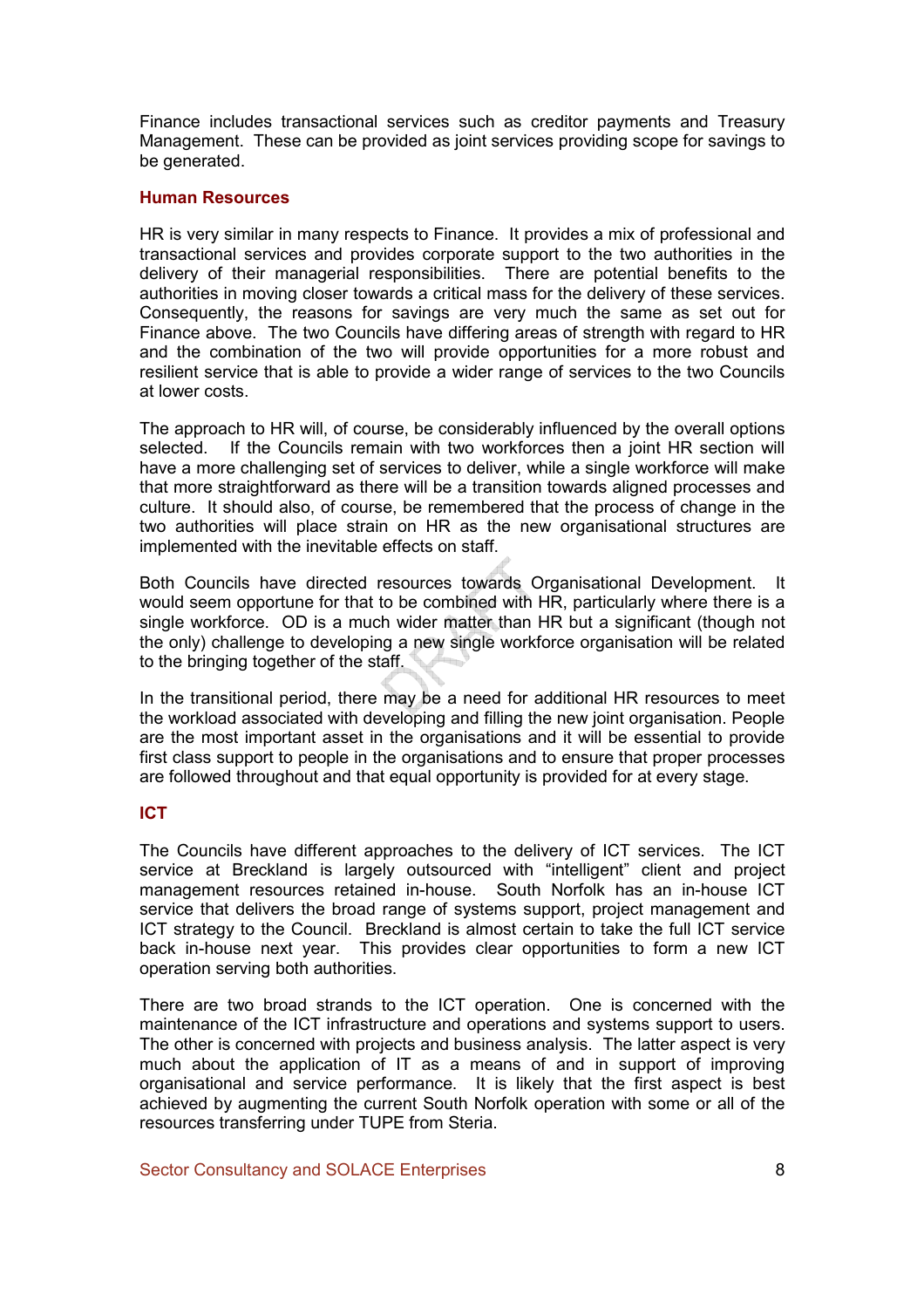It has been stated to us that there has been under-investment in ICT for a number of years, particularly in systems and we recommend that a full inventory is taken to ensure that a clear view is obtained of the lifespan and functionality of primary systems. A decision will be made in terms of each of the major applications and we have looked at a number of these in our assessment of the requirements to satisfy the business case. We recommend that a full checklist of systems is undertaken to ascertain the full position.

The quest for greater efficiency and to improve systems within a smaller cost envelop will require significant investment in ICT and a programme of process re-engineering to obtain maximum benefits realisation, across all major systems. This additional investment is essential in terms of realising longer term efficiencies and the capacity to offer services and support to other organisations.

For this reason, and to ensure that the highest standards of HR processes are followed throughout this process, the business case suggests a measured approach to the speed of implementation of a joint workforce. This will avoid heavy front-end costs of possible redundancies as well as offering the opportunity to utilise resources in efficient transition processes.

The projects side of the operation will have a heavy workload in the implementation of Shared Services as systems are shared or changed. The resources of the two Councils and more are likely to be required. To that end the investment set out in Chapter 5 includes provision in that regard. There will be a continuing need for such resources to be applied as part of the transformation and organisational development agenda.

#### Asset Management

Property management is very different in the two Councils. Breckland is very much concerned with the management of property for commercial purposes. It sees its property portfolio as something to be used to generate a financial return whether that be in revenue or capital terms. South Norfolk on the other hand holds most of its property for purely operational purposes – it delivers services with them.

Our view is that neither Council has a fully rounded property and asset management service. It is also the case that the apparent strengths of each authority are to a large extent complementary. This provides obvious opportunities for pulling together the two services and creating a high performing organisation that assists both Councils use their assets in the most appropriate way having regard to both commercial and service priorities.

A property service headed by a senior manager would have the responsibility for:

- Formulating and monitoring the asset management strategy for both Councils;
- Managing the operational estate including the formation and administration of maintenance budgets; and
- Managing and developing the commercial assets of the two Councils so as to generate optimal financial returns.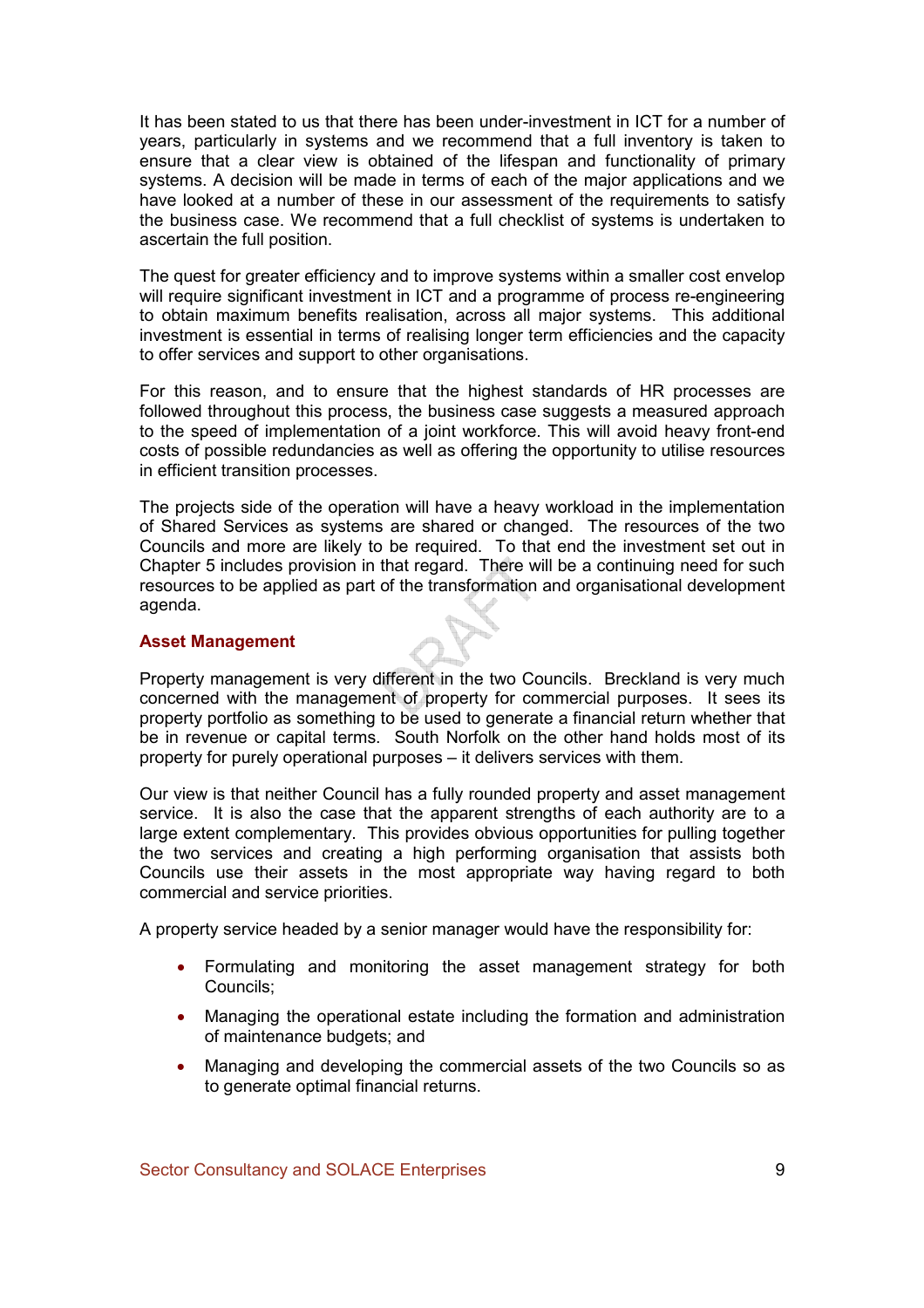The combination of the asset management resources of the two Councils should generate savings through economies of scale and provide an impetus to improving the management of the assets of both Councils.

#### **Communications**

Communications relates to the internal and external communications functions of each Council. External communications now very much encompasses electronic media and, in particular, the internet. Proactively engaging through these media requires a strategic approach and the resources to ensure that websites and such as Facebook and Twitter pages are used in appropriate ways. The level of Communications resources in the two Councils is similar though there are differences in the way that they are organised.

There are potential benefits to the two Councils sharing these services. Much of the media that they work with are the same. Sharing resources in terms of press relations and the development of web resources is likely to both provide opportunities for savings and to develop specialisms that can improve the standard of service delivery. There is, of course, the difficulty of one unit serving two Councils that may wish to present different messages in different ways. However, we see no reason why the joint unit could not manage such pressures. There are many instances of external agencies providing such services to a wide number of clients.

#### **Elections**

This service area is one with a low profile for much of the time punctuated by periods of extreme activity before, during and after elections. It should also be recognised that parliamentary elections can be called at anytime and at very short notice. This means that it is important to not see the service area in isolation. It needs to be combined with or supported by other service areas so that the periods of high activity can be resourced effectively. To do otherwise is risky in the extreme.

Notwithstanding the above, there are opportunities in this area. Firstly, there is already a degree of joint working caused by the parliamentary constituencies not being contiguous with the two Councils. South Norfolk has a more modern IT system in use than Breckland and there is likely to be advantages in moving to one system. As with other areas the shared administrative and management resources can provide economies of scale and a greater degree of specialism. That needs to be done within the context of the need to have resilience and robustness to deal with the peak periods of high activity.

There are some difficulties in this area. South Norfolk's election services are provided as part of a section that also provides Licensing and Members' Services. Any decision to share election services should be taken within the context of an overall approach to these other service areas in South Norfolk and as part of the shared services initiative. It may be feasible to separate out elections but may equally be as easy to move to sharing all of these service areas in one fell swoop.

#### Legal Services

Both Councils have small Legal teams providing a wide range of legal support services to the two Councils. Both managers recognise the opportunities that sharing services brings. However, both are also keen to stress the value of having expert legal advice readily available to Members and management. Nevertheless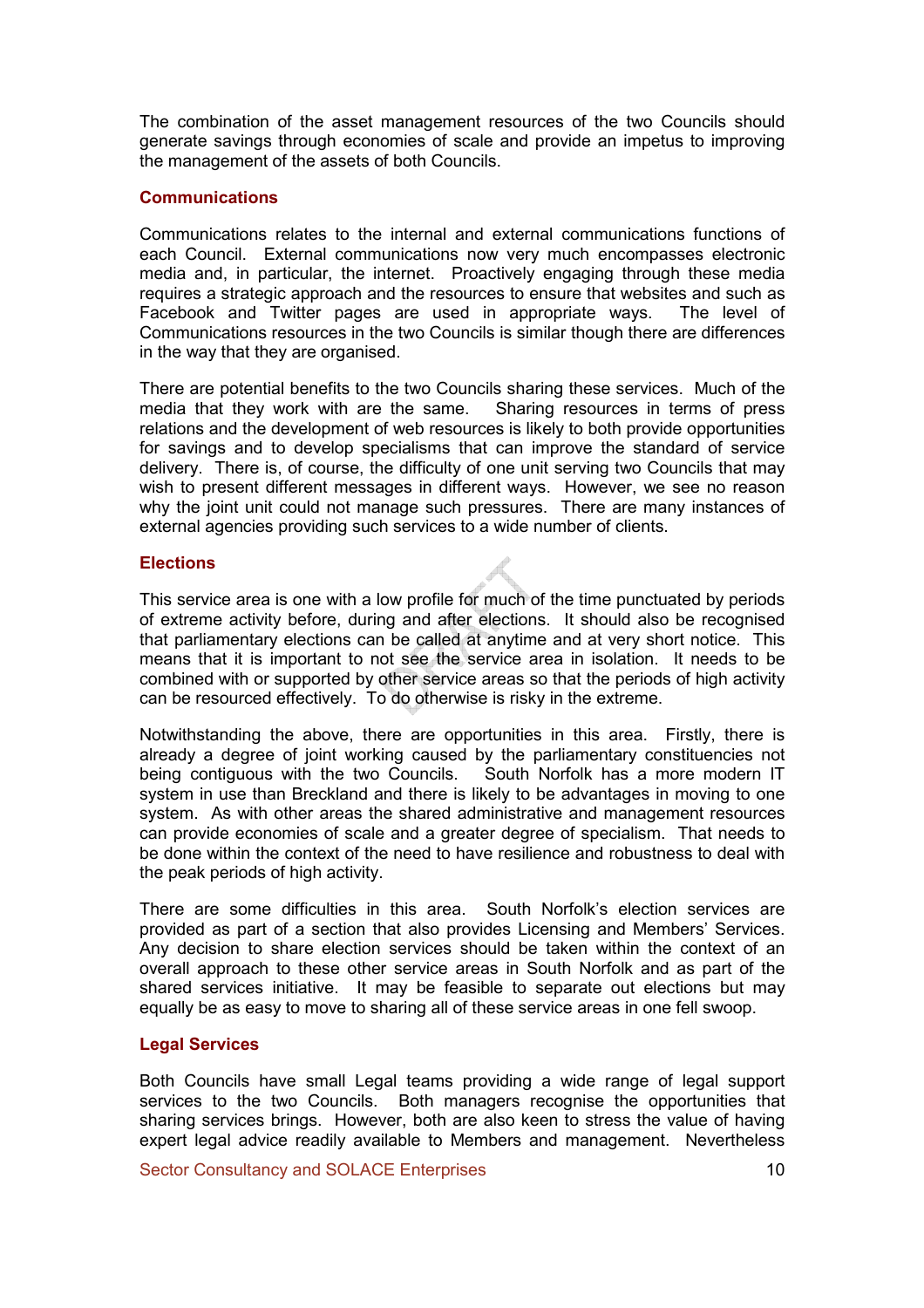there is, without doubt, scope for having a joint legal service serving the two authorities. That approach should allow savings to be generated both in staffing and other costs (e.g. legal library) and will also allow a greater degree of specialism.

We are aware that there are proposals for a cross Norfolk legal service serving all of the local authorities within the County. There are clear arguments for such an operation though there may be concerns that it could be dominated by the County Council with the risk of compromising the services received by the Districts. Such an approach has been adopted in Lincolnshire with, we understand, some degree of success. If it is considered beneficial such an option need not conflict with the South Norfolk/Breckland shared services initiative and could be pursued separately.

### **Printing**

There are printing facilities run by both Councils. These facilities tend to deal with the normal high volume print runs needed by local authorities, including such as agendas, minutes and leaflets. This area provides opportunities to:

- Combine the services to achieve economies of scale;
- Consider whether the combined service operation will be able to justify providing higher quality and more varied facilities and services; and
- Consider whether a service delivery model that trades outside the two Councils will provide increased income and a service delivery unit that has a capital value as a going concern.

In moving forward it will be important to ensure that service standards are maintained and that local service delivery is maintained where necessary.

#### **Procurement**

Procurement is an area where there are prospects for improvement. The increased scale of operations will allow:

- more professional resources to be applied to sourcing goods and services jointly; and
- potentially better deals to be struck with suppliers due to the greater amount of business available.

The extent of available improvement on joint procurement will be limited by the extent to which these have already been generated by engaging with purchasing consortia.

The prospect of procurement savings does, of course, apply to outsourced service provision. The current problems with thus are dealt with later in this Chapter, but the longer term prospects for generating savings may be significant. We have included no assumptions with regard to the possible savings in our financial assessment.

#### **Overview**

The potential for sharing services in the back office is considerable. There has already been a move towards that with the sharing of some senior finance resource. Sharing the above back office resources will provide greater resilience, generate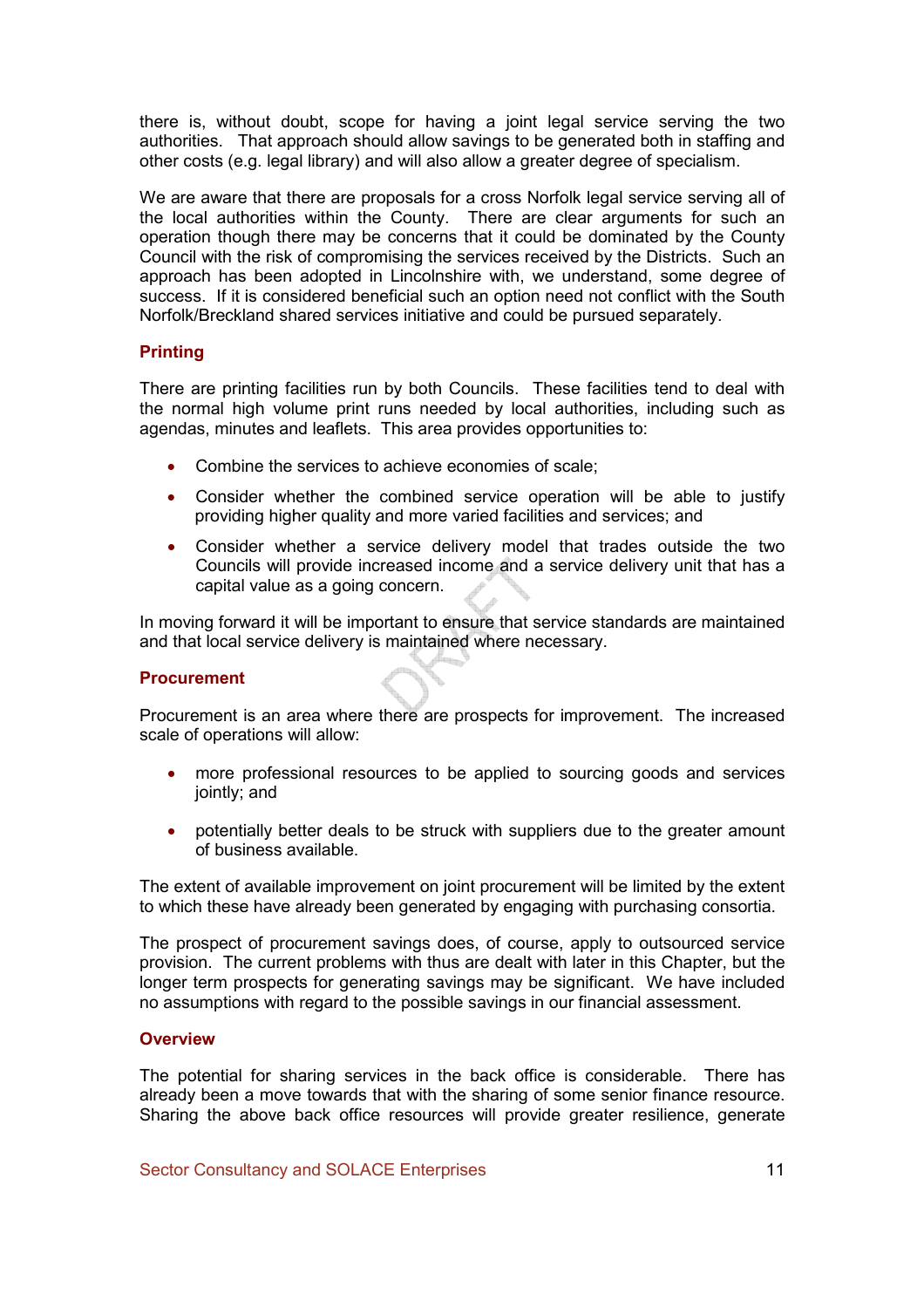financial savings and provide a solid and unified support for the move towards greater sharing of services.

We have recommended that there be a movement towards a joint senior management team as the first part of sharing services. That senior management team, in conjunction with members, will be responsible for the implementation if the new arrangements. Each service area will need its own implementation plan. However, the areas that need to be quickly established are HR, Finance and ICT. These will be at the heart of the new delivery arrangements and need to be working in an effective joint manner at an early stage. That is not to say that there are not opportunities for earlier full implementation in other areas, just that it may not be so crucial.

### 2.4 Revenues and Benefits

Revenues and Benefits is a service area that is relatively large scale and has a very high degree of commonality across Councils. The activities are statutorily defined and, therefore, consistent in the services to be delivered, if not necessarily in the manner of delivery. Both Councils have effective Revenues and Benefits services reporting high performance indicators in both revenue collection and Benefits administration.

It has to be recognised that these are services with a high degree of risk attached to them. Poorly performing Revenues and Benefits services can badly affect the income received by Councils and can result in considerable difficulty for some of the most vulnerable in society. Experience shows that when performance, particularly with regard to Benefits administration, declines significantly it can be a lengthy and expensive process to bring it back to previous levels. This means that any changes to these services have to be carefully considered and effectively planned and managed.

Breckland is part of the Anglia Revenues Partnership (ARP), a partnership with Forest Heath and East Cambridgeshire Councils. That partnership has been effective in delivering both service improvements and reduced costs to the member Councils.

South Norfolk has been very effective in bringing its Revenues and Benefits services to a high level of efficiency and service delivery standards. For example, the collection levels for Council Tax and Business Rates are high and the turnaround levels for Housing Benefit claims very low indeed.

The ways in which the two Councils deliver the services are significantly different. Breckland's Customer Contact centre provides the majority of the public interface whilst South Norfolk Revenues and Benefits staff undertake that role. The approach taken by South Norfolk in assessing Benefits claims is unique in its approach or at least the extent of the application of that approach. The performance of that team was recognised by the IRRV Benefits Team of the Year award in 2009.

### Moving to Shared Services

The fact that both Councils have high performing Revenues and Benefits services does not reduce the potential for benefit to be derived from sharing services. We are firmly of the view that there is potential for considerable benefit from sharing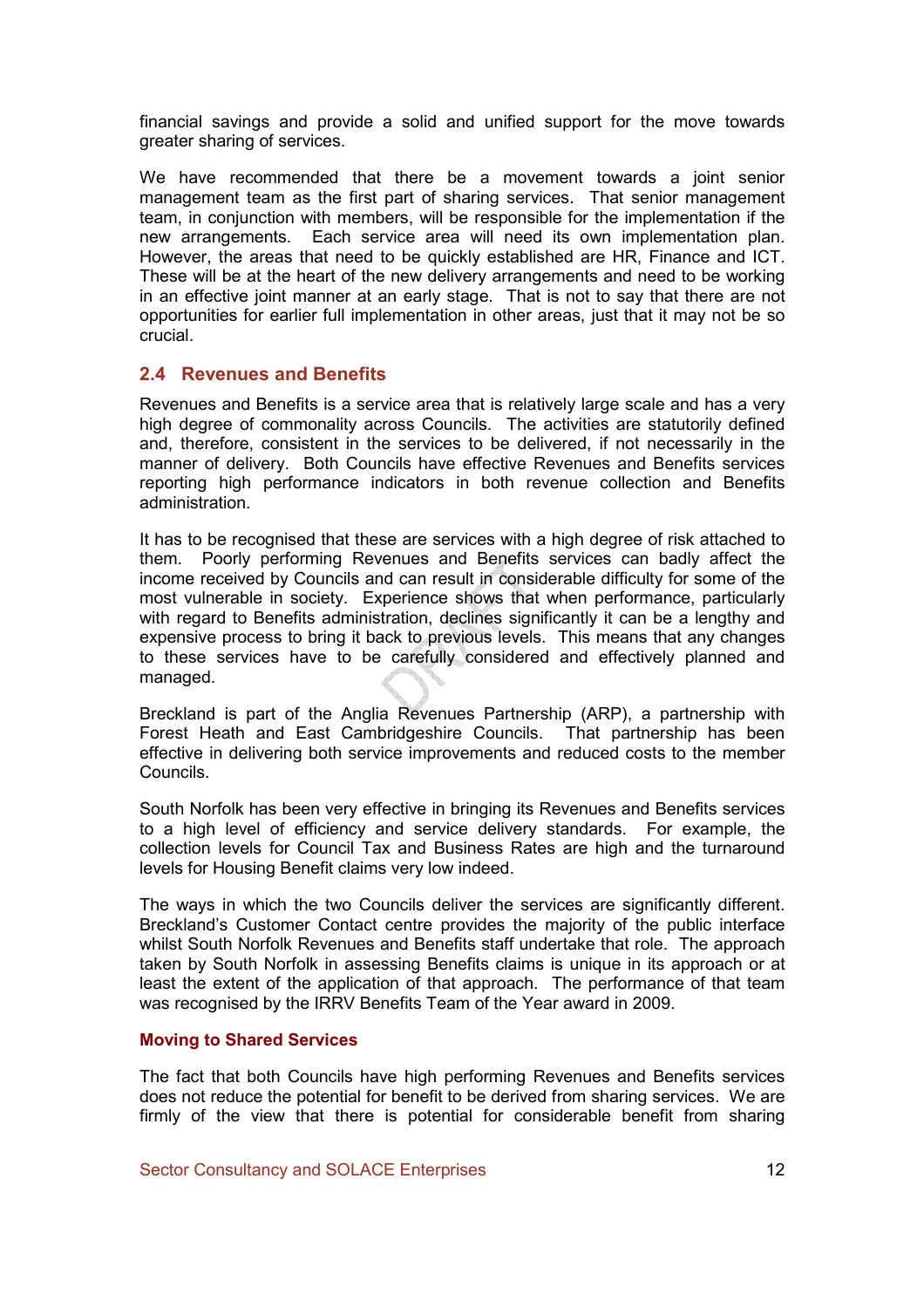Revenues and Benefits services, To do so to best effect and protect service standards it is imperative that:

- The best practices of both South Norfolk and Breckland and, potentially, ARP are brought to bear;
- That it is done in a carefully planned and designed way;
- The interface with Customer Services is carefully planned and managed; and
- Any transition is project managed and resourced appropriately.

It would seem most obvious for South Norfolk to join an expanded ARP though that is not the only option. That would create a substantial operation capable of achieving very high levels of performance and efficiency. There are a number of matters that need to be dealt with if that is to happen, including:

- The need to consider the interests of the other partners in ARP and to get their approval of any changes in the arrangements;
- The different systems used by South Norfolk and the ARP for the delivery of the services;
- Different operating methods with regard to customer contact and gathering of information for Housing Benefits assessments; and
- The commercial arrangements and operations of ARP

All of the above create issues with regard to South Norfolk joining to create an enlarged ARP and will need to be dealt with prior to any decision on this matter. In particular, it should be noted that the other two members of ARP have different approaches to customer contact to those in Breckland. Additionally, the application of two systems is a complication, either in moving to a common system or in having staff having to be split or trained in the operation of two systems.

On the other hand there is the opportunity to run two of the three market leading systems to create commercial opportunities in service provision to other Councils. It should also be recognised that the combination of the skills, resources and experience of the two organisations provides real opportunities to deliver high standard and resilient services into the future.

An alternative option is for the two Councils to join in providing a joint Revenues and Benefits service, irrespective of the views of the other two Councils in ARP. We believe that can also provide opportunities for savings for both Councils and most if not all of the service provision benefits.

Our recommendation is that the Councils work together to consider the most appropriate approach to the sharing of Revenues and Benefits services. This will involve conducting a detailed analysis and evaluation of the options in liaison with the other partners in ARP and constructing a business and implementation plan.

### 2.5 Customer Services

Customer Services is an area where it is often considered that there are significant opportunities to achieve service improvements and efficiency savings. There are, however, a considerable number of matters that need to be taken into account. In particular, it is necessary that: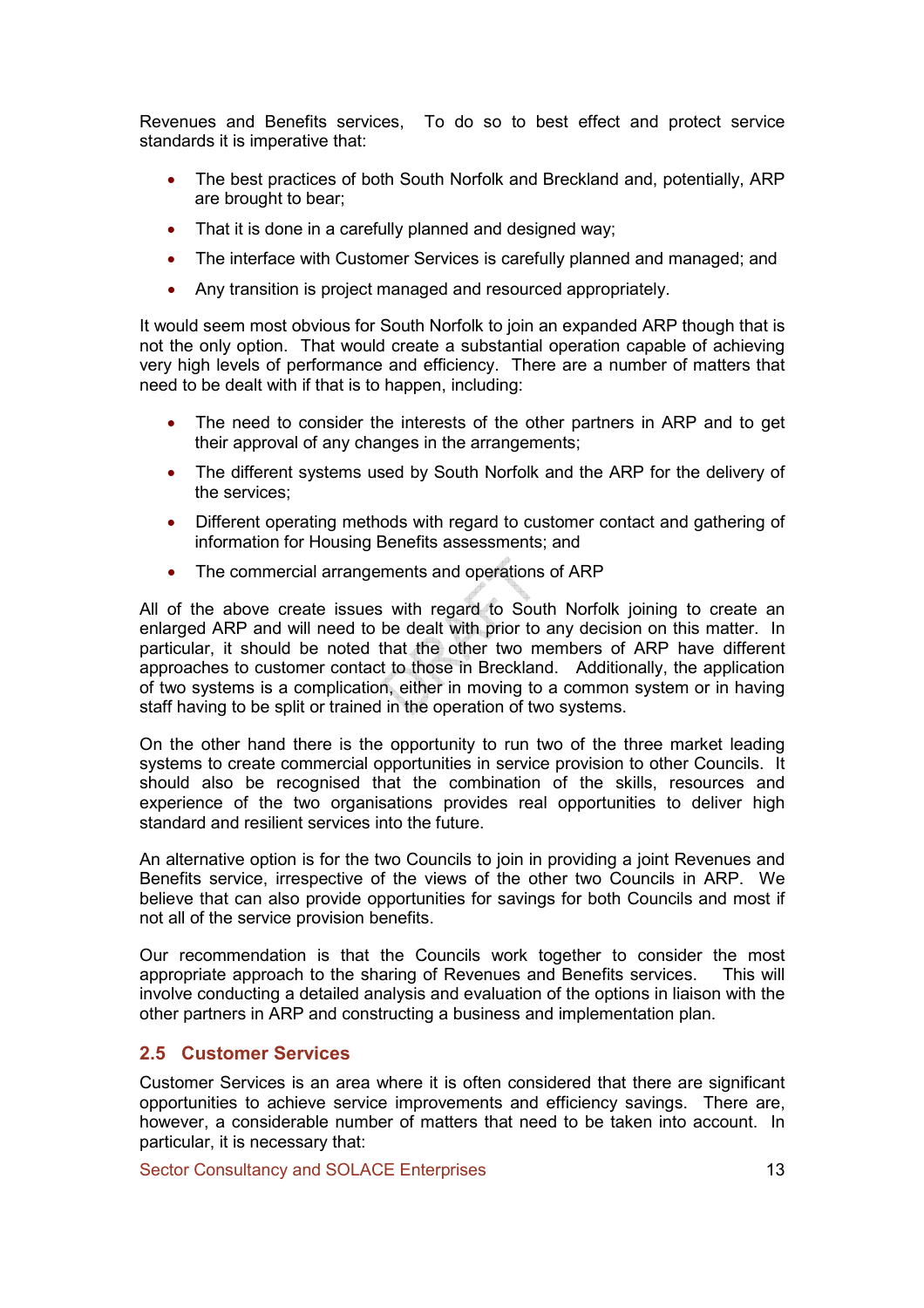- The approach taken is in line with each Council's customer contact strategy;
- It is financially advantageous;
- The customer contact arrangements are integrated with the "back office" and service delivery arrangements; and
- The IT arrangements are effective in supporting service delivery.

At the current time all of the above are issues that would need to be resolved prior to moving to a full integration of the customer contact arrangements.

Breckland and South Norfolk have different approaches to customer contact. Breckland has a fully developed customer contact service that deals with almost all of the telephone and personal callers to the Council. These facilities are supported by a CRM system. South Norfolk, on the other hand, has embarked on a staged process of establishing a cross service customer contact service. This will begin in May with two service areas.

In terms of ICT the necessary data link between the two principal sites is not yet in place. This has a cost attached to it that is estimated as being approximately £40,000 per annum. It is also worthy of note that there are a number of different core service systems in place in the two authorities that further complicate the delivery of one customer contact service.

It is, of course, the case that customer contact is increasingly channelled through the internet. Cheaper, and in many ways more effective, this self service approach is pursued by both Councils and could well provide opportunities for savings through the use of shared systems.

Prior to any decision to undertake the large scale sharing of customer contact it will be necessary to develop and agree a joint Customer Contact Strategy. The strategy could not be prepared within the timescale of this Business Case. Such a strategy does not need to arrive at identical services for both Councils but the more that they diverge the greater the complexity and the more difficult it will be to deliver service improvement and costs savings.

There are interim opportunities that can be examined at an earlier stage. These could include:

- Joint provision of web based services:
- A shared "out of hours" service; and
- Taking enquiries on behalf of each other where it is more convenient for customers to attend the other Council's offices.

The above may provide some savings and could, potentially, improve the standard of service delivery to the public. It will not, however, provide the basis upon which large scale savings could be provided.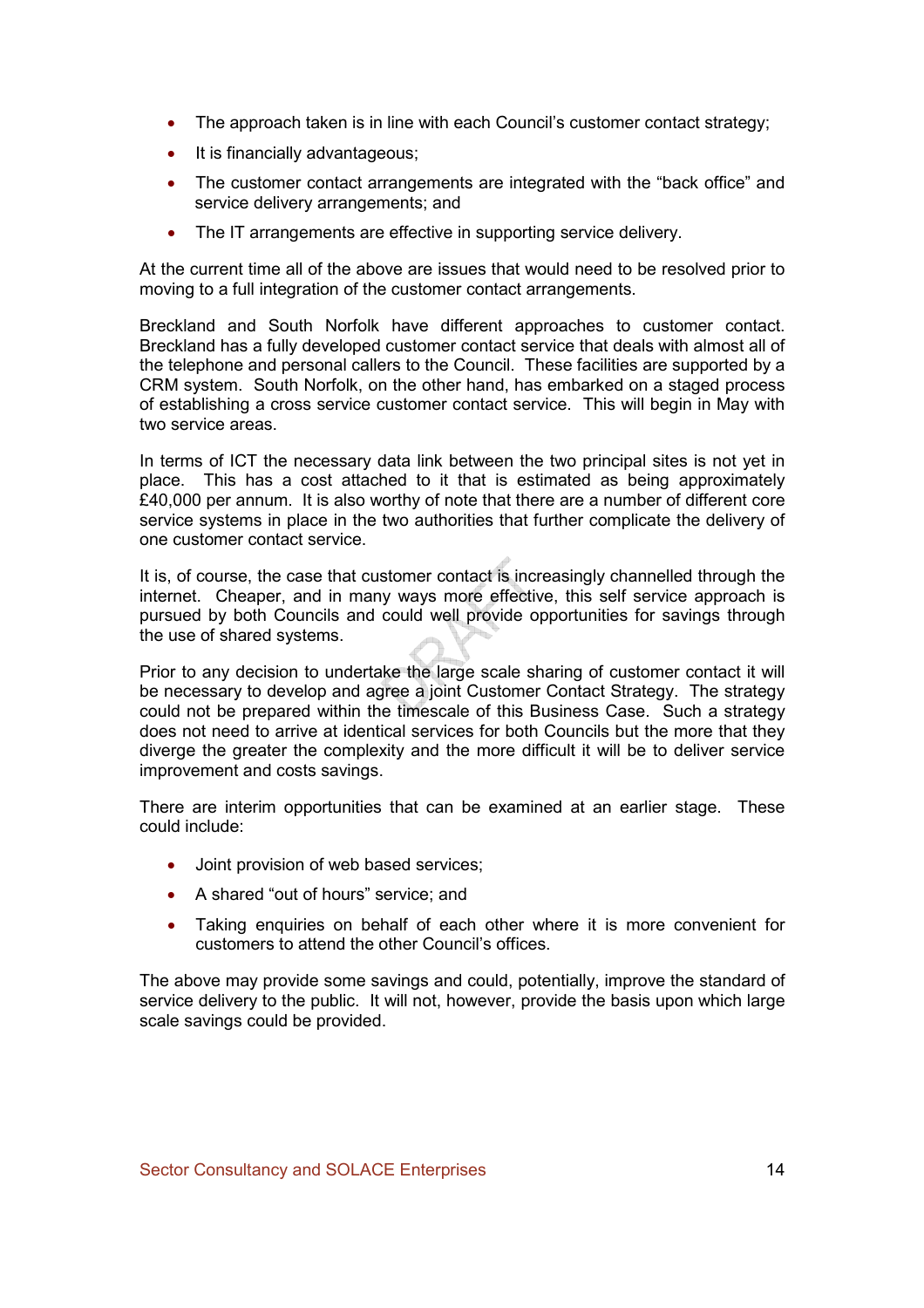## A Future Vision

A future vision for customer contact could see:

- One, multi-site, operation providing all of the customer contact for the two Councils;
- Locally based staff providing the face to face contact services; and
- A call centre dealing with all calls to both Councils.

The above provides the basis for potential considerable savings and high standards of customer service. Some concerns may be expressed that the identity of each Council could be compromised. There are ways of handling this through call routing so that calls are answered in the name of the Council that is being called so protecting each Council's identity.

There is a potentially wider agenda to be considered. A number of authorities are engaging with other parts of the public sector to provide one point of contact covering several parts of the public sector. This can include District Councils, the County Council, the PCT, FE Colleges, the Police and, in some instances, aspects of the voluntary sector.

#### **Summary**

There is potential for significant benefits in sharing Customer Services. However, the two Councils are not at a stage where the route towards that can easily be mapped. More work needs to be done to establish a joint strategy and route map. As the Councils' other services are shared the development of a shared approach to customer contact will also become simpler.

## 2.6 Other Shared Service Options

The feasibility study identified that there were a range of other services where there were opportunities to share services to potential mutual benefit. These service areas include:

- Community Services
- Corporate Core
- Environmental Health
- Licensing
- Economic Development
- Housing
- Members Services
- Miscellaneous and Offices

If the Councils are minded to move towards the single workforce option then pursuing these options provides early opportunities to improve services and deliver efficiency savings. The introduction of a joint senior management team will provide some considerable impetus to this process. Managers will be keen to simplify the reporting lines and service provision arrangements they have to manage. It is, however,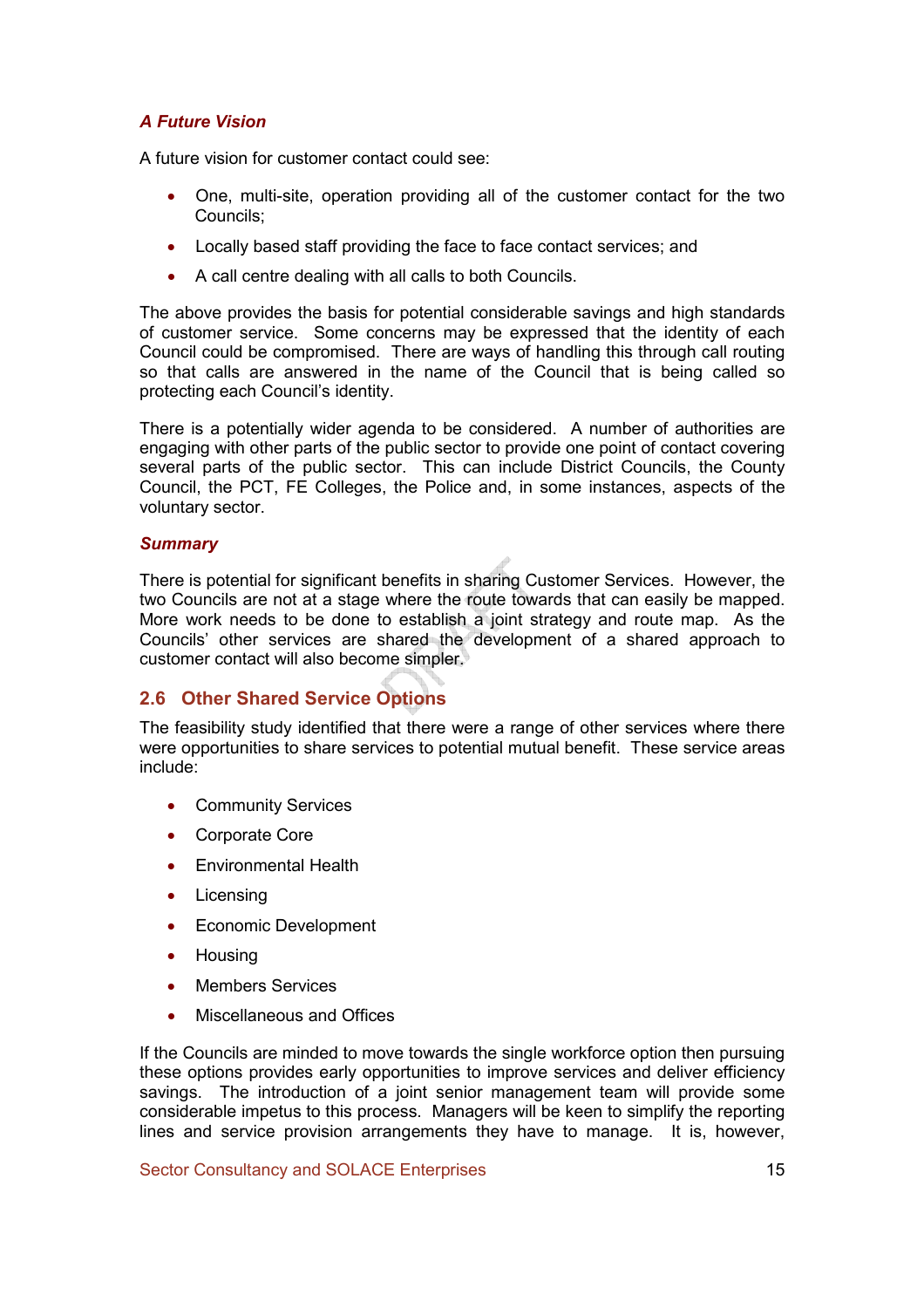important that there is structure around the extension of shared services. This structure should provide assurance that:

- The changes proposed fit within an overall strategy for sharing services;
- The proposals for each service area are fully justified in service provision and financial terms;
- The change programme overall and for each individual service is manageable and properly planned and scheduled; and
- Proper benefits realisation processes are in place.

There are aspects of the above services that may be affected by shared senior management and back office activities. For instance, aspects of the corporate core may need to be amended or provide opportunities for improvement as a consequence of the shared senior management team.

The classification of opportunities can be applied using the framework below.

| <b>Evaluation</b><br><b>Category</b> | <b>Characteristics</b>                                                                                                  | <b>Action Proposed</b>                                                                                                                                                                       | <b>Rationale for Action</b>                                                                                                                                        |
|--------------------------------------|-------------------------------------------------------------------------------------------------------------------------|----------------------------------------------------------------------------------------------------------------------------------------------------------------------------------------------|--------------------------------------------------------------------------------------------------------------------------------------------------------------------|
| <b>Service based</b><br>projects     | difficult<br>Not<br>to<br>implement with<br>small<br>levels of benefits                                                 | Allow these projects to be<br>implemented<br>by<br>service<br>and<br>capture<br>managers<br>benefits that are realised                                                                       | Implementation resource<br>is low and involvement of<br>wide range of staff will<br>deliver "buy-in" to the<br>shared service                                      |
| <b>Transformation</b><br>quick wins  | Easy to implement with<br>a reasonably high level<br>of benefits                                                        | Progress quickly as part of  <br>shared<br>the<br>service<br>programme                                                                                                                       | Will realise significant<br>financial benefits early<br>and help meet short term<br>financial savings targets                                                      |
| <b>Transformation</b><br>projects    | A relatively high level<br>difficulty<br>οf<br>to<br>implement<br>but<br>with<br>relatively large levels of<br>benefits | Progress these projects to<br>transformation<br>the<br>programme and develop<br>detailed business cases in<br>conjunction with service<br>managers                                           | These projects will yield<br>highest<br>level<br>the<br>0f<br>benefits and should<br>be<br>considered<br>for<br>the<br>and<br>programme<br>resourced appropriately |
| <b>Potential future</b><br>projects  | A relatively high level<br>difficulty<br>of<br>to<br>implement<br>but<br>with<br>relatively small levels<br>of benefits | No further action should be<br>taken<br>at<br>this<br>stage<br>although evaluation should<br>be revisited in the event of<br>a significant change such<br>management<br>e.g.<br>a<br>vacancy | effort<br><b>The</b><br>required<br>potential<br>outstrips<br>the<br>benefits                                                                                      |

Below we detail our assessment of the opportunities in the other service areas.

#### Members Services

Sector Consultancy and SOLACE Enterprises 16 Members Services are a sensitive area in any authority. Partly that is because they are at the heart of the democratic processes in the Council. Partly also it is because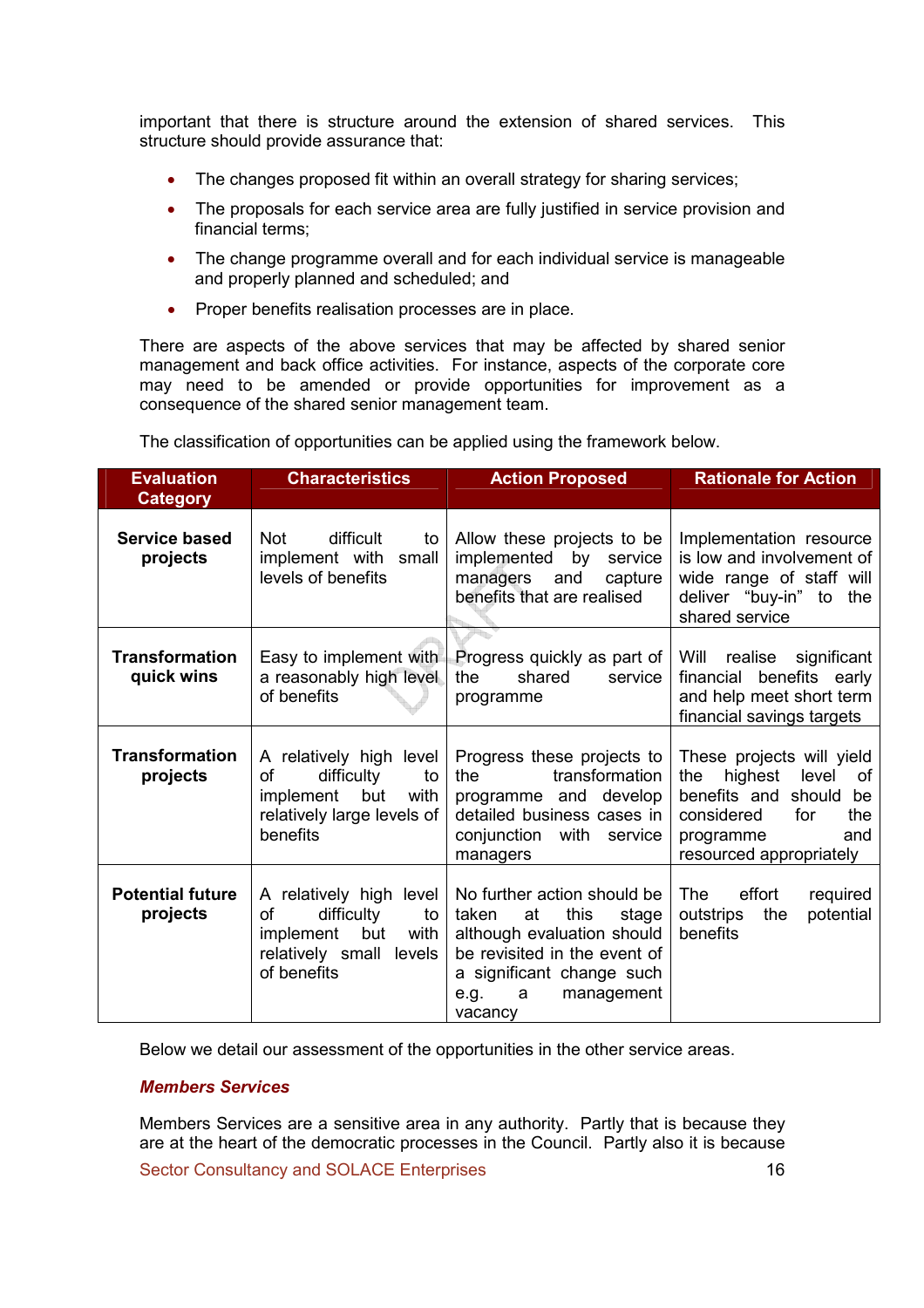of the need to serve the members of the two Councils and the often close relationships that are formed between this service and the members both as a group and as individuals. This may mean that there will be for at least some time a need to operate this service from two locations to support the requirements of two groups of **Members** 

There does remain the ability to create a joint unit that serves both Councils and probably does so from two locations but has a shared management structure, common systems, works together on member training and provides greater resilience in service delivery. Activities such as the preparation of agendas, taking minutes and scheduling of meetings are all activities that will be broadly similar. It may be necessary to amend aspects of processes to make best use of the available resources.

It should be possible for both Councils to move to a shared Committee Administration system. One operation could be put in place either based at one of the two Council headquarters or operating from a shared site operation. The second option may be followed as there is a tendency for Members to wish easy access to the support from Members Services. Protocols will need to be put in place to enable business confidentiality to be maintained.

In summary there are opportunities to make significant savings in this area of activity. though it needs to be addressed carefully.

#### Environmental Health

Environmental Health is an area that has increased considerably in terms of its complexity and specialisation. The generic Environmental Health officer is largely a beast of the past, with staff specialising in areas such as food safety, air pollution and health and safety. This creates real opportunities in terms of being able to afford specialised resources. Sharing these services is relatively straightforward in any case since the work generally does not vary from authority to authority. This is particularly the case with Breckland and South Norfolk, neither of whom have unusual or very onerous factors to deal with such as heavy industry, major traffic pollution or busy air or sea ports, all of which create environmental health workload.

It is clearly a service where the majority of the work will be or should be done on site rather than in the office. This creates issues if the two authorities share the service as there will be a very large geographical area that will need to be covered. To do so from a single base applying the traditional working practices is unlikely to be efficient. This could be countered in two ways including working from two or more bases. A more effective approach would be to have changed working practices supported by technology whereby staff go straight to site and submit their reports from home or remote office locations. By so doing staff would only visit the office for specific purposes rather than as part of the normal working day. The use of handheld technology or even laptops with mobile connections can assist in that approach though much can be achieved even without that.

The definition of the overall structure should be relatively straightforward. Environmental Protection and Food Safety sections (and potentially Health and Safety) could be established to cover the workload of the two Councils.

In summary, this is an area where savings and service improvements can be generated. It does need significant work to reengineer working practices and apply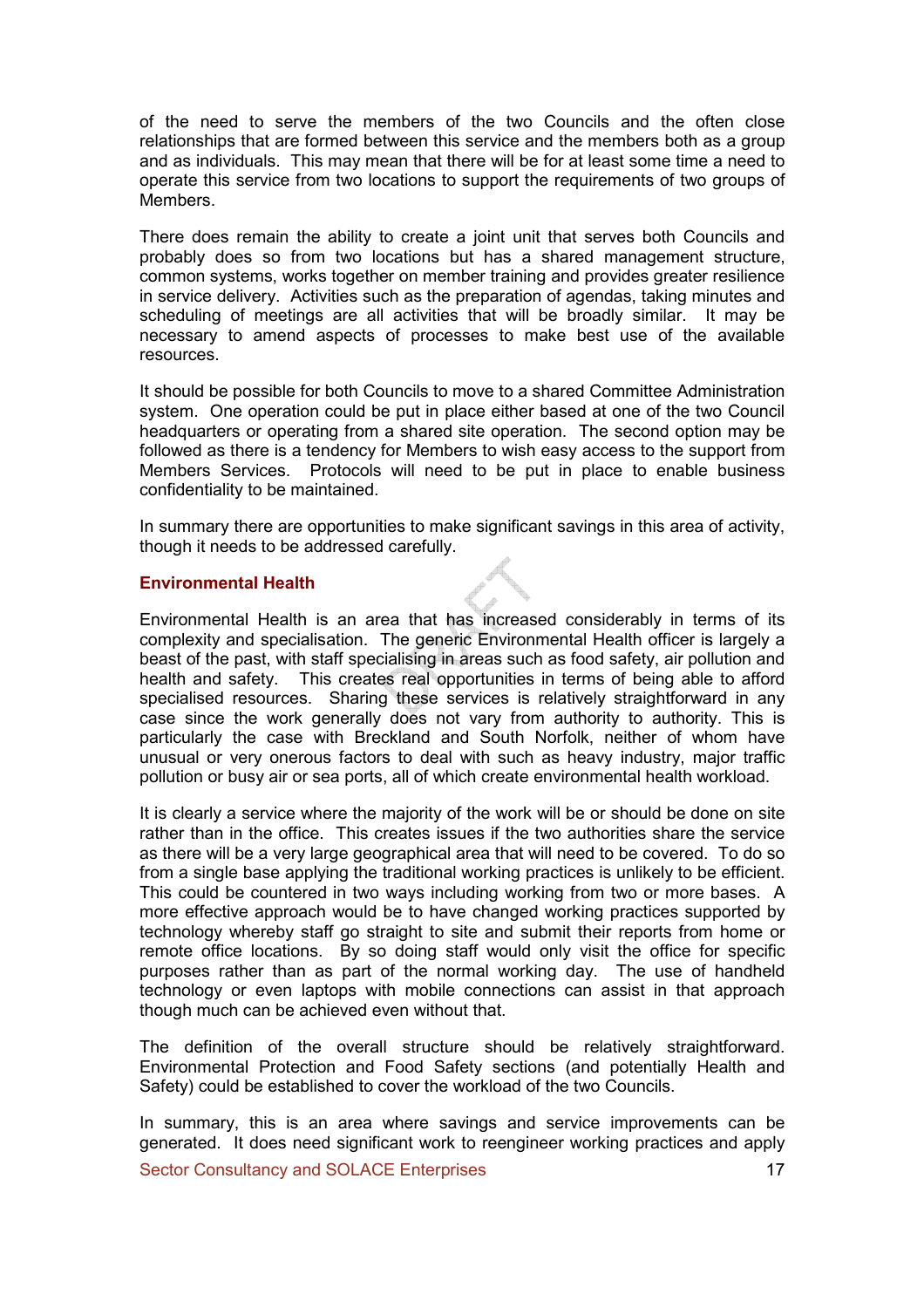technology so that the efficiencies can be achieved. Simply combining the two operations will achieve some degree of improvement but will not fulfil the entire potential.

#### **Licensing**

The Licensing operations of the two Councils are different in style and structure. A complication is that the Breckland service is currently subject to an internal review process. Breckland is very proactive in the way it addresses licensing and carries out more street based work than is the case in South Norfolk. The Licensing function is one that has a mixture of administrative and enforcement activities and there is no reason why the activities should not be shared. By doing so there will be the opportunity to achieve economies of scale and build up knowledge and expertise in particular areas both in terms of types of licence and the activity areas, including enforcement. It is also worth noting that there is significant crossover in the client groups with some licensed premise and taxi operators common to both Councils, creating further opportunities for developing one more effective relationship. It will be possible to use one system and create savings in the maintenance and support of ICT, though the savings in software costs are likely to be minimal.

Licensing work can be split into two areas of activity. There is the administration of licences, including the servicing of the Licensing Committee. That work can quite simply be combined using the same ICT system. The second area of activity is enforcement, involving on the ground work to ensure licensing law and conditions are being complied with. This latter area is the one in which Breckland is currently rather more active and where, consequently, the extent if the available savings will be rather less.

Breckland are undertaking training for other authorities and the client groups in their area. A shared service would provide the opportunity to further develop these trading activities and assist in moving this service further towards being self funded.

This may be an area where there will be a need or desire to have different standards of service delivery. By so doing a more proactive service could be provided in Breckland with South Norfolk continuing to receive the nature of activity that it feels is more suited to its requirements. Decisions in this regard will need to be taken in the light of the review of this service area that, we understand, is currently taking place in Breckland. Savings are still available but may be restricted in terms of that which emanates from the sharing of services.

#### **Housing**

Both authorities have transferred their HRA stock to Registered Social Landlords. There remain, however, substantial areas of responsibility in housing including housing strategy, affordable housing, homelessness and housing standards. Both authorities operate well run and forward looking housing operations. There is a clear commitment to Housing in the two authorities, something that is not always the case. This results in high levels of resource committed to these services compared to many other housing authorities. There may be savings available through examining the overall level of resources committed but such actions would be separate to considerations relating to the sharing of the service.

South Norfolk operates in partnership with Broadland and Norwich City Councils with regard to the Housing Strategy and the Choice Based Letting scheme. Breckland, on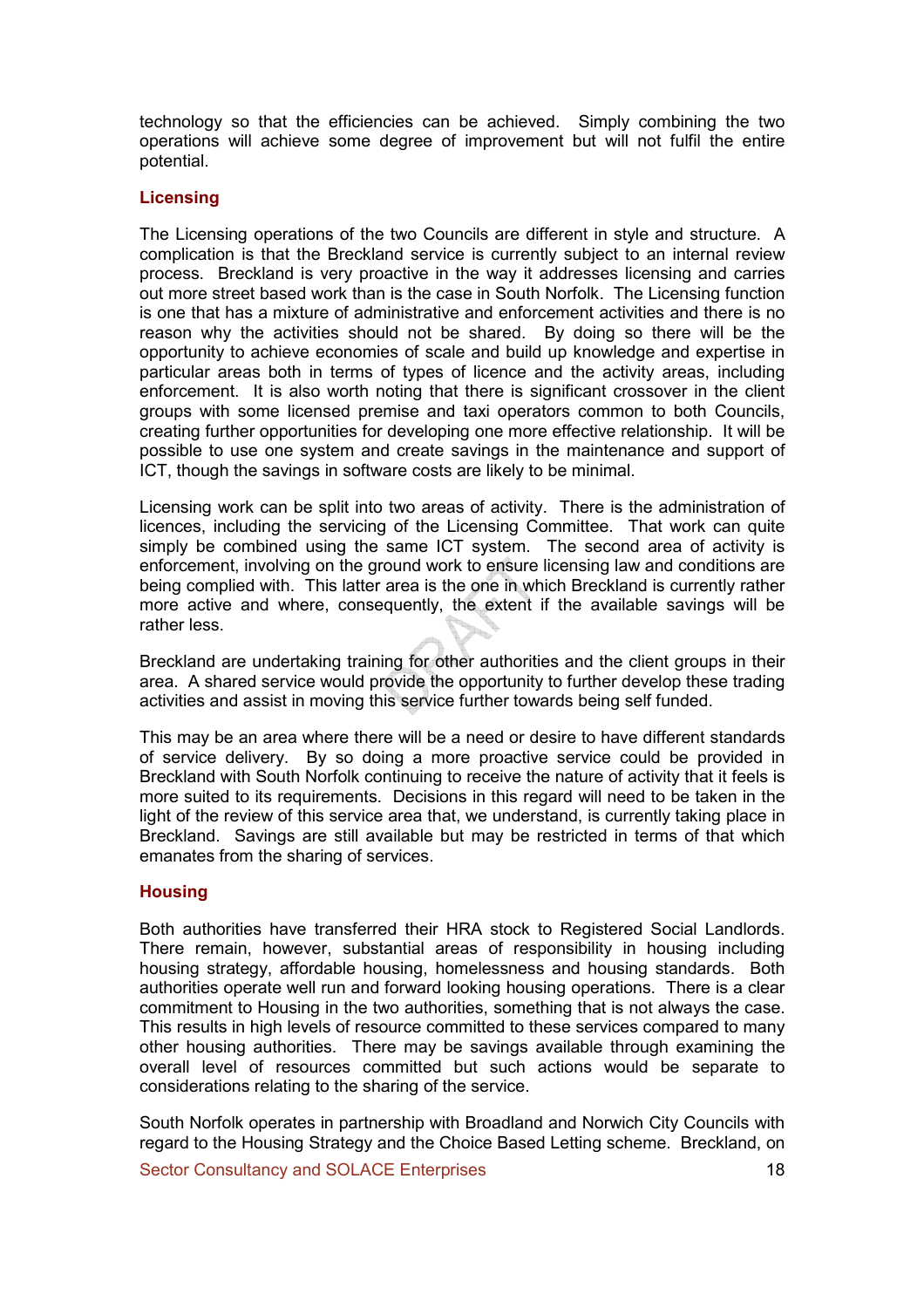the other hand, have looked towards Kings Lynn and North Norfolk. There is beginning to be a move to taking a wider view of Housing strategy including across Norfolk and down the A11 corridor towards Cambridge. There seems little reason why the partnership arrangements in place cannot be extended to mutual benefit.

The structure of a joint Housing team is, of course, a matter for the two Councils. However, it seems likely that a structure that has teams dealing with strategy, advice and private sector housing standards would seem an appropriate approach and one that mirrors the broad approach in the two Councils currently.

There will need to be decisions made with regard to the Housing Strategies. It may be decided, with other partners' acquiescence, to move to a wider joint Housing Strategy. That may take some time to bring into being but could be part of a wider sub-regional approach to Housing. It is not the place of the Business Case to recommend such an action and it is raised only as a potential development.

Both Councils work well in delivering affordable housing through the Planning system by way of Section 106 agreements. Joining the two services together should provide the opportunity to develop and maintain even greater expertise in this area with consequent potential improved delivery of affordable housing.

The advisory services can be combined though it is recognised that the extent of savings will be limited by the need for local service delivery. Nevertheless, the sharing of resources will provide opportunities to:

- Provide services relating to both Councils at each location;
- Share expertise in specialist areas;
- Improve resilience through sharing staff:
- Conduct joint liaison with external agencies and partners;
- Share management resources; and
- Use common information systems.

There is no reason why the private sector housing teams should not be combined. In many authorities these are part of the Environmental Health service. Many if the comments relating to working practices set out for Environmental Health also apply here.

The two Councils use different systems for their choice based lettings operations. When considering the move towards shared services and potentially a shared register the transition to one common system and database would be advisable.

It seems likely that the two operations can be combined. There are operational issues to contend with, notably the way in which the support to the sections is arranged. It is also important that the clear and effective links with the planning functions are maintained. Finally, there will always be a need for face to face contact in these services and this is likely to mean presence in a number of sites. We consider these issues eminently feasible to overcome. A combined service would provide economies of scale, the ability for staff to specialise and the prospect of further developing the partnerships that are in place.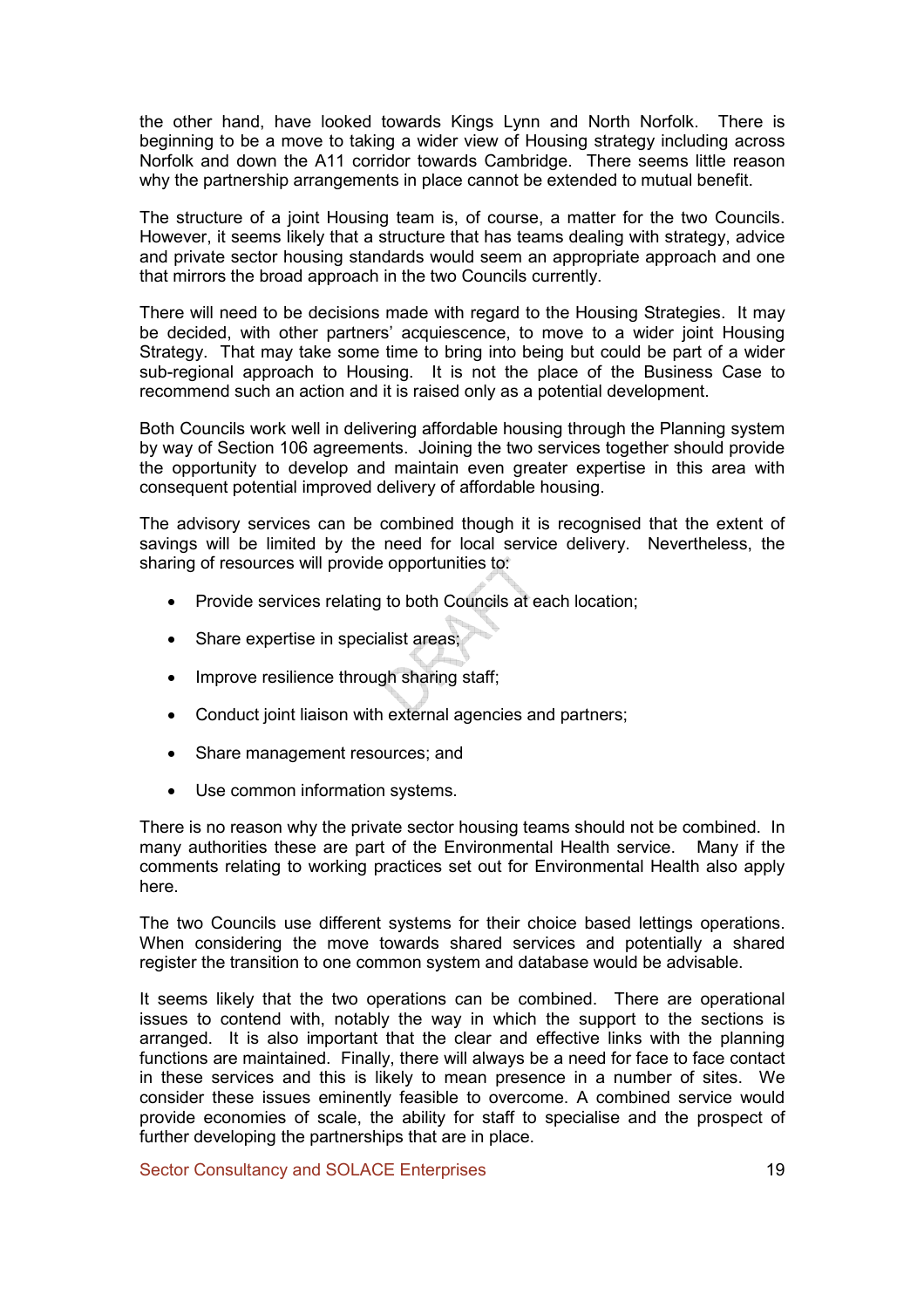#### Community Services

Both Councils place considerable emphasis on the work that they do in the community. This is evidenced not only under this heading but also under areas such as Housing. There are a wide range of initiatives in Community Services and these differ significantly between the two Councils and, indeed, in the work that is carried out in different community and geographical aspects of each Council. Identifying joint working opportunities will be complex. There will be opportunities to share resources, expertise and good practice and to share initiatives. This will require careful planning to maximise the use of resources while still enabling the two Councils to pursue distinct approaches that are likely to be important to Members.

#### Leisure Services

The provision of leisure services is managed in very different ways in the two Councils. Breckland has outsourced its services through PFI arrangements, while South Norfolk has a more traditional service delivery model. South Norfolk has been working hard in recent years to take a more commercial approach to the delivery of these services. That is bearing fruit both in improving services and in making financial improvements. The models are, nevertheless, very different and will not be easy to combine. Additionally, the majority of the costs incurred are related specifically to the operation of the leisure facilities.

There are prospects for achieving service improvements by providing access for both sets of residents to a wider range of facilities and endeavouring not to duplicate specialist facilities, though regard has to be had to the wide geographical area covered. For instance, it could be possible to provide joint "club membership" to residents that cover all the facilities in both Councils. It could also be possible to include the two leisure operations under a single brand. Such an approach provides potential demonstrable real benefits to residents of both Councils. We do not believe, however, that there will be wide scope for savings in this area outside that of senior management.

#### Corporate Core

Should the Councils move to a single workforce the corporate core will provide potential for significant savings. Much of the corporate core is concerned with performance management and supporting the corporate management of the two Councils. By combining these areas it should be possible to both enhance the resources available and make savings.

#### Economic Development

Economic Development is an area of considerable importance to both authorities. The nature of the operations is, however, significantly different. This is largely due to the nature of parts of Breckland that allow for a greater degree of large scale economic development activity. The availability of grant support towards activity in Breckland has, for instance, been significantly larger and different in scale to that in South Norfolk.

Economic development is something that needs to be seen at a number of different levels – all the way from national (or EU wide) down to local communities. An economic development strategy that has a wider focus than the two Councils individually must have the benefit of being able to take a wider view and to have a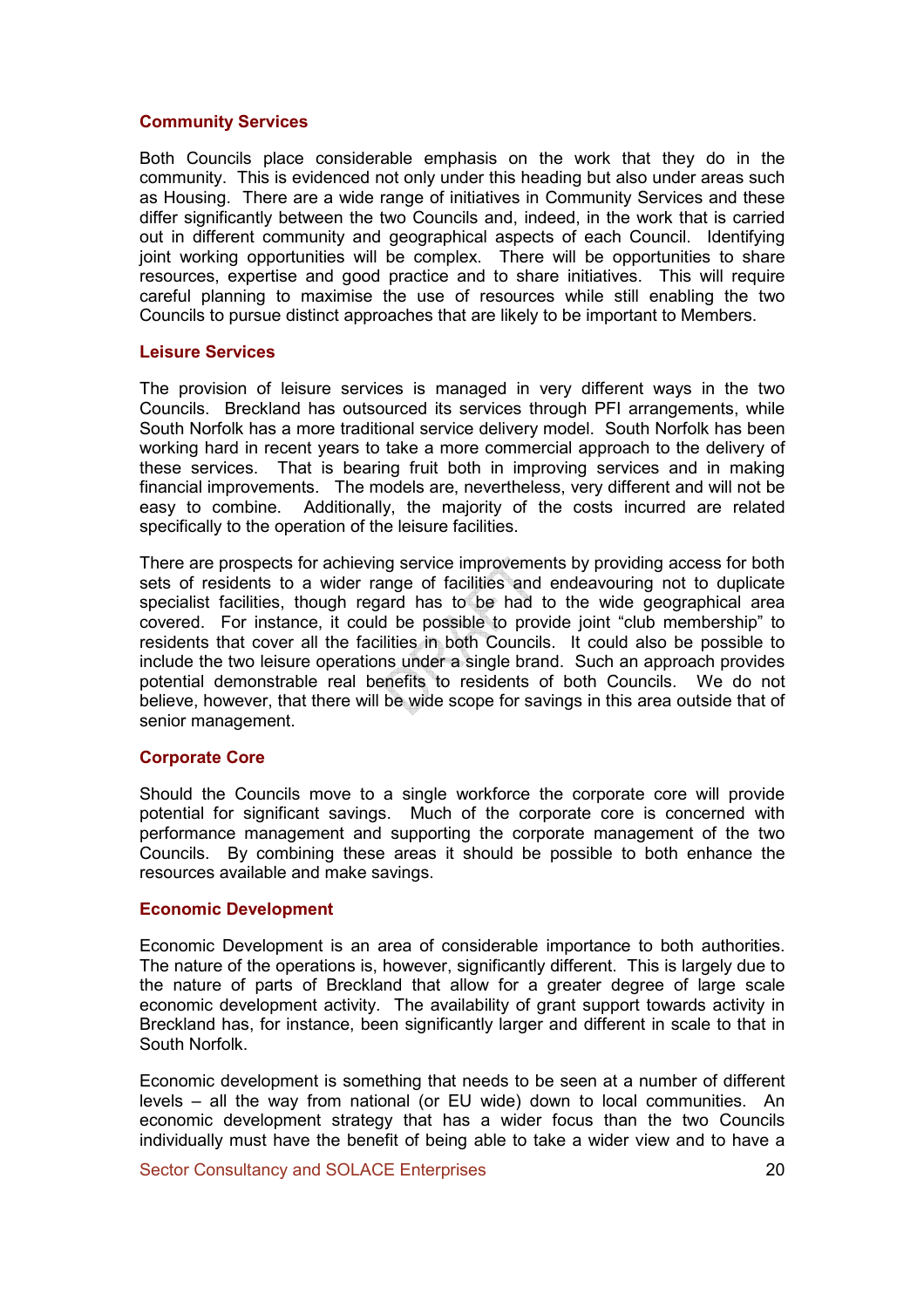bigger say in and contribution to make to regional and sub-regional development. The residents of the Councils benefit from economic development both inside their area and across Norfolk, and along the A11 corridor.

In many ways we see the opportunities in this area of activity as being of improving the overall service offering and having a greater and wider effect on the development of the local economy whilst retaining the focus on the varied needs of local communities that are not homogenous in their requirements. A joint operation can become a big player both locally and regionally and should be able to achieve much in terms of protecting and enhancing the economy of the area in difficult times. The arguments for attracting funding and investment are likely to be significantly more powerful.

## 2.7 Outsourced Services

There are services outsourced by Breckland and subject to partnerships in South Norfolk. In particular, Environmental Services and Planning and Building Control have been outsourced by Breckland to Serco and Capita Symonds respectively. South Norfolk's Planning and Building Control services are provided through partnership arrangements with Broadland and Norwich Councils. These are areas where there are potential large scale benefits through sharing as a consequence of the scale of the activities. However, the commercial and contractual arrangements will make that a complex and potentially difficult matter to address.

The Environmental Services contract with Serco involves a commitment to 31 March 2015. The contract can be extended in six month blocks until 2025. There are no earlier contract termination opportunities other than through default or force majeure. It would, of course, be possible to terminate the contract by agreement with Serco. However, the payment required to gain Serco's agreement is likely to outweigh any savings prior to 2015. Additionally, Breckland have advice that the contract cannot safely be extended to include work outside the Breckland boundary. Accepting that legal position leads to a number of options, including:

- Continuing indefinitely with separate service provision (albeit potentially with aspects of cooperation);
- Procuring a joint external contract for both Councils commencing on 1 April 2015; and
- Bringing the Breckland services in-house and creating a joint in-house operation from April 2015.

Each of the above options is feasible. There is a perception that the services in Breckland are considerably cheaper than those in South Norfolk. However, that perception needs to be supported by detailed analysis to arrive at a like for like comparison. Notwithstanding, the sharing of these services can produce significant savings and contribute to service resilience and, consequently, quality. In the interim actions that can be taken to achieve improvements and efficiencies in the South Norfolk services will bring benefits and improve the options available to both Councils on termination of the current Serco contract.

We do not believe that it would be appropriate, nor indeed necessary, to make a judgement at this juncture as to the optimal way forward. More detailed work needs to be done to fully assess the options. That appraisal does not need to be commenced until 2013.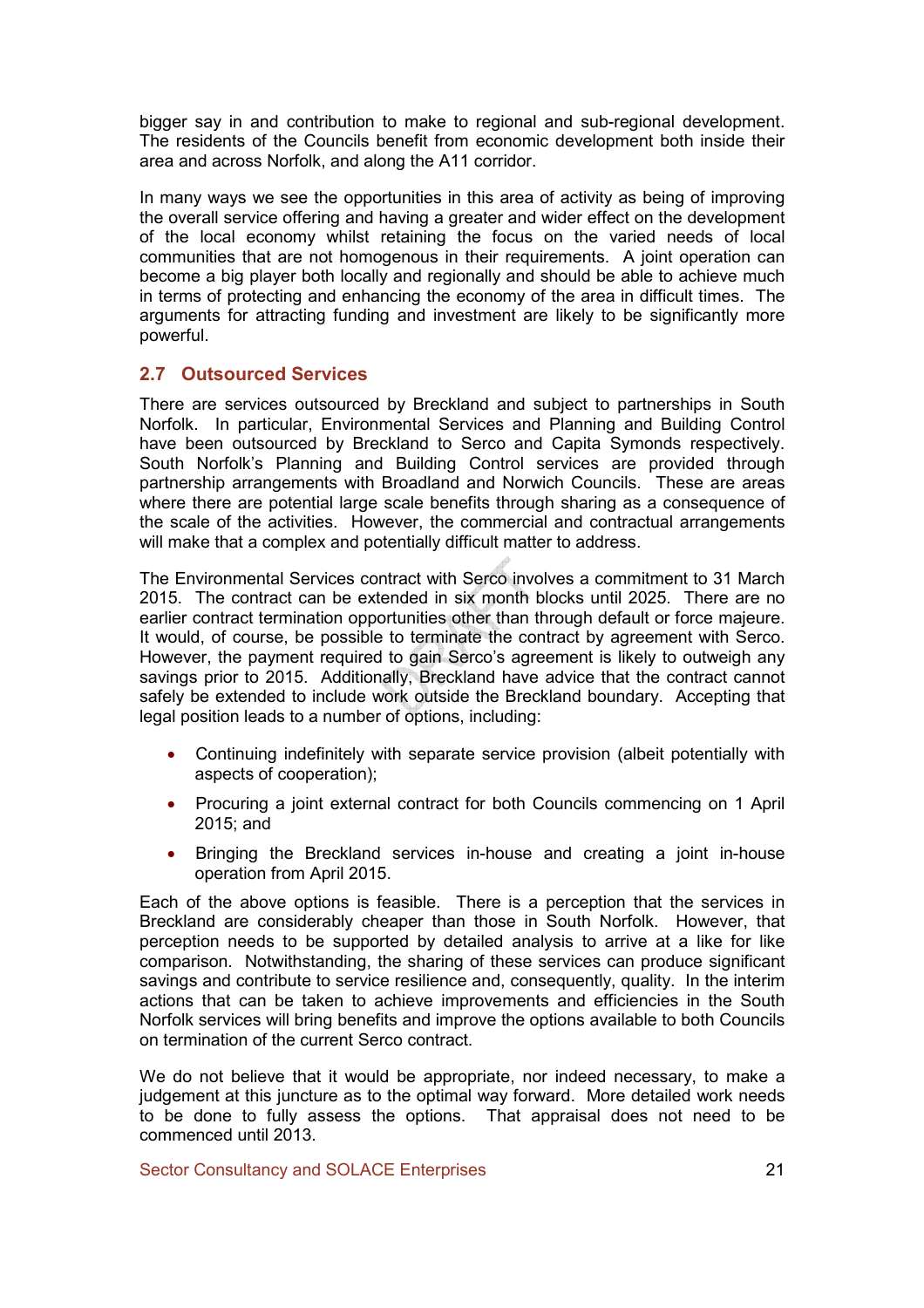The position with Planning and Building Control is even more stark. The contract neither allows for early termination nor can be extended to another authority. The options available are, consequently, limited since a negotiated termination would be likely to be very expensive. Additionally, the South Norfolk partnership arrangements add further complications to this area. It may be worth returning to this matter at a later juncture and examining the options again. However, in the meantime it is recommended that:

- The resources at South Norfolk be considered as potentially fulfilling the "intelligent" client role;
- Consideration is given to working with Capita Symonds to identify areas where cooperation is mutually beneficial and can be achieved within the current contractual arrangements; and
- South Norfolk continues its partnership working.

PREFE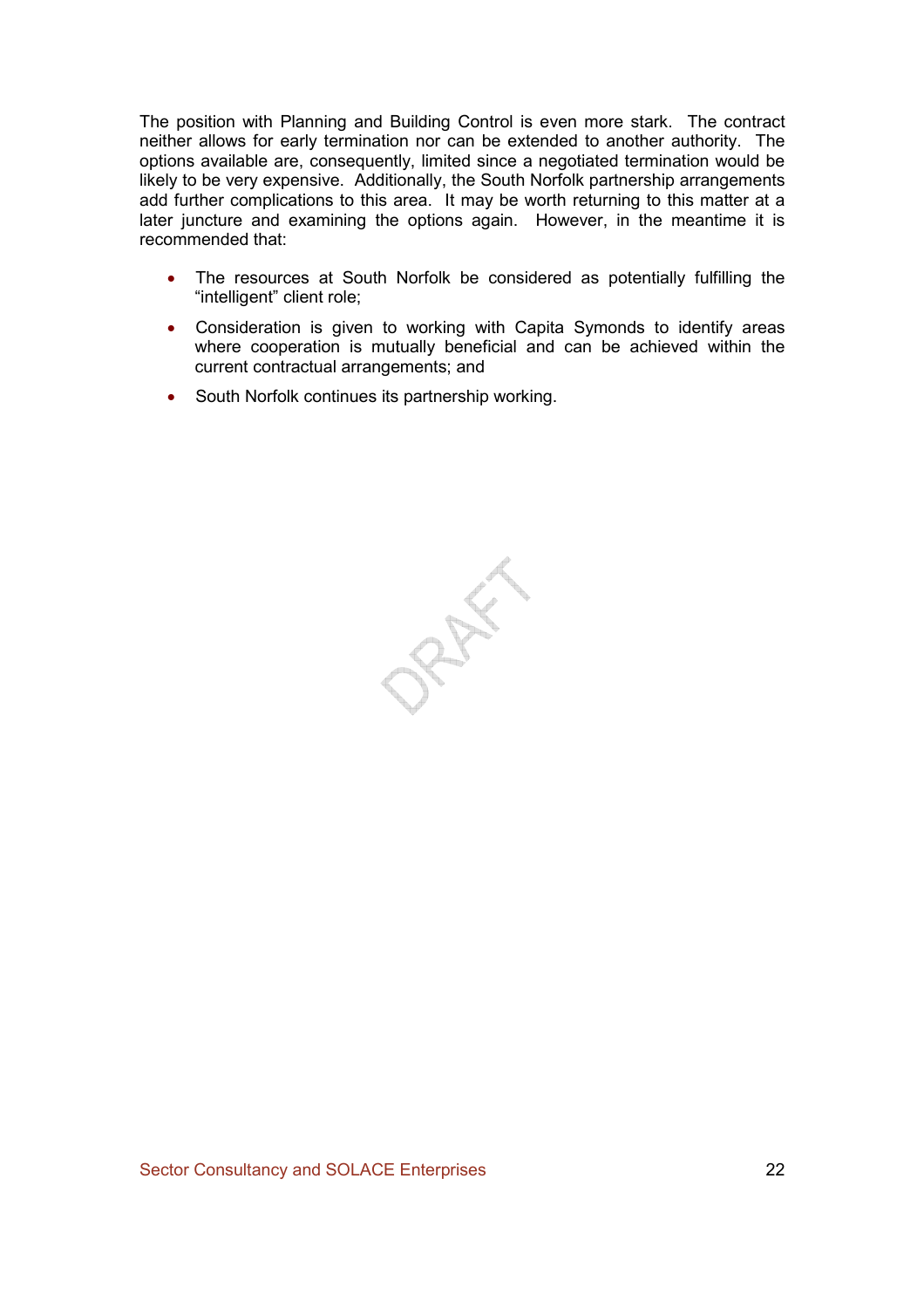## 3. Cross Cutting Matters

## 3.1 Introduction

In this chapter we deal with a number of key matters that cut across all aspects of delivering shared services in Breckland and South Norfolk. The matters dealt with are:

- The form of potential joint venture;
- Treatment of assets:
- People strategy;
- ICT; and
- Councils' identities.

## 3.2 Form of Joint Venture

We do not believe that the business case needs to arrive at precise conclusions on this matter as there will be further work required to develop and test the options. There are a number of joint venture structures that could be established. These include, for example, a joint venture company that provides the services using a combination of its own staff and staff seconded from the two Councils. Our view is that there is little to be gained from the setting up of a formally constituted organisation for the delivery of shared services at this stage, because:

- To do so adds further complications to the processes and additional legal and governance costs;
- The move towards a single workforce is intended to be staged giving a need for flexible arrangements that may be compromised by formal corporate arrangements; and
- The existence of existing partnerships creates both complications and opportunities with regard to the service delivery model that need to be explored further.

We are of the view that the initial move towards a shared joint management team and shared back office services should be undertaken on the basis of an agreement between the two Councils. That shared services agreement should document:

- The financial arrangements;
- The processes for dealing with existing and newly recruited staff;
- The treatment of assets; and
- The decision making processes.

There may not be a need for this to be a formal legal agreement. Irrespective, it is important that the arrangements are clearly and unequivocally understood by both Councils and documented.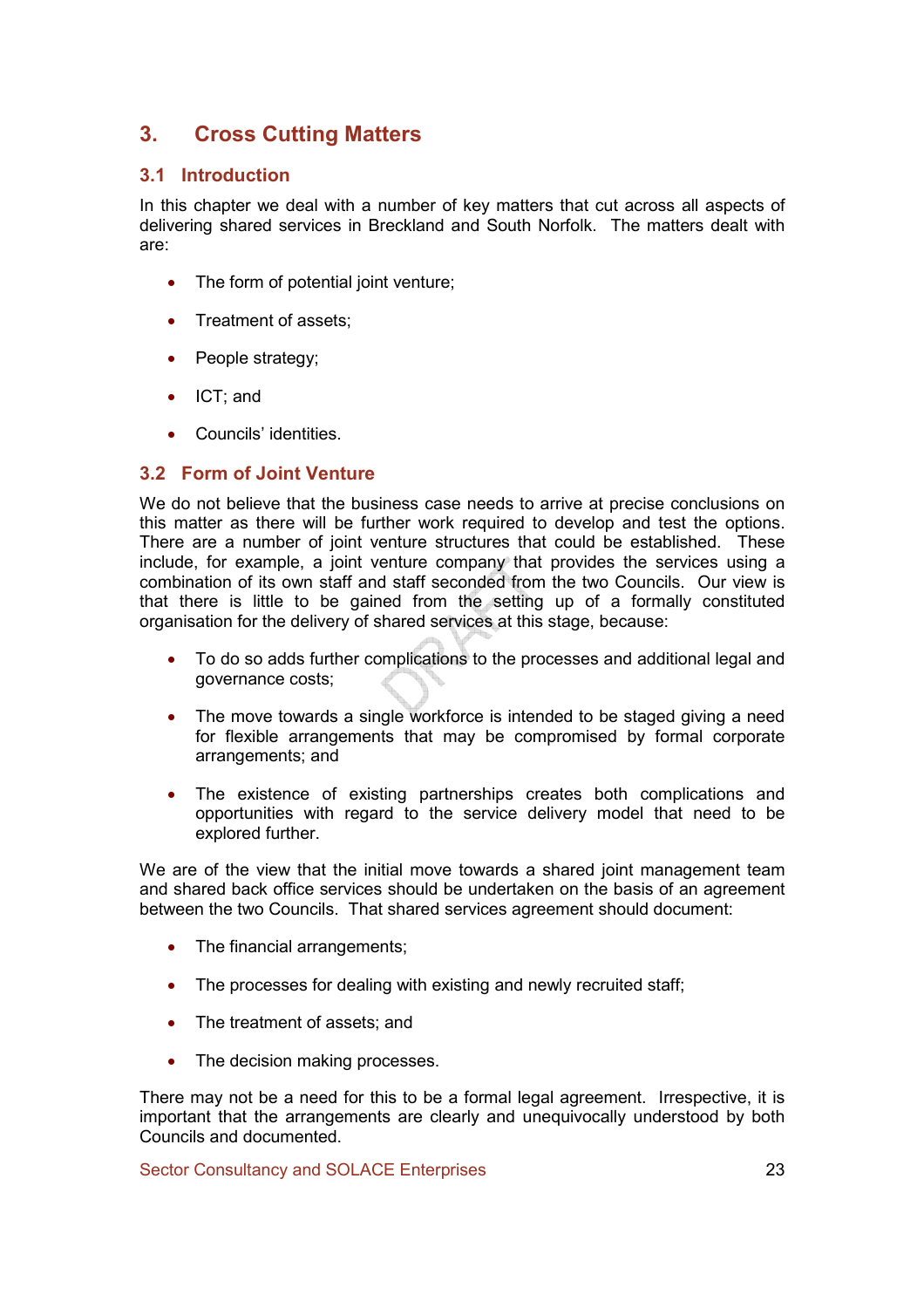Staff can be seconded from their existing employers into the shared service arrangement. Decisions will need to be made when employing new staff (though the initial instances of that are likely to be low). The principles adopted in so doing are likely to revolve around:

- Like for like replacement in terms of the employing authority; and
- Retaining a broad balance in terms of employing authority workforces.

The above could form the basis of the single workforce for some time and will ease aspects of the transition. At some stage in the future it may be considered appropriate to place all staff under one employer. The format for that could be a JVC or a Joint Committee. These options have potential procurement and VAT issues that need to be taken into account.

We deal with the matter of staff terms and conditions at 4.4 below. Moving forward, further opportunities may arise. It is possible that the shared back office services could be separated into a stand alone organisation that "trades" with the two Councils and seeks further commercially based or shared service opportunities.

The existing partnerships provide both complications and opportunities. In particular, South Norfolk's partnership on Planning and Building Control and Breckland's involvement in ARP are of relevance. The complications arise from the other local authorities involved in these partnerships and the Breckland – Capita Symonds contract for Planning and Building Control. It is unlikely that the Internal Audit partnership could be considered as forming part of a wider arrangement as a consequence of the need for independence.

There is some further work to be done but we can envisage a possible scenario where, for instance:

- An expanded Revenues and Benefits delivery organisation including both Councils is in place; and
- Some or all of the "back office" services are transferred into that organisation.

Such an approach could develop an entity that provides services to the two Councils and other partners and, potentially, trades commercially. An entrepreneurial approach such as this could create an organisation with a capital value in addition to the provision of revenue savings and income. This is only one scenario and the point has not yet been reached where decisions can be made in that regard. It does, nevertheless, show one potential longer term option.

There are other options that include outsourcing. The Councils could package services and outsource them to a partner of partners. That partner would then be tasked with integrating the services and meeting service delivery targets. This approach may be applicable at a later stage, at least in part. However, to make a decision to do so now will cause significant delay in the process, will consume considerable staff resources, will be complicated or frustrated by existing partnerships, may compromise potential commercial opportunities and may not deliver the desired results.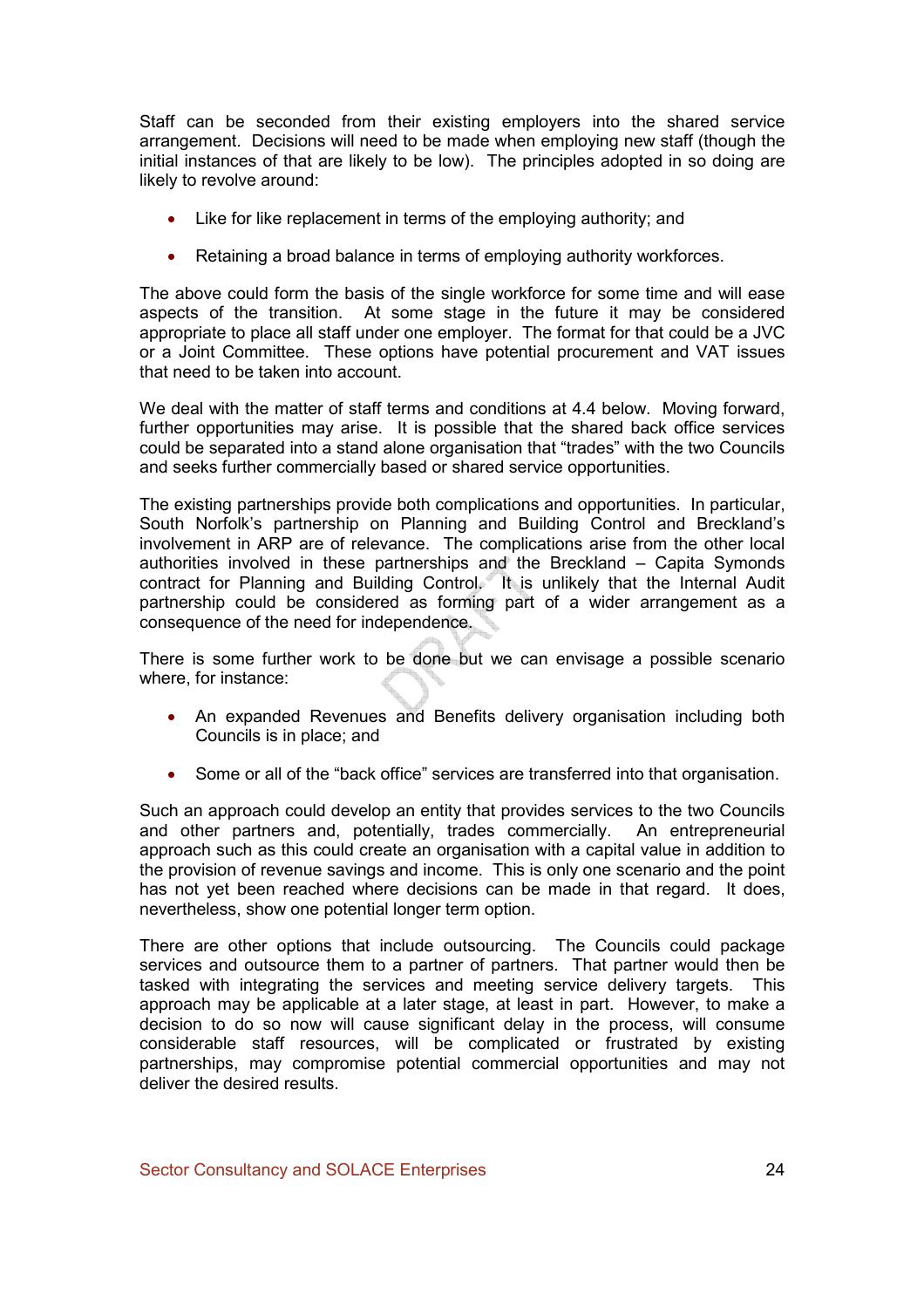## 3.3 Treatment of Assets

The delivery of local government services requires the deployment of a wide range of assets including:

- Buildings;
- Vehicles;
- Plant and equipment; and
- ICT equipment and software.

Each Council will bring a variety of such assets to the shared service provision. There is a need to define how these assets will be treated. There are principles that can be applied. These are likely to be as follows:

- Assets will be applied in the most effective manner in the provision of the shared services;
- Assets will remain in the "ownership" of the Council that currently owns them:
- The revenue costs of assets including capital amortisation costs should be taken into account in the calculation of financial arrangements (treatment of depreciation);
- For office accommodation costs per head of delivery common to both Councils should be calculated and applied as a means of allocating costs; and
- A joint asset management plan should be prepared that identifies the assets being applied in shared service provision, their replacement schedule and any costs associated with new asset acquisition.

The above set of principles can be applied in determining the treatment of assets. In terms of managing the assets it is important that there is an asset management plan attached to the overall shared services planning. That plan should include:

- A list of the assets being applied in the delivery of the shared services;
- The ownership of the asset;
- The costs attaching to that asset;
- The current and proposed use of the asset; and
- The proposed replacement and additions.

In many ways this will form part of the financial planning and record keeping. The plan should also be a subset of the Council's own asset management strategies.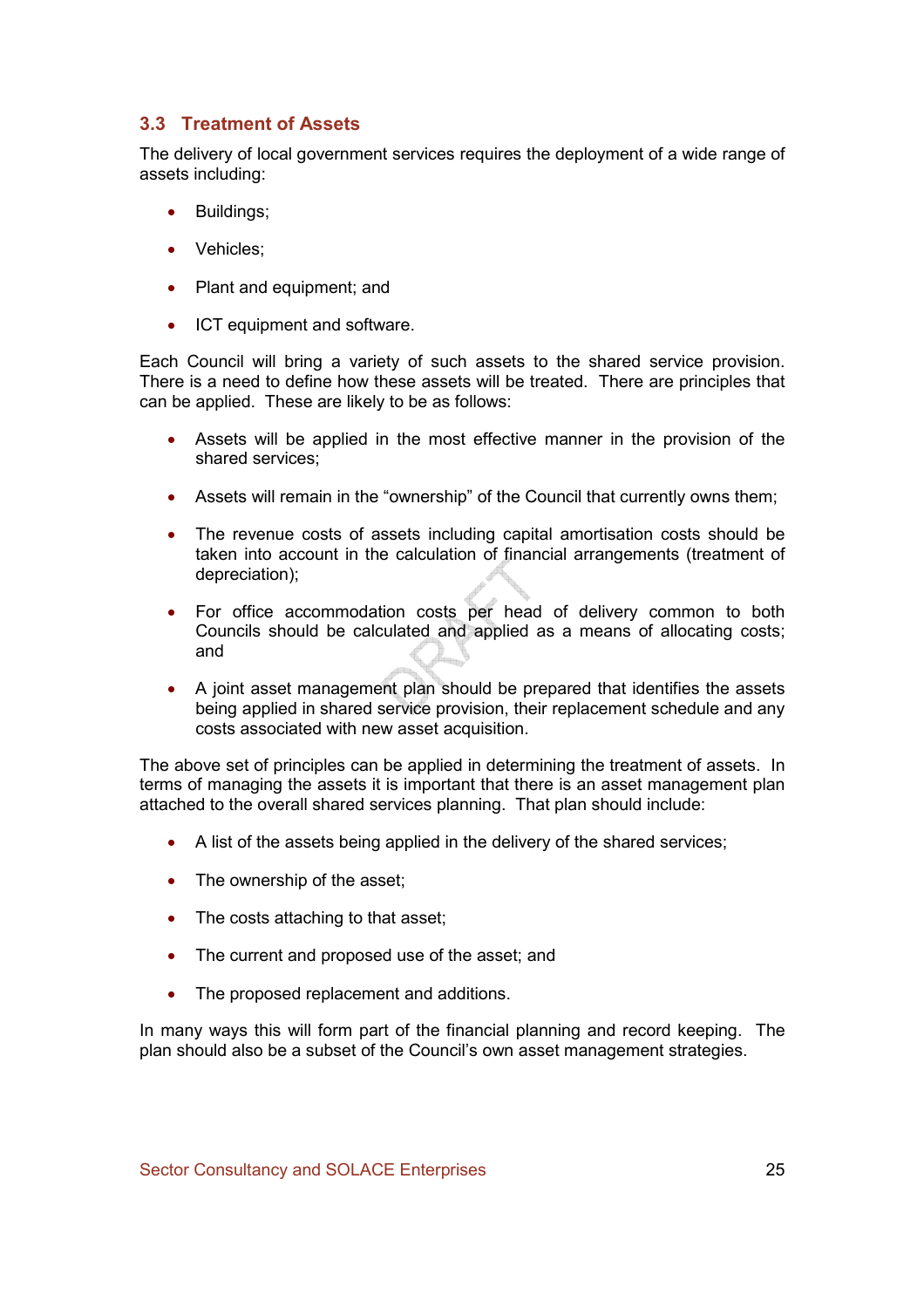## 3.4 Human Resource Implications

#### **Overview**

If the councils elect to work jointly to any degree, they will clearly need to consider the implications for staff. They might create joint teams where staff work together but remain employed by each council on existing terms and conditions of employment. Alternatively, elements of the workforce of each council might be fully merged on new terms and conditions.

In the former case, the councils will need to understand current differences to be able to anticipate and alleviate any tensions that might arise.

The latter case will provide an opportunity to formulate terms and conditions of employment that will support and enable the development of a culture that is appropriate to take the organisation forward. It is unlikely (though not necessarily impossible) that adopting the current terms and conditions of employment of either council will provide the desired outcome. Similarly, adoption of a 'middle line' or 'line of least resistance' will not necessarily deliver the required culture. Ideally the councils will wish to start from a blank canvass. Nevertheless, it is useful to understand how current terms and conditions of employment compare, and to consider the main areas of similarity and difference.

We have engaged with HR staff in each Council to identify and compare major terms and conditions of employment, and to compare salary scales and pay rates. The outcome is shown at Appendix 1 (Comparison of Major Terms and Conditions of Employment) and Appendix 2 (Comparison of Salary Bands and Sample Roles). In summary, there is a lot of similarity between terms and conditions of employment, and some areas of considerable difference.

### Areas of Similarity

Pay schemes are similar – both cover a broadly similar salary range and have nonoverlapping pay scales. While the precise means of progression through pay scales or bands differ, in principle salary progression at both authorities is based on performance.

Similarly, the job evaluation schemes in force at each authority are based on broadly similar factors although the details are different. Breckland employs the nationally agreed job evaluation scheme for local authorities while South Norfolk uses Inbucon – a well-regarded and long-established scheme. Job evaluation can be an emotive area and although the schemes are similar in nature, replacing them can be time consuming and expensive. The councils will need to consider which, if either, scheme is appropriate for the future. A start point could be evaluation of a limited number of 'benchmark' posts under both schemes to get a better comparison. An alternative could be to introduce a new scheme if that more accurately promotes the desired culture.

In terms of pay, Appendix 1 identifies that there is considerable similarity across the two authorities. In the main, where there are differences, South Norfolk applies a higher grade / salary. This could be a factor of the grading scheme, or a reflection of the fact that South Norfolk undertook a major review last year to ensure they remained competitive in the market place. (NB Only jobs up to around Head of Service level have been directly compared as a) these cover the majority of staff, and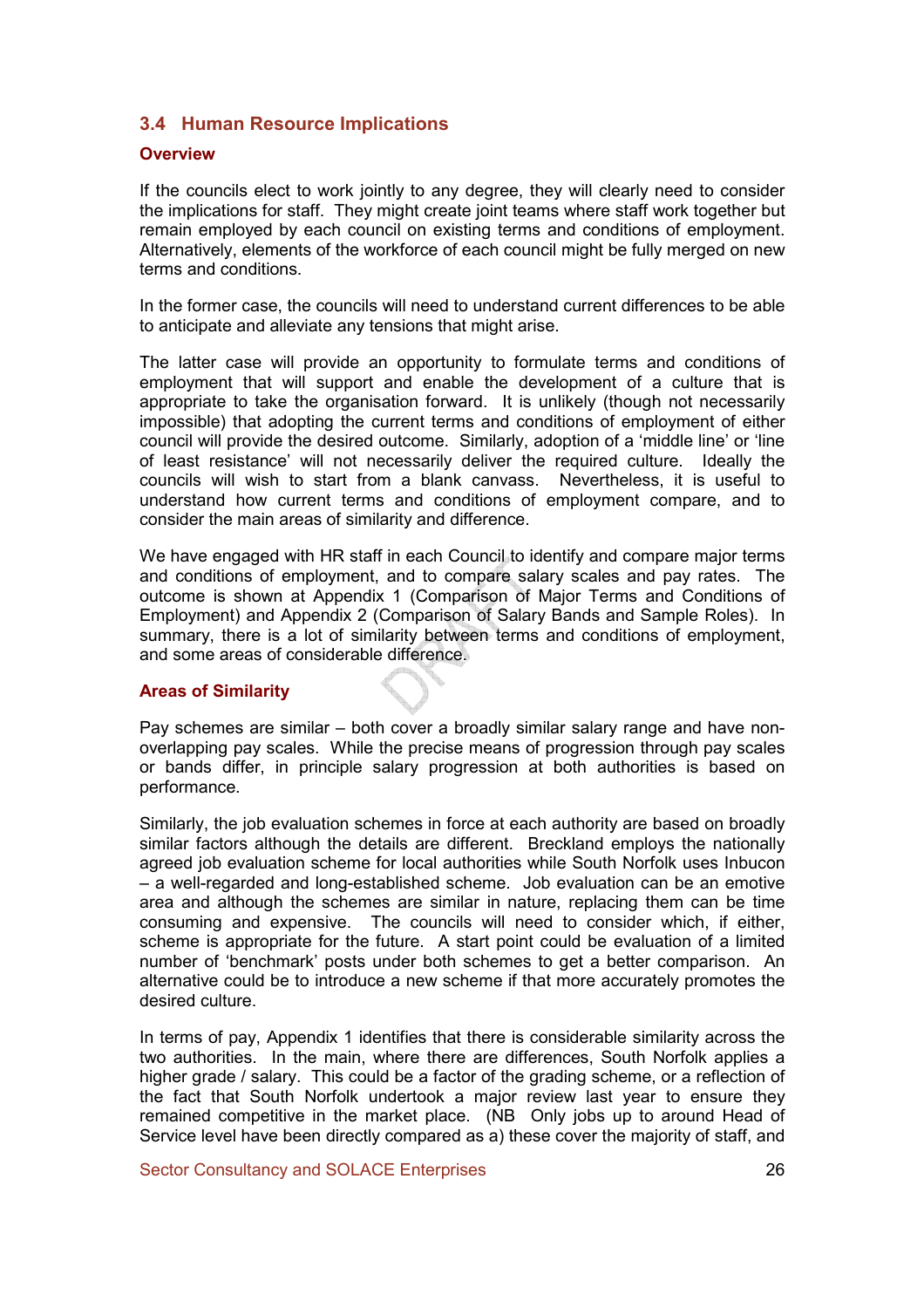b) roles above this level are more likely to change significantly in the case of a merger, and so comparison of current roles is less relevant).

#### Areas of Difference

There are differences in some of the more significant areas or terms and conditions of employment such as annual leave, working hours, flexitime, disciplinary and grievance procedures, but these are fairly minor.

Two significant issues that could feature significantly in any shared services arrangements – i.e. redundancy and salary protection (in the case or redeployment) – are the same in both authorities in practice. Similarly, both authorities have a mobility clause within their standard contracts, requiring employees to move to an alternative work location. While, in broad terms, it may be that these can only be enforced within the current district area, the fact that the principle of changing work location has been established is useful. The Councils might want to consider making all new appointments on the basis that employees will be expected to work at any work location within the two districts in the future. It may be necessary to compensate any existing staff who are required to change work location and incur significant increased travel costs.

There are four main areas of significant difference – bargaining arrangements, sick pay, payment for business travel and cars, and employer notice. The last of these only becomes an issue if an employee is dismissed (e.g. as a result of redundancy, misconduct, or ill health). It may be appropriate to review whether current arrangements at both authorities enable the recruitment and retention of high calibre staff – particularly at more senior levels – and balance that against the potential cost of notice.

Breckland has broken away from national pay bargaining while South Norfolk remains within the NJC national agreement for pay. The councils will need to consider which arrangement is likely to give the best prospects for developing arrangements that support the desired culture if they wish to develop common terms and conditions of employment. This is something that should be considered alongside the job evaluation scheme (see above). In both cases, although the current outcome of each scheme is similar, it is likely that there would be considerable resistance to making changes at either authority.

The difference in sick pay applies only in the early years of employment (up to five years). This is another area where the councils may wish to take a wholly new approach, but where any move to reduce current arrangements would almost certainly face strong opposition from staff and trade union representatives.

There are major differences in the provision of lease cars and compensation for business mileage. This is another emotive area and will need careful handling. Again, any proposed reduction in current arrangements can be expected to be met with strong resistance.

#### **Summary**

As previously stated, if the Councils intend to formulate common terms and conditions of employment, this will provide a unique opportunity to ensure they facilitate development of the desired culture rather than perpetuate arrangements that have developed over time and might not be appropriate for the future.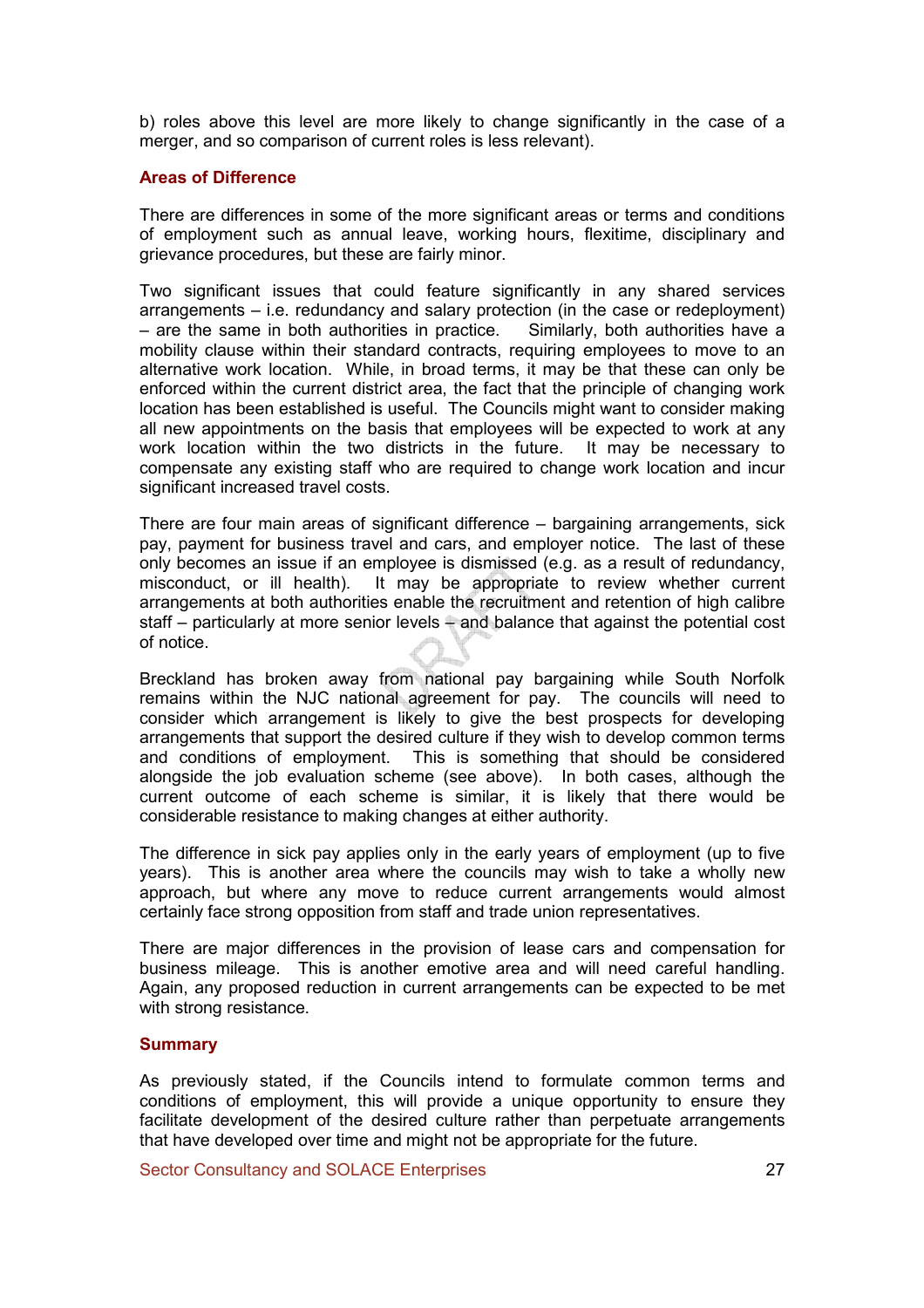It will be preferable to have a single set of terms and conditions for a single shared workforce. In an ideal world the Councils would create a set of terms and conditions that best met the needs of the new organisation. There has, however, to be a realisation that there are consequences to moving significantly away from the current terms and conditions, both in terms of cost and employee relations.

An alternative approach is that the Councils seek to implement a single set of terms and conditions based on the current two sets. This is likely to be less disruptive, but might not fully support the desired culture. So there are pros and cons to both approaches.

We do recognise that this is a matter for the two Councils to decide. In moving towards new terms it will obviously be necessary to consult with employee representatives and potentially with individual members of staff. A consultation and communications strategy and plan should be an early priority.

Similarly, costing proposed changes will clearly be a priority. Any improvement in current terms will obviously have an immediate effect. It might be necessary to phase out downward changes over a period of time and / or apply lump sum payments to buy them out. A further option could be to retain current terms and conditions of employment for current staff and introduce a revised employment package only for staff who are recruited to a new organisation – either externally or via applications from current staff who apply for a new post.

## 3.5 ICT

The consideration of ICT can be looked at in three ways:

- In terms of the provision of ICT services;
- The developments in systems required in support of the transition to shared services; and
- As a tool for future transformation of the new organisation.

Clearly, these three elements are inter-linked. In particular, the project resource identified in Chapter 2 would be integral to any transformation programme. Additionally, any transformation programme will not solely revolve around ICT but must also include technical, management, change management, HR, Finance and Property resources as part of an overall transformation programme.

ICT is a major tool in the delivery of services and the management of the Councils. It is essential that it is used effectively in conjunction with clear business analysis and process design. That provides a clear link with internal business consultancy and organisational development. Both Councils have resources dedicated to these areas of endeavour and by conjoining them an opportunity arises to redouble the application of ICT as a tool for business change. This will help with the introduction of new ways of working and in the move towards shared services and the realising of the benefits accruing from them.

As stated above we have dealt with the ICT service delivery aspects of shared services in Chapter 2. The wider cross cutting ICT implications of shared services are set out below with the subsequent section dealing with the transformation agenda.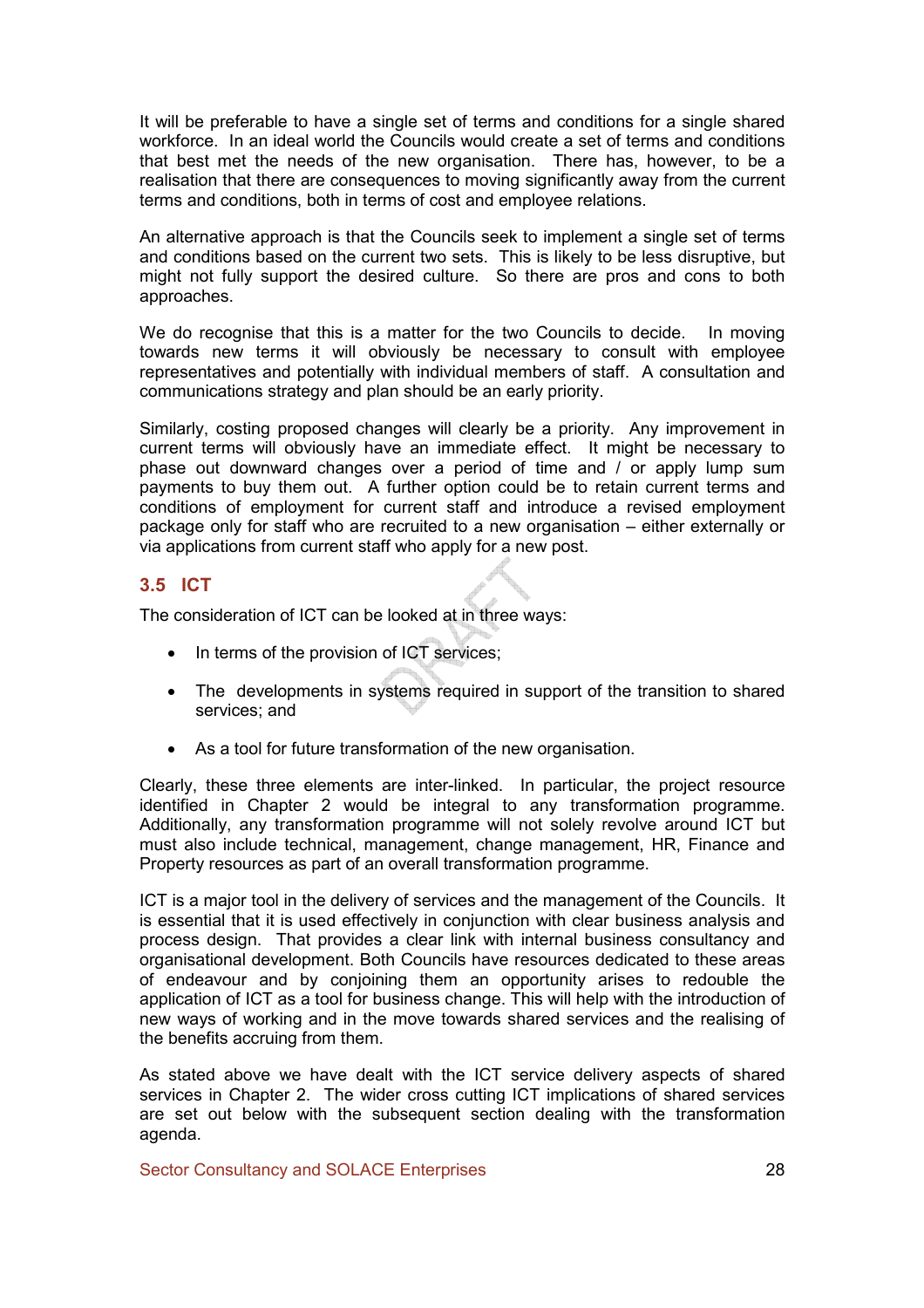#### ICT Development for Shared Services

It is recognised that the two authorities have differing systems in a number of areas. This will create additional work and may hinder the provision of the optimal services and savings. The joint provision of ICT is also constrained by the data communication links in the area. There is no suitable data link between the two Councils at present. This may be resolved through use of the County Council's data network or the establishment of a dedicated link that, we understand, is likely to cost around £40,000 per annum. It would seem that this is a facility that should be enabled at an early stage of the programme.

There are service areas where the Councils use the same system. In particular, this applies in Finance where both Councils use the Integra package. There are other instances where there is a clear advantage to the system used by one of the Councils. In those circumstances the route seems relatively straightforward. There are, nevertheless, costs that will be incurred in making the transition and we have included an assessment of these costs in the financial chapter.

There are major system areas where there is a need to consider matters at a strategic level. Breckland uses Lagan CRM while South Norfolk does not use a CRM system. Any decisions on the future application of CRM need to be done in the context of joint Customer Contact and ICT strategies.

Revenues and Benefits provides an ICT issue. ARP and South Norfolk use different systems. We have dealt with this issue in the section in Chapter 2 with regard to the prospects for sharing these services. The ICT solution could lie in either:

- Transitioning to a single solution (probably one of the two currently in use); or
- Continuing to run both systems to avoid transition costs and enable the marketing of resilience services to a wider group of local authority clients.

There are different arrangements with regard to Housing systems. Again, if the services are to be shared making a transition to a single application will assist considerably in this and will, in the longer term, provide or enable overall financial savings.

ICT can make a major contribution towards the delivery of shared services. Technology can be used to enable home working and can assist staff to work flexibly from various locations. Additionally, the facilitation of remote working can assist services to be provided across what will be a wide geographical area and may help staff with issues relating to relocation.

Applications such as document imaging and workflow can be used effectively to enable multi site working. It could be possible to move to one post room that deals with all incoming correspondence and delivers it electronically to the most appropriate person, team or work tray. Hand held computers or even lap tops could be used to enable staff such as Environmental Health and Building Control officers to undertake many or most days' work without having to visit the office. Similarly, Housing Benefits officers can undertake assessments in the client's home (or their own at the end of the visits) without having to return to the office. All of these uses of technology have the potential to deliver service improvements and savings whilst also enabling shared service working and providing real benefits to staff.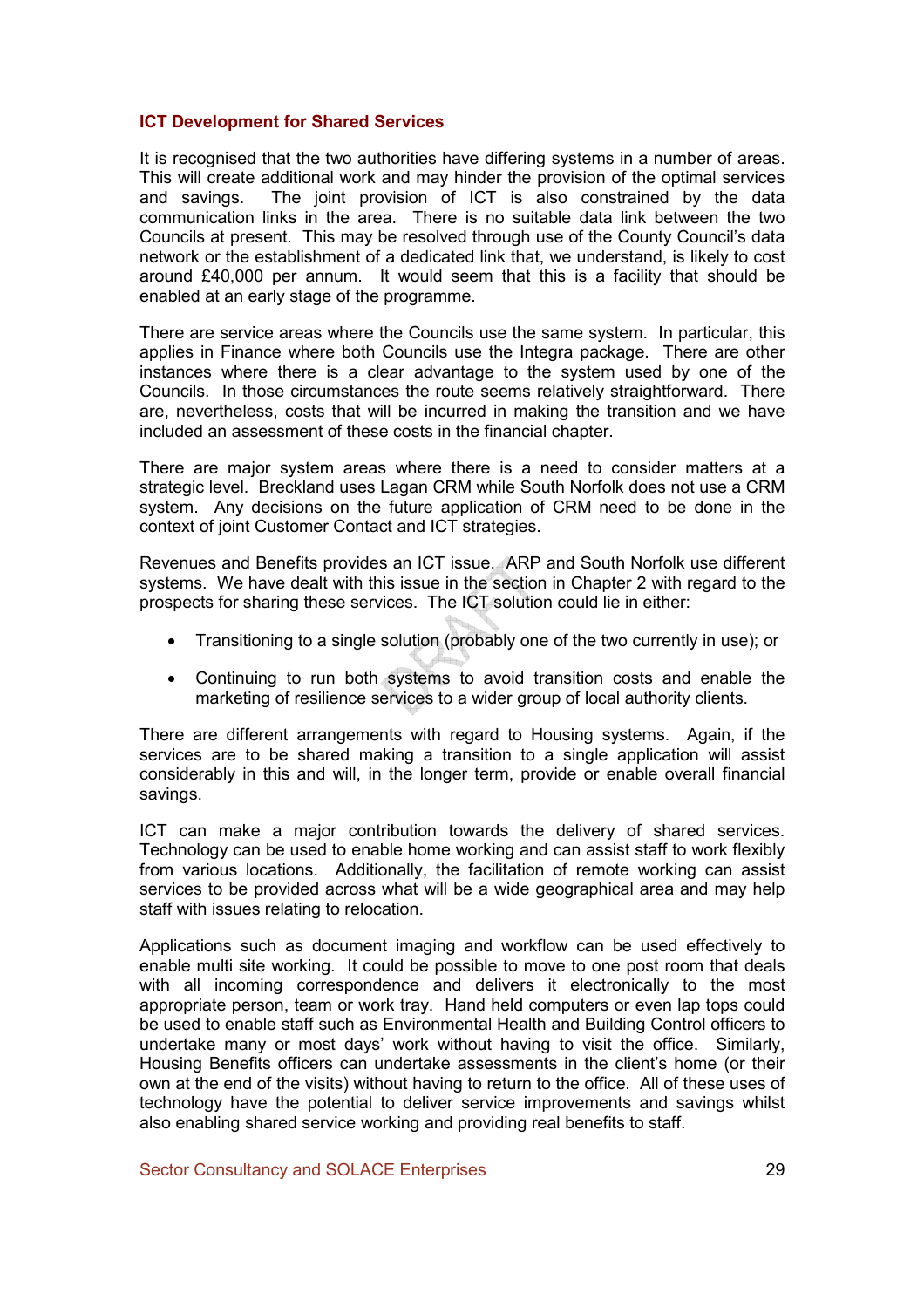We have identified opportunities in services for the shared use of IT systems. We have not, however, assumed any savings from this aspect in the financial analysis though there may well be opportunities in that regard.

In the table below we set out the principal proprietary systems in use and the probable best solution to apply going forward.

| <b>Breckland</b>                                         | <b>South Norfolk</b> | <b>Service</b><br><b>Likely Shared</b><br><b>Application</b> |
|----------------------------------------------------------|----------------------|--------------------------------------------------------------|
| Integra                                                  | Integra              | Integra                                                      |
| <b>Comino Document</b><br>Management                     | I Docs, Civica,      | To be decided                                                |
| Flare                                                    | Flare                | Flare                                                        |
| Revenues and benefits -<br>Academy                       | Civica               | To be decided                                                |
| HR and Payroll - Hosted<br>SAP run by Mouchel<br>Parkman | Older application    | To be decided                                                |
| Planning - Acela (service<br>outsourced)                 | Northgate M3         | <b>Separate Services</b>                                     |
| ESRI-GIS                                                 | ESRI-GIS             | $ESRI - GIS$                                                 |
| Lagan CRM                                                | None                 | To be decided                                                |
| <b>Strand Electoral Reg</b>                              | <b>Express</b>       | <b>Express</b>                                               |
| Lalpac Licensing                                         | Lalpac Licensing     | Lalpac Licensing                                             |
| Performance Management<br>– Team                         | None                 | Team                                                         |

### ICT as a Transformation Tool

#### **Overview**

The move towards a single workforce serving two local authorities has considerable potential benefits in its own right. The business case sets out the service and financial benefits that arise from the sharing of services. It is also the case, however, that the move to a larger delivery organisation provides enhanced opportunities in terms of transformation. In this section we set out some of the courses of action that could be taken to drive further improvements in service delivery and engender further savings. These are mostly IT enabled developments and, as such, will require investment in the appropriate solutions and change management. It is possible for the two Councils individually to undertake these actions but in a context of shared services the possibilities become easier to deliver and finance.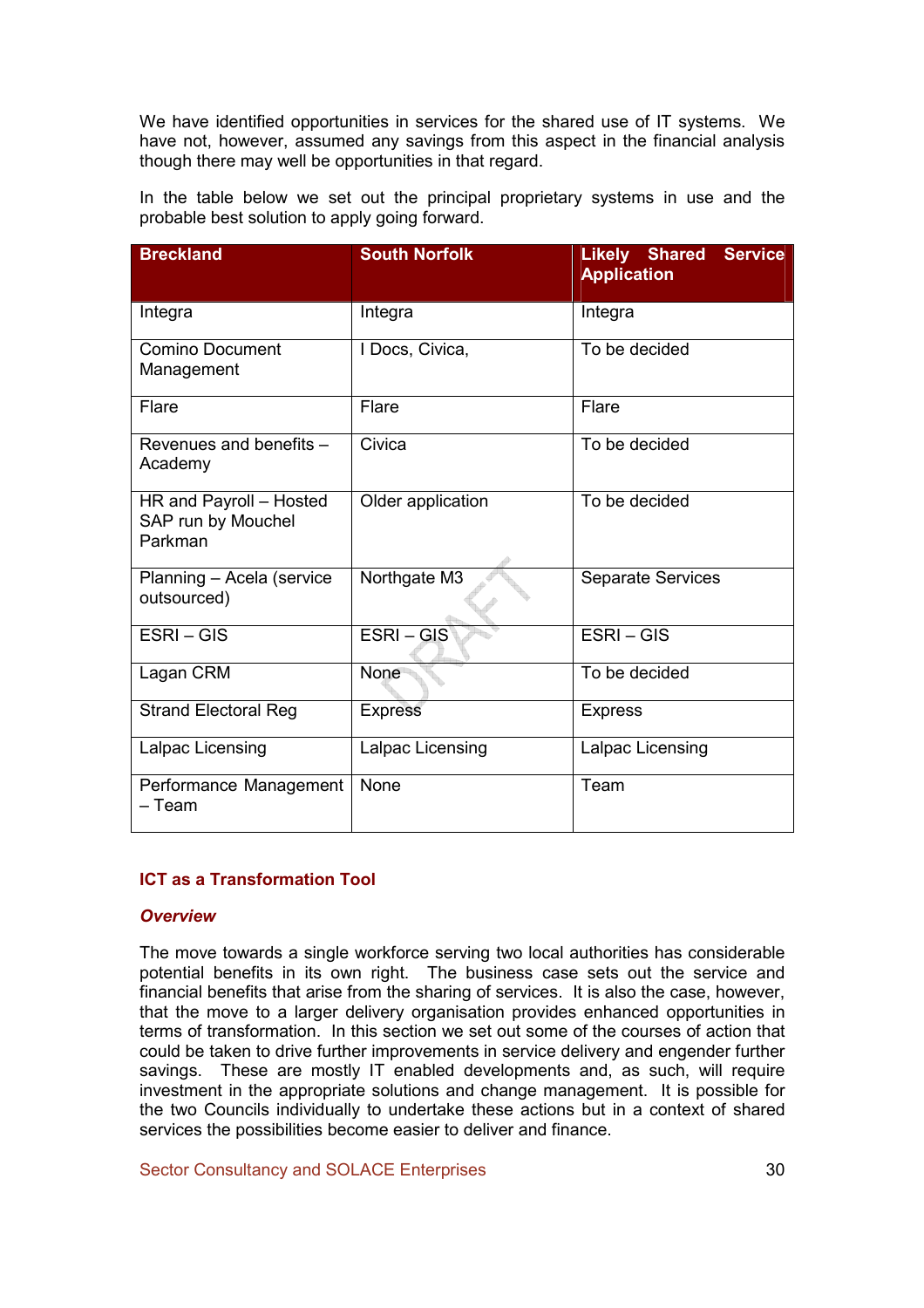A new organisation can be envisaged that:

- is enabled to deliver services seamlessly across a wide area;
- has staff equipped with the highest standard of technological support enabling them to devote their efforts to delivering front line services to the public
- transactional services that are self service and automated in nature so as to enable savings to be made in administration and allow finance and HR staff to provide higher level added value support to the Councils;
- the ability to provide a wider range of information and services at each Council service point; and
- the increasing ability for the public to access services and information via the internet, improving the service experience and reducing customer contact and administration costs.

We have discussed elsewhere in this document the ability of mobile technology to enable staff to work more flexibly from remote locations and from home. Below we set out some of the investments that can be made to improve services in these ways. These are set out under the headings of:

- Workflow and Document Management;
- Integrated Self Service Transactional Processes; and
- CRM.

The application of each should not be seen in isolation but as part of a single transformation strategy.

### Workflow and Document Management

The "paperless" office has been a concept that has been around for many years. Though slower to be introduced than was projected by many there are many aspects of commercial and professional life where paper transactions and records are a thing of the past. In areas like Revenues and Benefits, for instance, we have seen the use of document and workflow management systems as a means of improving management, productivity and service standards.

A cursory examination of most local government offices, including South Norfolk and Breckland's, would show that there remains a considerable amount of paper transactions and working. The corporate application of workflow and document management has been limited in local government with most of the activity in that regard being service orientated. There has grown a number of workflow and document management systems that have been tailored to become service specific proprietary packages. Additionally, service delivery packages have had document management and workflow modules added to provide an integrated solution. There are examples of both in South Norfolk and Breckland.

The use of workflow and document management systems is intended to enable businesses to streamline operations by examining processes and using the systems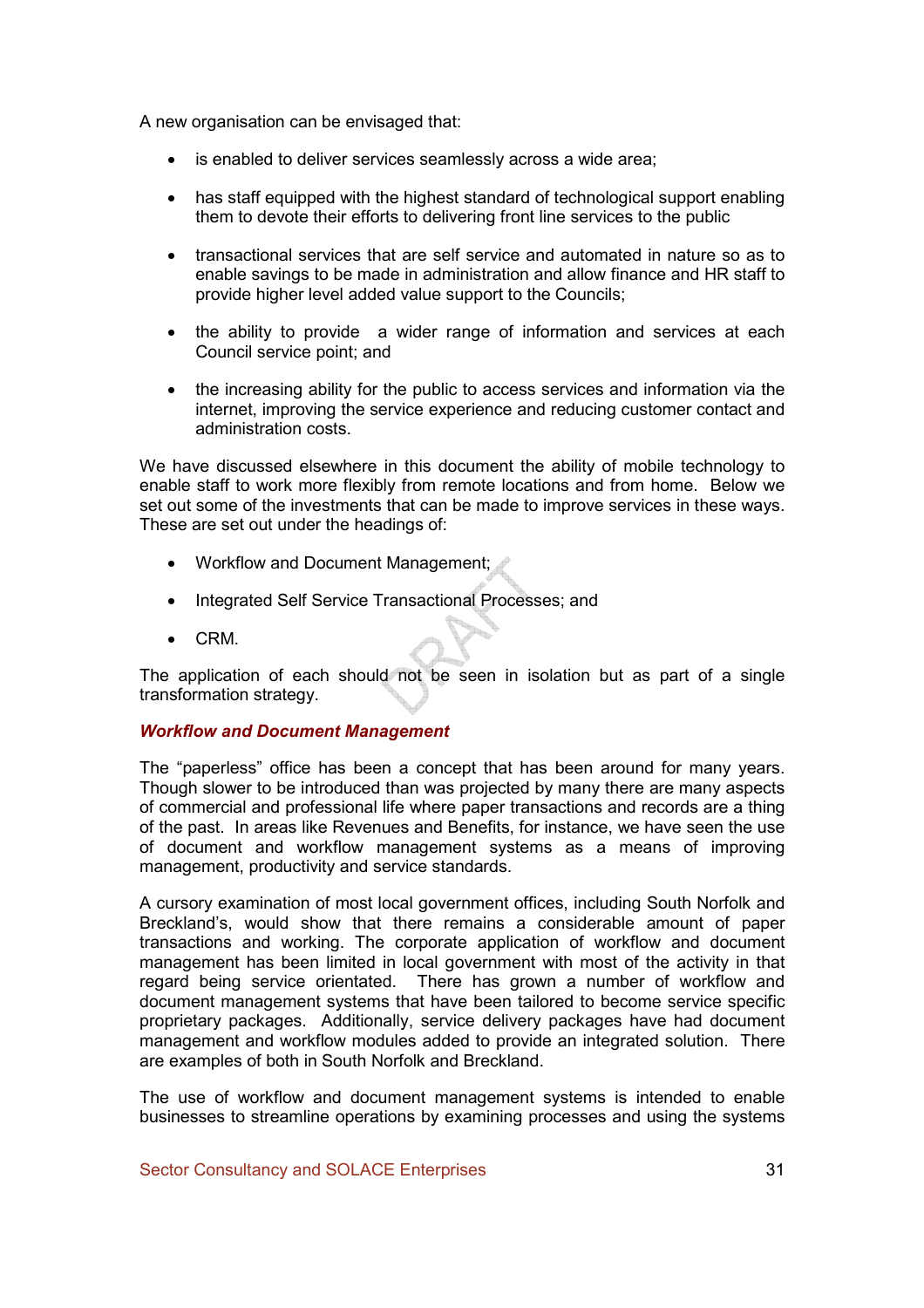to automate and integrate them. They should also allow the proactive management and allocation of workload. The benefits to a local authority include:

- The ability to transfer documents and workload between staff irrespective of location;
- The provision of management information on performance;
- Increased productivity through the automation of processes and the integration of systems;
- Improved customer service through
	- o shortened transaction times
	- o improved information retrieval performance;
	- o prioritising workload, whether automatically or by management intervention;
	- $\circ$  the ability to quickly provide information on the progress; and
- The reduction in paper handling and storage costs.

Specifically, in a shared services environment working across a large geographical area these systems provide the opportunity to manage workload that is being completed at more than one location. It should also be noted that Workflow applications are designed to deal with work items howsoever they are created and not just documents.

There are a number of issues that need to be tackled to fulfil the potential of these applications.

- 1. There needs to be comprehensive business process engineering undertaken. This is essential in order to ensure that the processes make the best possible use of the technology.
- 2. Consideration has to be given whether to opt for one workflow and document imaging system for the whole organisation with the potential loss of some of the service specific functionality of the existing systems in use.
- 3. Integration of the workflow systems to the core processing systems provides the ability to more comprehensively automate processes.

#### Integrated Self Service Transactional Processes

Increasingly organisations in both private and public sectors are introducing self service and automation for transactional services. The aspects of services that are dealt with in that way include.

- **•** Invoicing
- § Good ordering
- Accounts payable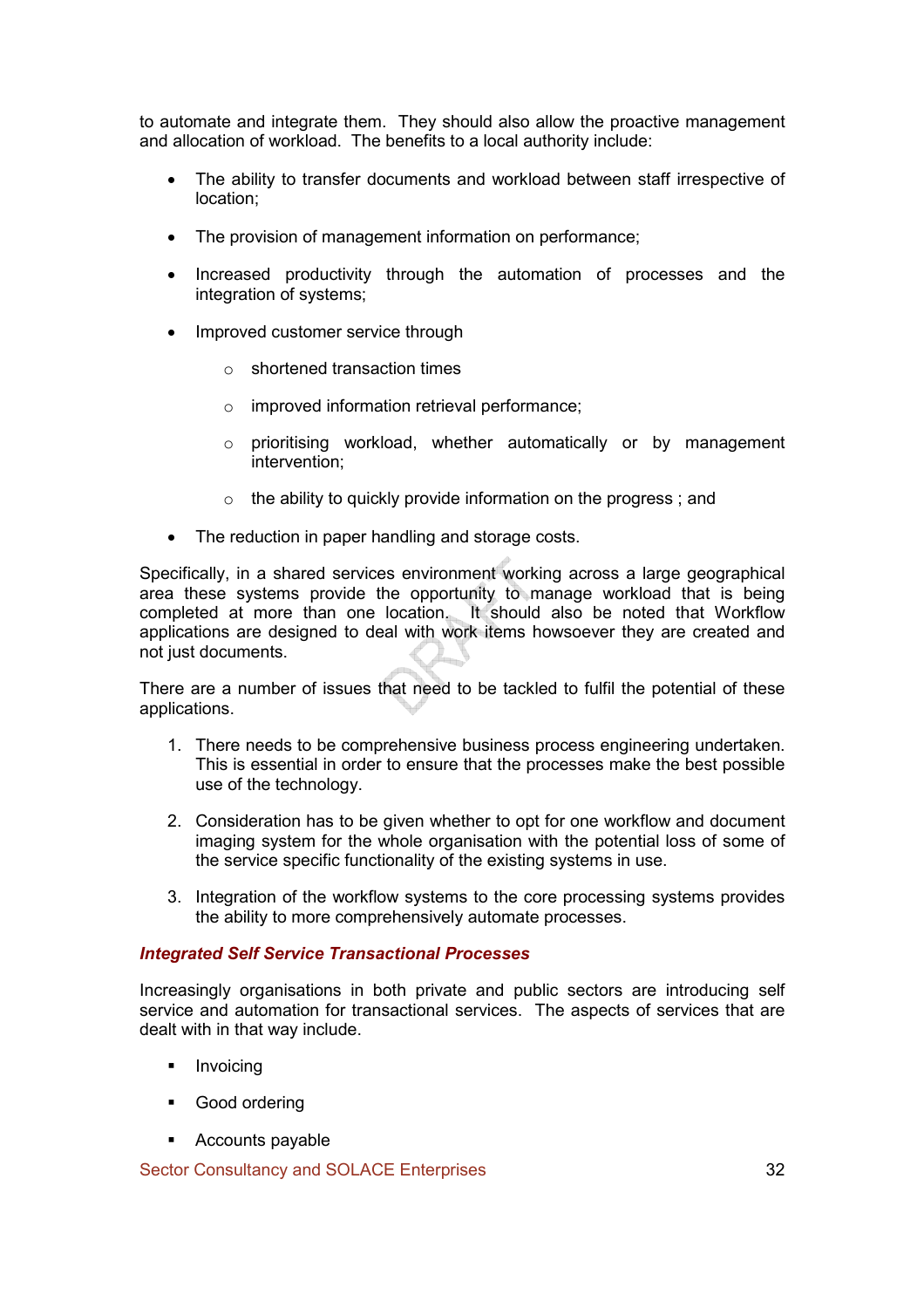- § Accounts receivable
- Payroll
- Cashiering and cash collection

For instance, by integrating procurement, purchasing and payment processes goods can be ordered, marked as received and the invoice received and processed all electronically. The entries can also be made automatically in the general ledger and the commitment accounting system. The net effect is more secure processes that free up staff time and enable greater control of disbursements and can speed up the processes. Similar opportunities apply in the other transactional areas.

There is a range of systems that can deliver these solutions. Larger organisations apply SAP or Oracle. These are often felt to be too feature heavy and difficult to maintain for other than large local authorities. We have recently heard views from a London Borough that SAP was "too big" for them. Additionally, the very particular nature of many local government services means that service specific software has to be used, reducing the extent to which these systems can be fully integrated enterprise systems.

Most modern financial systems, including Integra have the capability to undertake these automated processes. As both Councils use Integra it is very likely that the most appropriate way forward will be to use that application for the shared service operation. This application has also been selected in at least one other single workforce shared service operation as the Finance package.

#### CRM Systems

Breckland already has the Lagan CRM system in place. South Norfolk, on the other hand, does not use such a system. These systems have the potential to enable front line staff to provide very high standards of service. Properly applied and integrated they can contribute to significant processing savings in the back office. CRM can also be a means by which service provision can be more accurately targeted at sectors of high need or demand.

To get the best out of these applications they should be seen in the context of the overall ICT and customer contact strategies. In particular, integration with the core service systems is important as that can cut down processing tasks. The track record of that integration in local government is patchy.

#### **Conclusions**

ICT can be a powerful lever for transformation. It requires investment to achieve its potential. That investment is not restricted to the investment in the systems but extends to change management, process review, HR and Finance amongst others. Any transformation programme should be supported by ICT not driven by it. The context will have to be a clear vision of the way that the combined operation wishes to deliver services in the future.

#### **Summary**

It is clear that there needs to be an overall co-ordinated ICT strategy for the two authorities if sharing services is to provide the benefits that it is capable of. That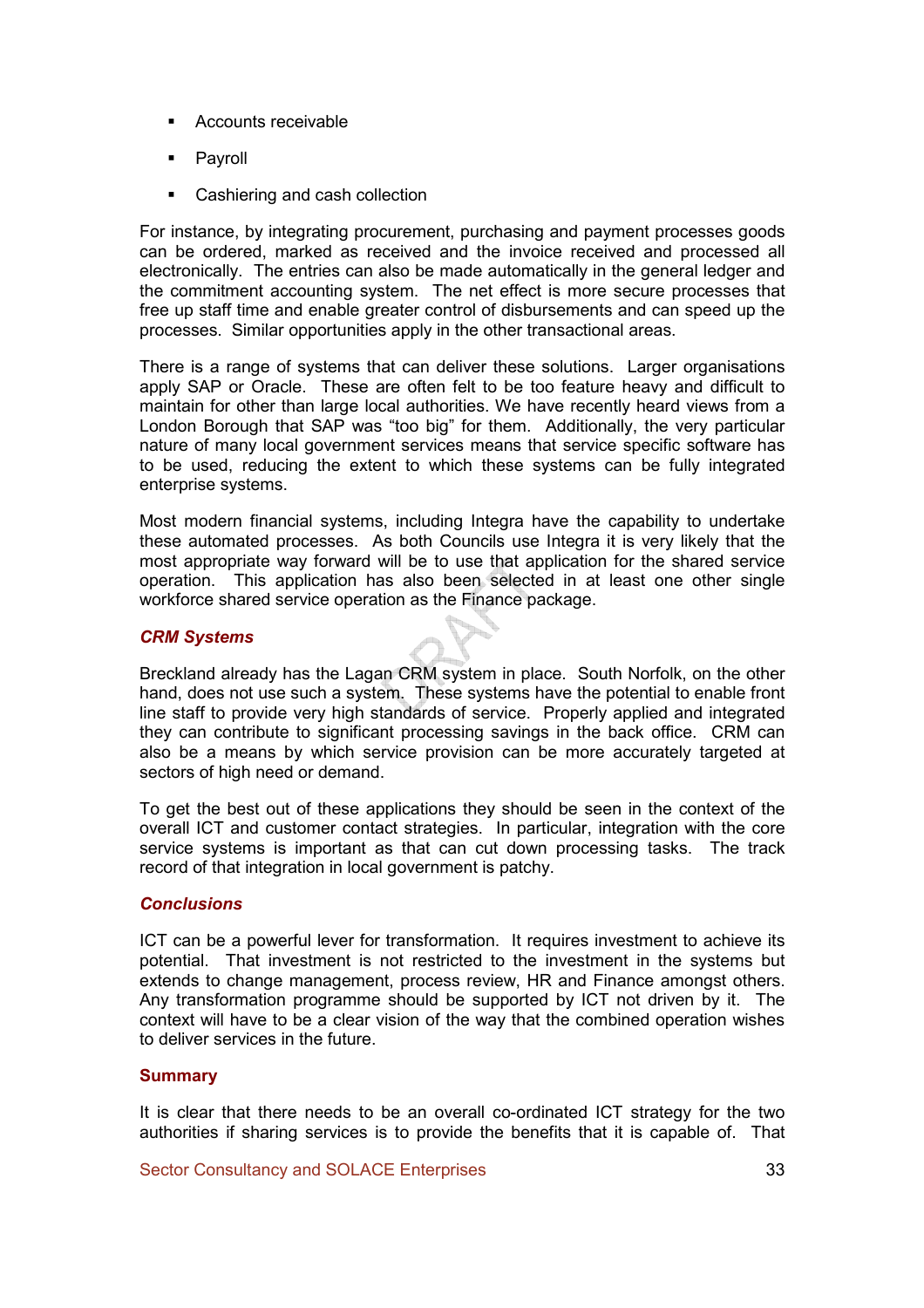strategy will provide the framework within which the delivery of systems can be planned and managed. The "first cut" of the Strategy may well be a high level overview with a focus on the work that needs to be done to enable the sharing of services. It is important, however, that this work is planned within an overall view of the future ICT strategy for the two Councils.

# 3.6 Change and Transition Resources

A programme of change such as that being recommended as a conclusion of this business case takes a considerable amount of resource. It is clear that the two Councils do not have the capacity or all of the expertise necessary to achieve such a programme without significant external assistance. Our experience is that to attempt this scale of programme without additional resource places excessive pressure on staff and jeopardises both currents service delivery and the change programme itself.

We have not conducted a detailed review of all the resources that the Council has in this regard. However, there will almost certainly be a need for:

- Programme management skill sets and capacity;
- HR expertise;
- Change management support;
- ICT expertise;
- Finance skills; and
- External challenge.

It is likely to be possible to source a significant amount of these resources internally and that can be valuable in terms of staff experience and building continuity. However, in those circumstances it will be important to ensure that where staff are removed from their day to day activities it will almost always be necessary to "backfill" to maintain service delivery.

We have included in the financial chapter an assessment of the investment necessary to satisfactorily complete the programme. That assessment is based on our experience of other change programmes. A detailed resource plan should be constructed as part of the programme planning and the detailed funding required identified. The control of that resource should be an integral part of the programme monitoring and governance.

### 3.7 Legal Issues

Local authorities are restricted in what they can do by the legal framework in which they operate. This has implications for shared services initiatives. It is, consequently, important that the two Councils' legal advisors are engaged with the formulation of the shared services arrangements. Many of the legal issues relate to matters such as governance and council constitutions. These issues have been addressed in the governance section of the Business Case and in the Feasibility Study.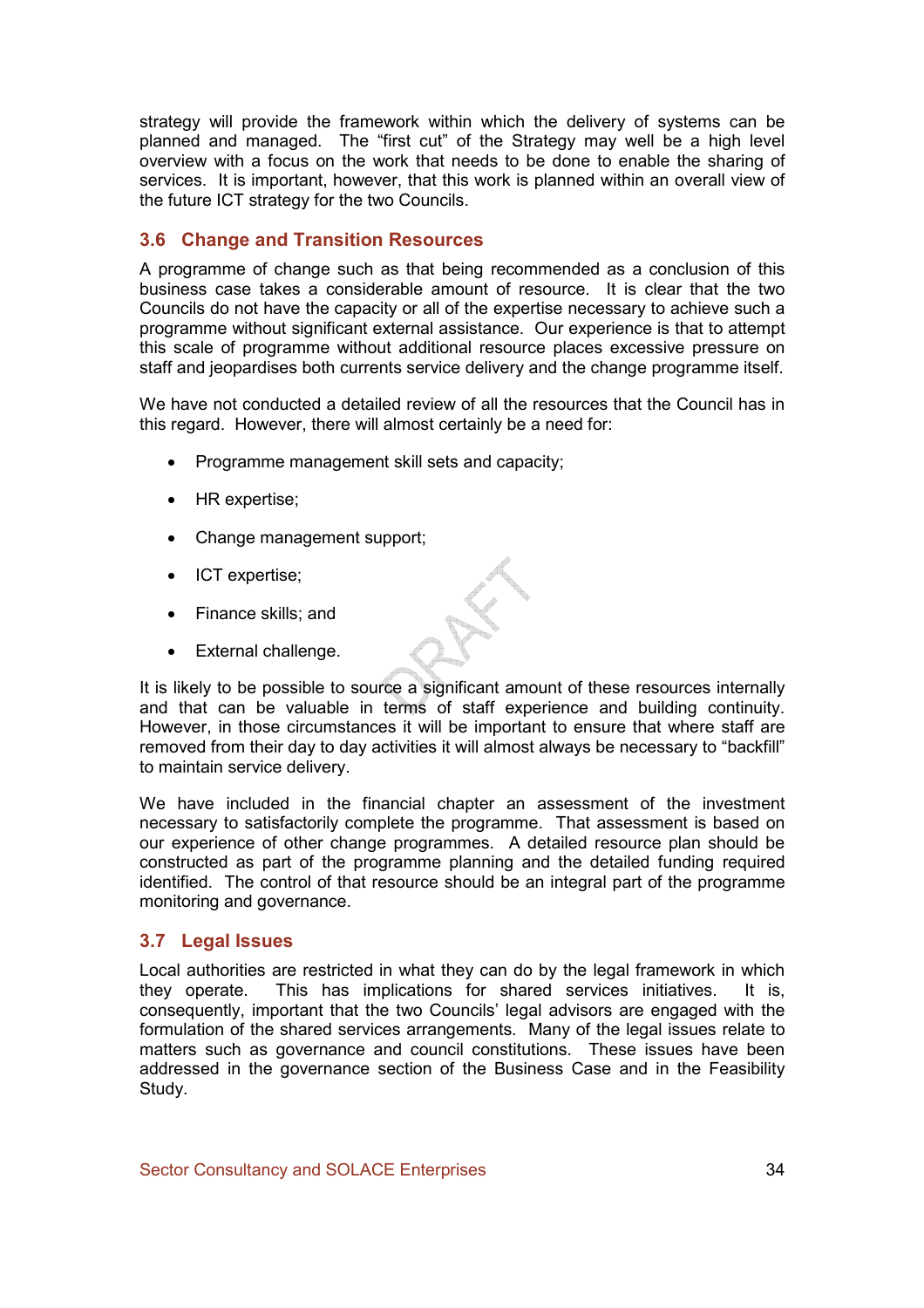There will need to be careful consideration of issues including:

- Liability for damages resulting from the actions of one Council's employee undertaking work on behalf of another and the associated insurance arrangements;
- The relationship with the external auditors:
- The fulfilment of the Section 151 responsibilities; and
- Financial and contract procedure rules and regulations

Procurement law will need to be carefully considered. We have raised issues with regard to specific services in this Business Case. It will be important to continue to ensure that compliance with the law in this area is maintained.

The final area where there may be concern relates to VAT. Our initial view is that the implications will be very limited unless some form of company structure is utilised. It is, nevertheless, a matter that needs to be kept under review.

# 3.8 Councils' Identities

There may be concern that the Councils will see their identities diluted as a consequence of the sharing of services. It is likely that both will wish to protect and enhance their identity and image while promoting partnership working.

The protection of identity can be done in a number of ways, including by:

- Ensuring that buildings continue to be suitably branded;
- Ensuring that staff are aware of and represent themselves as acting on behalf of the relevant Council;
- Maintaining separate identities on the internet and on stationery; and
- Producing separate press releases and Council newsletters/papers.

All of the above can be done alongside the promotion of joint working – for instance positively welcoming residents of the partner Council to facilities and events.

One area that can cause difficulty is the branding of vehicles and operational staff uniforms. It would be unfortunate to reduce the level of savings and service improvements by insisting on fully and solely branded vehicles for instance. The Councils may at some stage in the future operate a joint fleet for refuse collection and/or street cleansing. That may result in rounds that are a mixture of Breckland and South Norfolk areas. In these circumstances jointly liveried vehicles should protect each Councils' identity, promote the partnership working and enable the most efficient and flexible use of the fleet.

### 3.9 Location

An issue that often arises in Shared Services initiatives is the location of service delivery. There are HR implications in this regard and these are referred to in the section on HR. To some extent the need to move staff location can be circumvented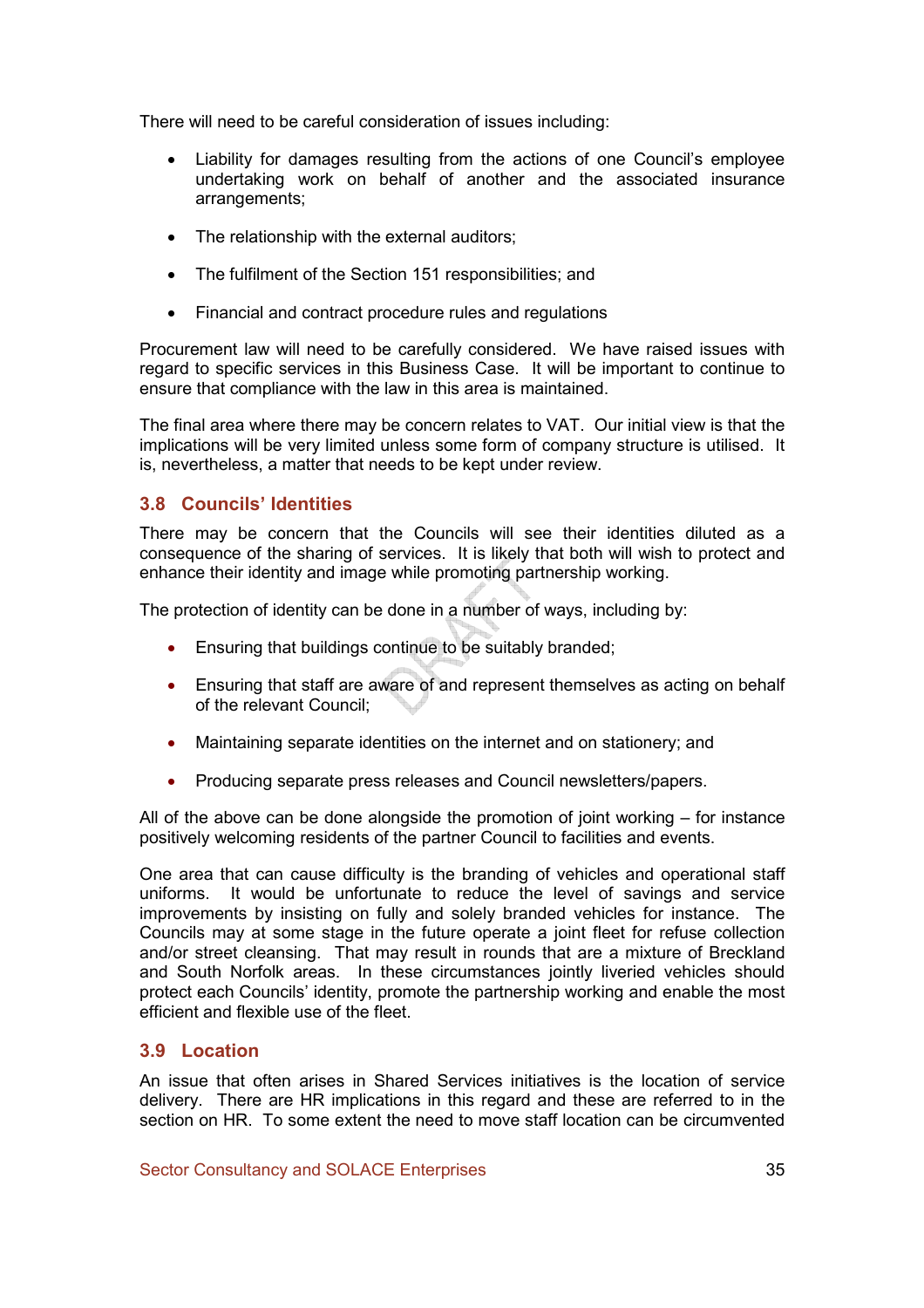by the use of IT and/or homeworking. But it does remain a matter that can cause some degree of difficulty for some staff.

There can also be issues regarding any feeling that location favours one Council, this removing employment from the other's area. In this instance we think it unlikely that the staff reductions will be sufficient to allow either of the Council headquarters to be dispensed with. As a consequence a continuing substantive presence will be required in both Councils, almost certainly in their existing sites.

PREFE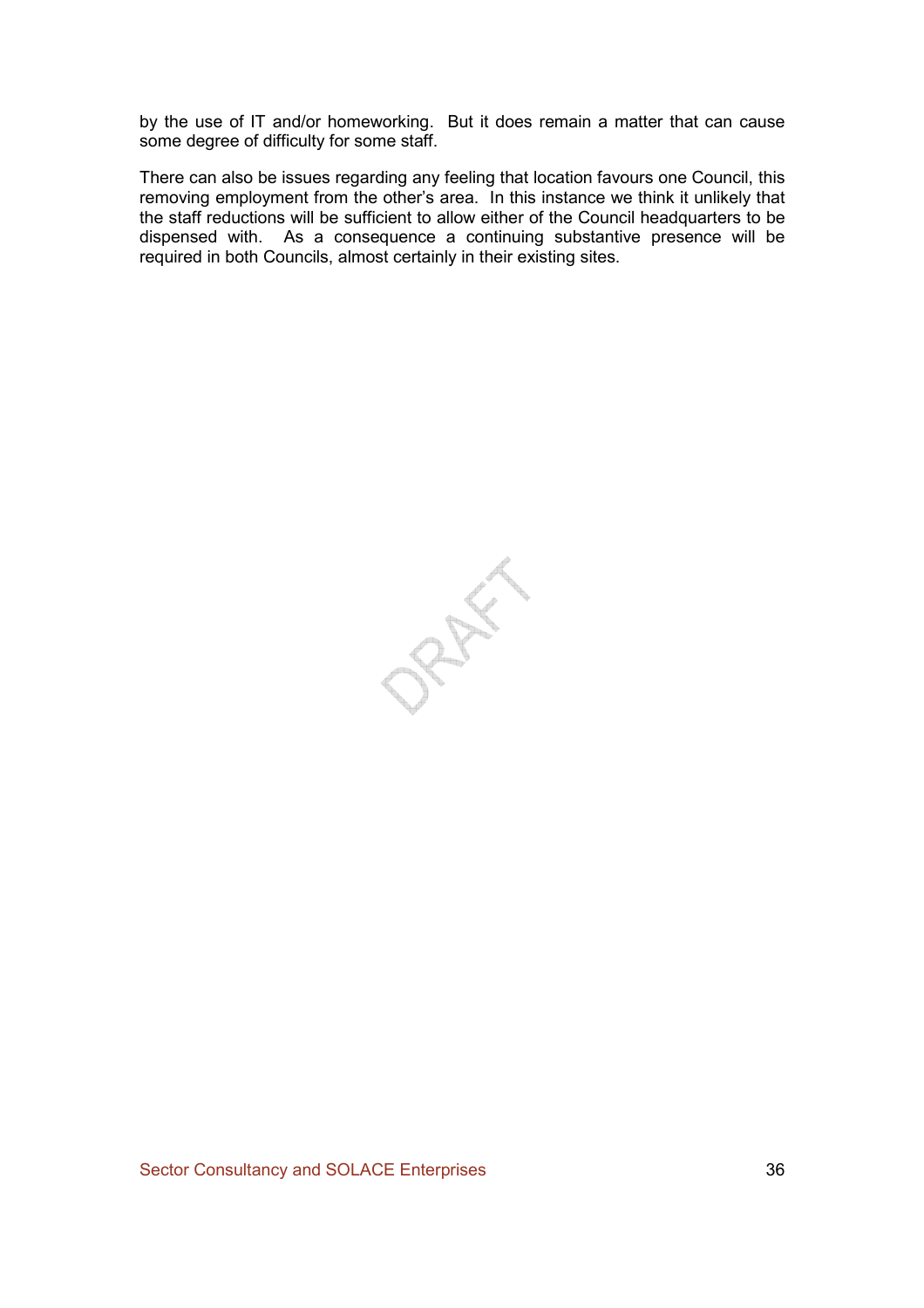# 4. Governance

# 4.1 Introduction

In this chapter of the Business Case we set out an assessment of what is required in terms of governance arrangements. In addition to political governance arrangements we deal with:

- Control and Discretion in Service Provision;
- Stakeholders;
- Financial Arrangements; and
- Risk Management.

# 4.2 Political Governance

One of the most notable features of the shared arrangements pioneered by other Councils is the absence of formal shared arrangements at political level. The reasons cited include the necessity of each Council retaining:

- Political sovereignty;
- The right to set its own Budget, allocate resources and set service standards according to local need; and
- Different political consultation arrangements.

In the consultation meetings we held at the draft report stage of the Feasibility exercise we heard similar views expressed by Members of both Councils. What follows are, therefore, recommendations on what needs to change given that, for the foreseeable future, the political autonomy of both Councils will remain intact.

There are 3 categories of change we would envisage to facilitate the move to shared services:

- 1. 'Informal' changes which will enable the sharing of services to proceed effectively;
- 2. Changes to the 'formal' governance arrangements; and
- 3. Transitional arrangements during the implementation phase.

### 'Informal' Changes

There are 4 changes which will enable and facilitate the process of sharing services:

- Regular meetings between the Leaders of the 2 Councils;
- Matching Cabinet portfolios between the 2 Councils;
- This, in turn, will enable regular informal Cabinet meetings between the 2 Councils; and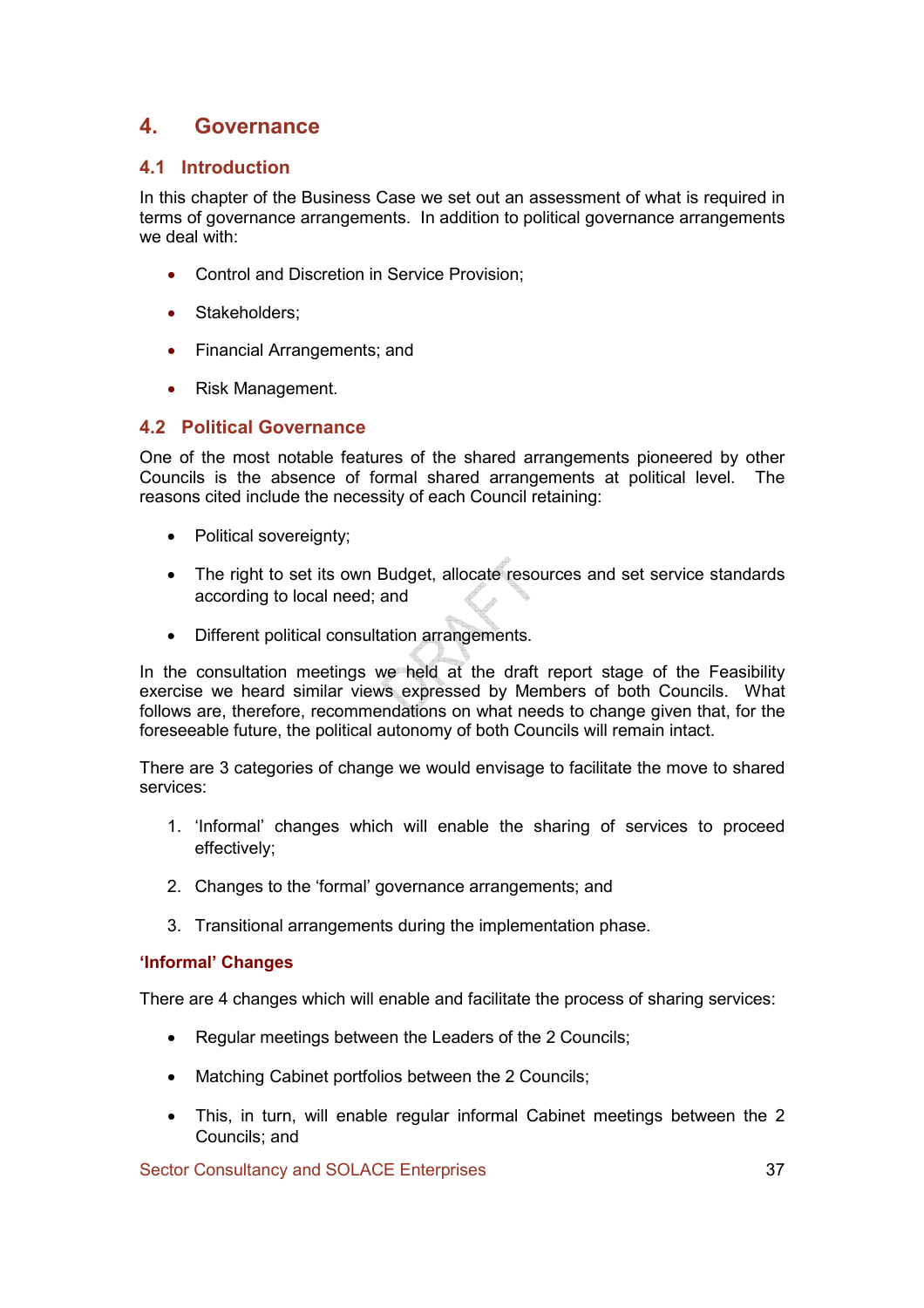• Informal sessions including all Members of both Councils to facilitate mutual understanding and help identify areas where joint approaches to solving common issues/problems make sense and have political support.

### 'Formal' Changes

At this stage, the only formal changes to the political machinery we would envisage involve:

- Appointments: the appointment of a joint Chief Executive and 'shared' Directors should be made by a Joint Member Appointments Panel with equal representation of both Councils. In the case of the Chief Executive, the S151 officer and the Monitoring Officer the approval of both Councils would still be required
- Performance Management: a secondary, but no less important, change would be the involvement of the Leaders and relevant Cabinet Portfolio Members in the setting of agreed performance targets and the Appraisal of the Chief Executive and 'shared' Directors. The current practice is for the Leaders of the Councils to oversee the appraisal of 'their' Chief Executive. It makes sense for this to be conducted jointly.
- Members' Allowances: This matter is one for the two Councils and there would be no compulsion to align them as they will remain separate entities.
- Audit Committees; It is likely that both Councils will wish to retain their Audit Committees. These form an important part of each Council's governance arrangements. It would be possible to merge the audit committees but it is likely that each Council will wish to retain their focus and there is the matter of receiving the external auditor's reports. It would, nevertheless, be very useful to coordinate the two committees work with regard to the shared services so that internal audit and external audit work is not duplicated. That may include the holding of regular joint meetings.

#### Transitional Arrangements

We also recommend that a Joint Implementation Panel of Members with equal representation from both Councils be created to oversee the implementation of the move to sharing services between the Councils. In one sense, "created" is a misnomer as a Joint Board is already in existence to oversee the Feasibility and Business Case phases of this project. We are proposing that the current Board has a 'longer life' with more precise Terms of Reference.

We envisage, once the decision to proceed has been taken by both Councils, that the Joint Implementation Panel would sign-off formally on a service by service basis business case reports to share services. The overall implementation strategy would require prior agreement by the Cabinets, i.e. sequence of which services to be shared, the criteria upon which a decision to share should be based. The role of the JIP would be to examine, in detail, the business cases presented.

Sector Consultancy and SOLACE Enterprises 38 There is also an important role for Overview and Scrutiny. A Joint Overview and Scrutiny Committee has already been formed and we think it is vital it should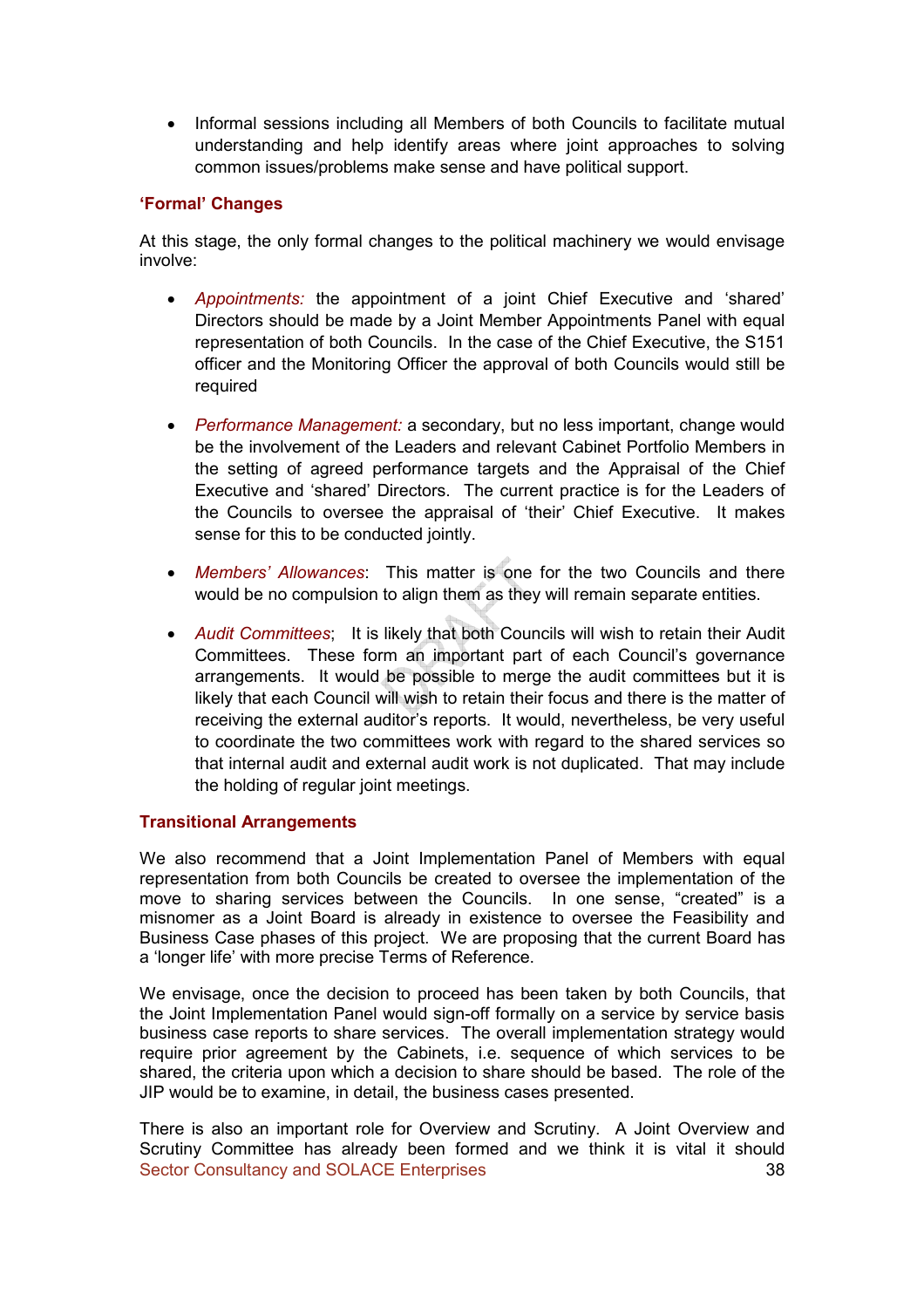continue its role of retaining oversight of proposals for joint working, holding officers to account and to ensure that the implications of policies and decisions on each local authority can be examined in detail.

### Relationships with Officers

In Chapter 2 we have set out the implications of a joint senior management team. There are implications for corporate governance. One consequence of reduced management resources will be a requirement for the relationship with members to be different. It is vital that both sets of members are in a position where they can impart appropriate political influence but that this is done in such a way so as to not overly consume management time and provide conflicting priorities. By undertaking much of the alignment set out earlier in this section and working together with a sense of common purpose the arrangements can be made to work well. As we have stated there are examples of similar arrangements working in other local authorities with considerable success.

### **Summary**

There is a clear balancing act in the proposals in this section of the report:

- On the one hand, recognising that it is important, in the short term, to maintain the political autonomy of the 2 Councils
- On the other hand, to ensure that whilst respecting this political autonomy, that autonomy doesn't prevent the overall objective of moving to sharing services between the 2 Councils

We believe the proposals get the balance right and will facilitate joint working.

### 4.3 Control and Discretion in Service Provision

Even if the Councils move fully to a single workforce there will remain two local authorities with their own objectives and priorities. Indeed, there would be little point in having separate Councils if that were not the case. Many of the service areas will be perfectly capable of amending service provision to cater for such different objectives and priorities. It is not unusual, in any case, for different parts of a local authority's area to have differing service provision needs. But there does need a balance to be struck. The more that the Councils insist on differing service provision the more difficult it will often be to drive out the savings and achieve the overall increase in standards that both Councils desire. The consequences of such choices should be fully understood and taken into account, particularly where the issues do not run to the heart of the Council's priorities.

### 4.4 Implications for Other Stakeholders

There are a number of stakeholders to the shared service initiative. These stakeholders include:

- Trade Unions:
- Partner Councils and other public sector partners;
- Major suppliers (e.g. Serco and Capita Symonds); and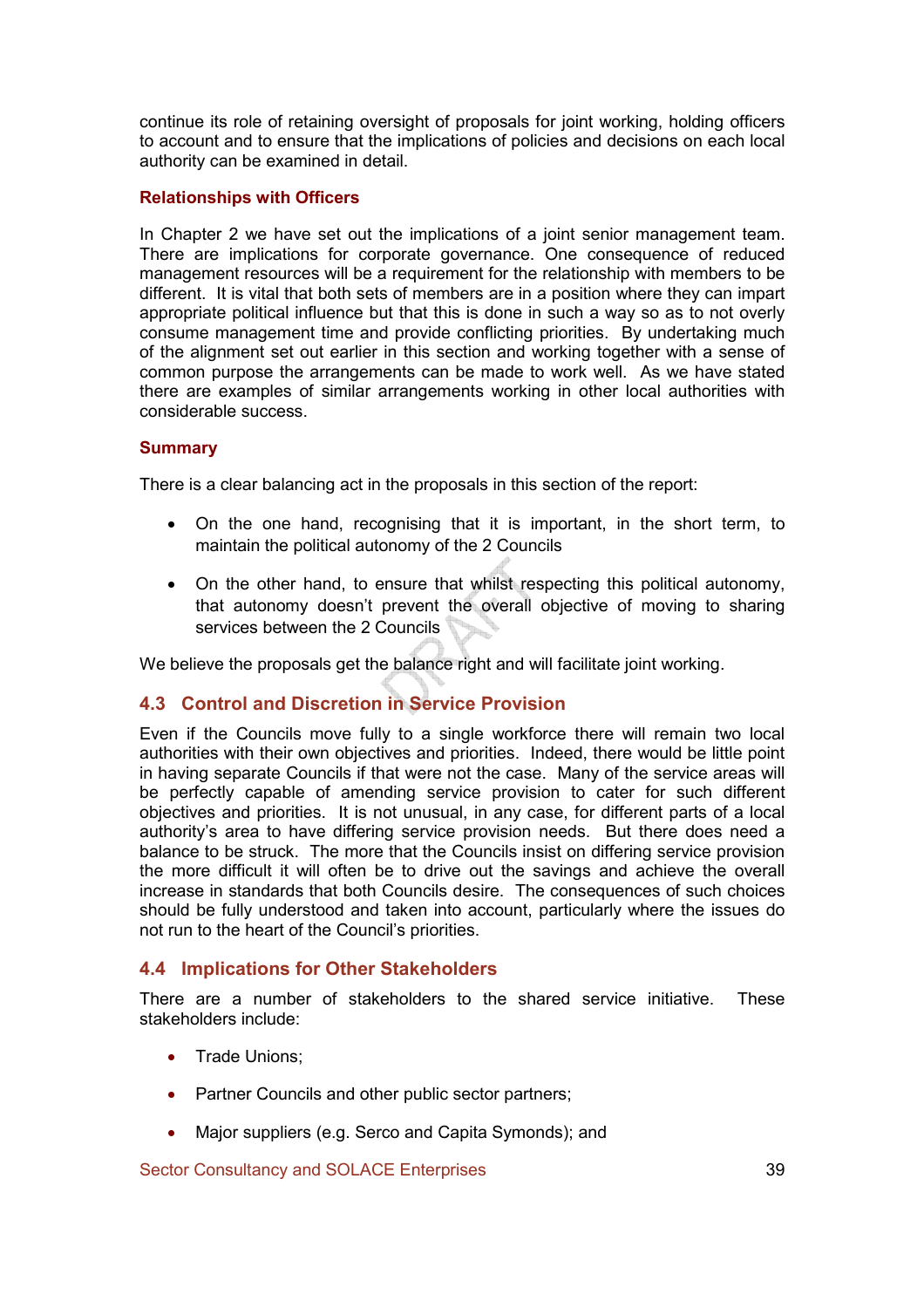• The County Council.

It is essential that there is a programme of stakeholder engagement covering all of these parties. The Councils will also wish to consider carefully how they communicate with the public, the ultimate stakeholder. Consultation with the Trade Unions is likely to be the most critical aspect of this work and there is a need to put in place an appropriate process.

Much of what is proposed in this business case has consequences, direct or indirect, for other local authorities. It is important that the Councils engage at an early stage with these partners both to inform them of the proposed actions and to instigate discussions where there are proposals with potential early consequences for them. For other neighbouring Councils where there is less of a direct impact it will be well worth keeping them informed and, potentially, having discussions about possible future engagement or partnering.

In all of the work relating to this it is essential that the two Councils speak with one voice. Divergent messages will spread confusion and are likely to bring about distrust and lack of credibility. As a consequence, the communications strategy and action plan must be prepared at an early stage.

## 4.5 Managerial Governance

Depending on the JV arrangements, it will be necessary to have in place clear management arrangements for the Back Office shared services. It will also be necessary to have in place clearly understood effective arrangements for managing those services that remain unshared – whether permanently or in the interim. The introduction of a joint senior management team will assist in the delivery of such arrangements. It will also enable a consistent set of information and messages to be provided to each set of members.

### 4.6 Risk Assessment

Risk is present in any business activity and, consequently, needs to be identified and managed. Both Councils are conscious of risk and work to mitigate it. The transformation to shared services has risks for both Councils and, potentially, for other stakeholders. It is possible, indeed likely, that the perception and analysis of risk in the two Councils will differ. It is also entirely likely that the appetite for risk will differ between the two Councils. This makes it vital that there is a shared risk management plan for the shared services initiative. Early consideration of these risks will allow you to develop more effective, prioritised implementation plans and to ensure that performance is maintained through the process of change.

At this stage, the preliminary, high-level risk assessment needs to focus on key risks to strategic outcomes and vision rather than process risks. In the diagram below we set out the major areas of risk that are associated to the shared services programme.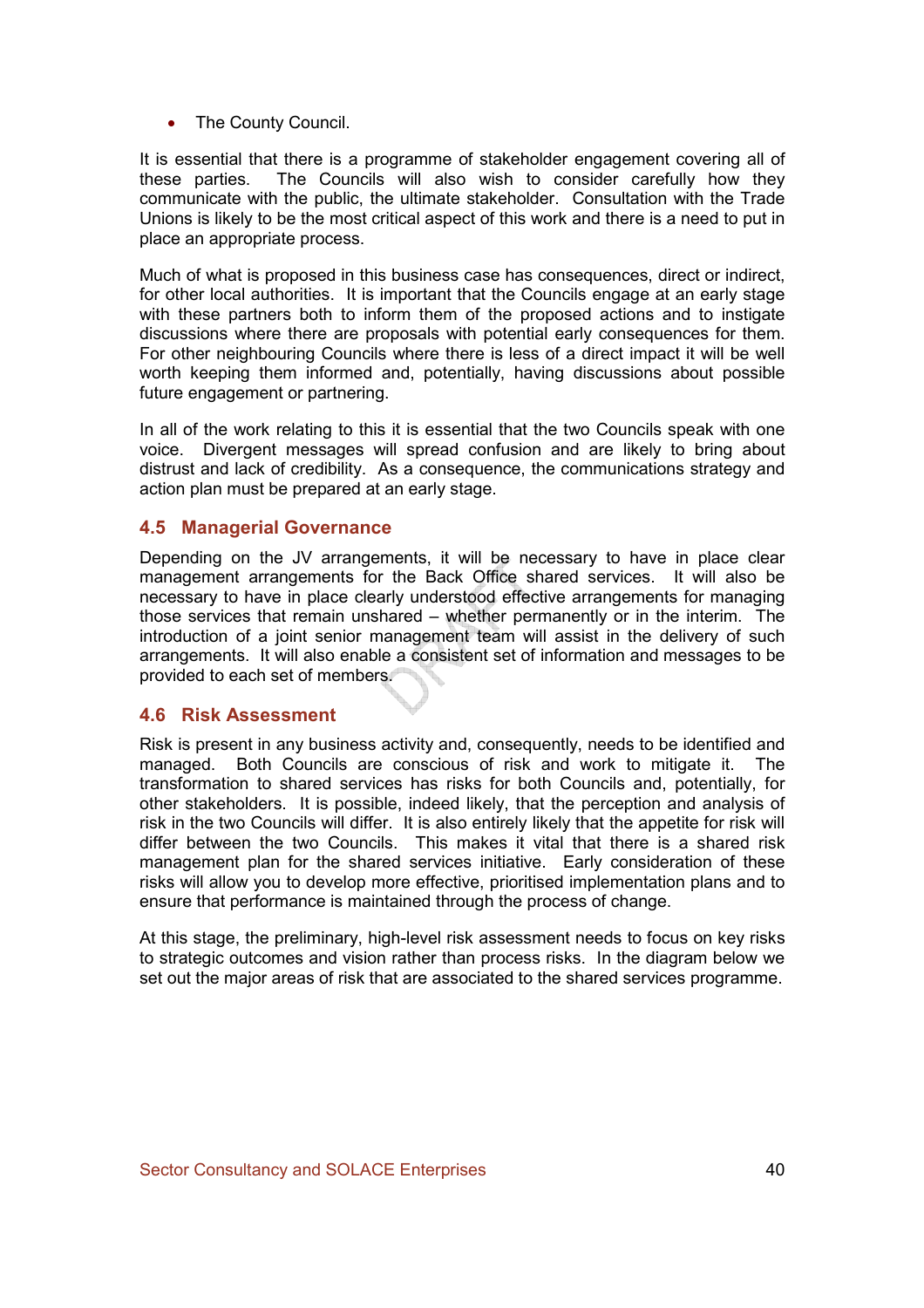

The table below identifies strategic risks associated with this level of transition.

#### Risk Table  $\sum_{i=1}^n$

| <b>Risk Description</b>               | <b>Impact</b>                                                                                                                                                                 | <b>Controls</b>                                                                                            |  |
|---------------------------------------|-------------------------------------------------------------------------------------------------------------------------------------------------------------------------------|------------------------------------------------------------------------------------------------------------|--|
|                                       | <b>Political Acceptability</b>                                                                                                                                                |                                                                                                            |  |
| Change in local political<br>control  | Possible reduced<br>$\bullet$<br>commitment to the<br>shared service<br>partnership<br>Fragmented relationships<br>with officers                                              | Established and robust<br>$\bullet$<br>political governance<br>arrangements that allow local<br>discretion |  |
| Divergence of political<br>priorities | Difficulties in service<br>$\bullet$<br>delivery<br>Reduction in the levels of<br>$\bullet$<br>savings<br>Reduced commitment to<br>$\bullet$<br>shared service<br>partnership | Established and robust<br>٠<br>political governance<br>arrangements that allow local<br>discretion         |  |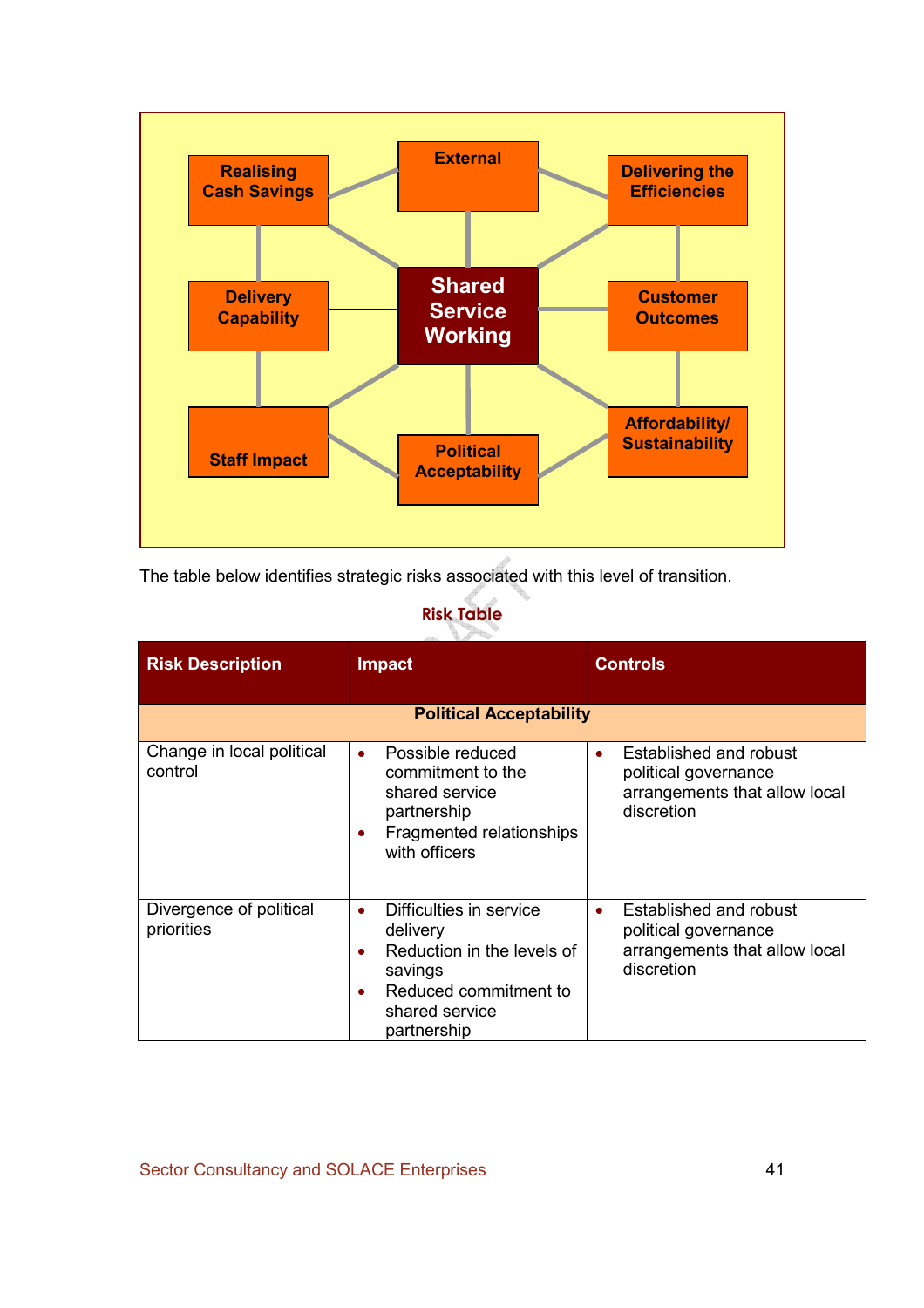| Political relationships<br>deteriorate           | Lack of clear political<br>$\bullet$<br>direction to shared<br>services<br>Poor decision making<br>Member and officer time<br>$\bullet$<br>consumed with<br>managing relationships     | <b>Established and robust</b><br>$\bullet$<br>political governance<br>arrangements that allow local<br>discretion, clear<br>officer/member role definition                                                                               |
|--------------------------------------------------|----------------------------------------------------------------------------------------------------------------------------------------------------------------------------------------|------------------------------------------------------------------------------------------------------------------------------------------------------------------------------------------------------------------------------------------|
| Lack of stakeholder<br>confidence                | Lack of support from<br>$\bullet$<br>partners, suppliers and<br>unions leading to delivery<br>problems and<br>deterioration of existing<br>partnerships                                | Communication and<br>$\bullet$<br>consultation arrangements                                                                                                                                                                              |
| Impact on local<br><b>Community Partnerships</b> | Wider joint working<br>$\bullet$<br>across communities is<br>compromised leading to<br>failure to meet desired<br>community outcomes                                                   | Established links to shared<br>$\bullet$<br>service governance<br>arrangements and<br>communication and<br>consultation                                                                                                                  |
|                                                  | <b>Delivery Capability</b>                                                                                                                                                             |                                                                                                                                                                                                                                          |
| Lack of change<br>management resources           | The programme fails with<br>$\bullet$<br>the savings and service<br>benefits not being<br>delivered<br>Deterioration of credibility<br>٠<br>locally, nationally and<br>with government | Well resourced change plan<br>$\bullet$<br><b>Effective and flexible</b><br>$\bullet$<br>programme and project<br>management                                                                                                             |
| Poor programme and<br>project management         | The programme fails with<br>$\bullet$<br>the savings and service<br>benefits not being<br>delivered<br>Deterioration of credibility<br>locally, nationally and<br>with government      | Clear and effective programme<br>$\bullet$<br>management governance<br>arrangements<br>Sound programme and project<br>$\bullet$<br>management arrangements<br>Senior political and<br>$\bullet$<br>management sponsorship and<br>support |
| Loss of key staff                                | The programme fails with<br>$\bullet$<br>the savings and service<br>benefits not being<br>delivered                                                                                    | Quick moves to new<br>$\bullet$<br>management and staffing<br>structures                                                                                                                                                                 |
|                                                  | Deterioration of credibility<br>$\bullet$<br>locally, nationally and<br>with government<br>Costs in replacing staff<br>$\bullet$                                                       | Appropriate terms and<br>$\bullet$<br>conditions<br>Effective staff communication                                                                                                                                                        |
|                                                  | temporarily and<br>permanently                                                                                                                                                         | and consultation                                                                                                                                                                                                                         |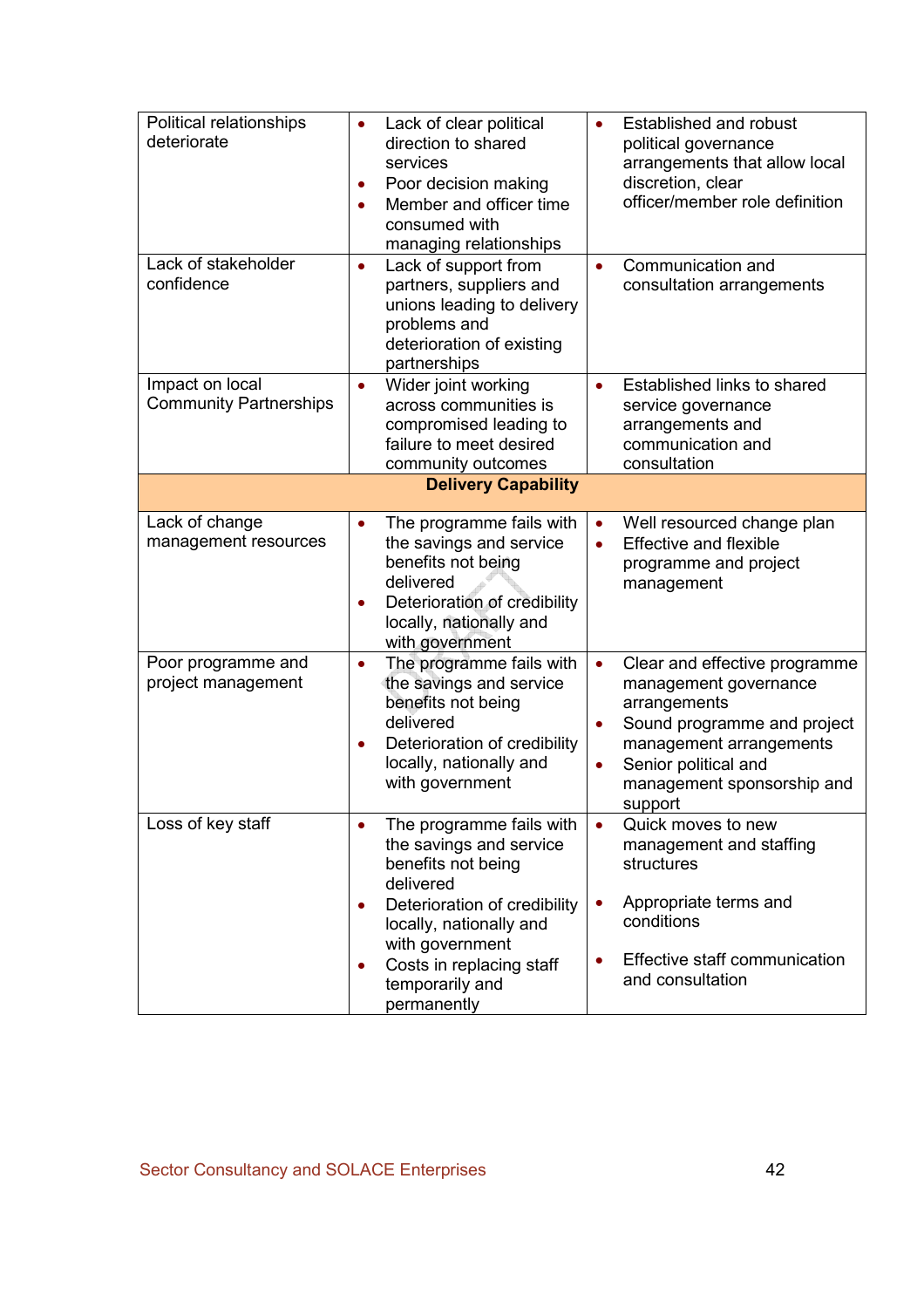|                                                           | <b>Staff Impact</b>                                                                                                                                                                                                                       |                                                                                                                                                                                                                          |
|-----------------------------------------------------------|-------------------------------------------------------------------------------------------------------------------------------------------------------------------------------------------------------------------------------------------|--------------------------------------------------------------------------------------------------------------------------------------------------------------------------------------------------------------------------|
| Lack of staff buy in                                      | Difficulties in<br>$\bullet$<br>implementation<br>Staff leaving<br>$\bullet$<br>Ongoing poor industrial<br>$\bullet$<br>relations                                                                                                         | Effective staff communication<br>and consultation<br>Appropriate management<br>structures and practices                                                                                                                  |
| Impact of cultural<br>changes                             | Difficulties in<br>$\bullet$<br>implementation<br>Staff leaving<br>$\bullet$<br>Ongoing poor industrial<br>$\bullet$<br>relations                                                                                                         | Effective ongoing staff<br>$\bullet$<br>communication and<br>consultation<br><b>Effective Organisational</b><br>$\bullet$<br>Development activity<br>Good management practice                                            |
| Staff resistant to<br>relocation                          | Difficulties in<br>$\bullet$<br>implementation of co-<br>located units<br>Staff leaving<br>$\bullet$<br>Ongoing poor industrial<br>$\bullet$<br>relations                                                                                 | Effective staff communication<br>$\bullet$<br>and consultation<br>Planned approach to service<br>transition<br>Use of technology and flexible<br>working practices<br><b>Transitional arrangements</b>                   |
| Recruitment and<br>retention                              | Costs in replacing staff<br>$\bullet$<br>temporarily and<br>permanently                                                                                                                                                                   | <b>Effective Workforce Planning</b><br>$\bullet$<br>Quick moves to new<br>$\bullet$<br>management and staffing<br>structures<br>Appropriate terms and<br>conditions<br>Effective staff communication<br>and consultation |
| Failure to implement joint<br><b>Terms and Conditions</b> | Employee dissatisfaction<br>$\bullet$<br>and demotivation<br>Costs and confusion<br>$\bullet$<br>Delays in implementing<br>new arrangements and<br>appointing to posts<br><b>Difficulties with</b><br>$\bullet$<br>organisational culture | Effective HR strategy and<br>$\bullet$<br>workforce planning                                                                                                                                                             |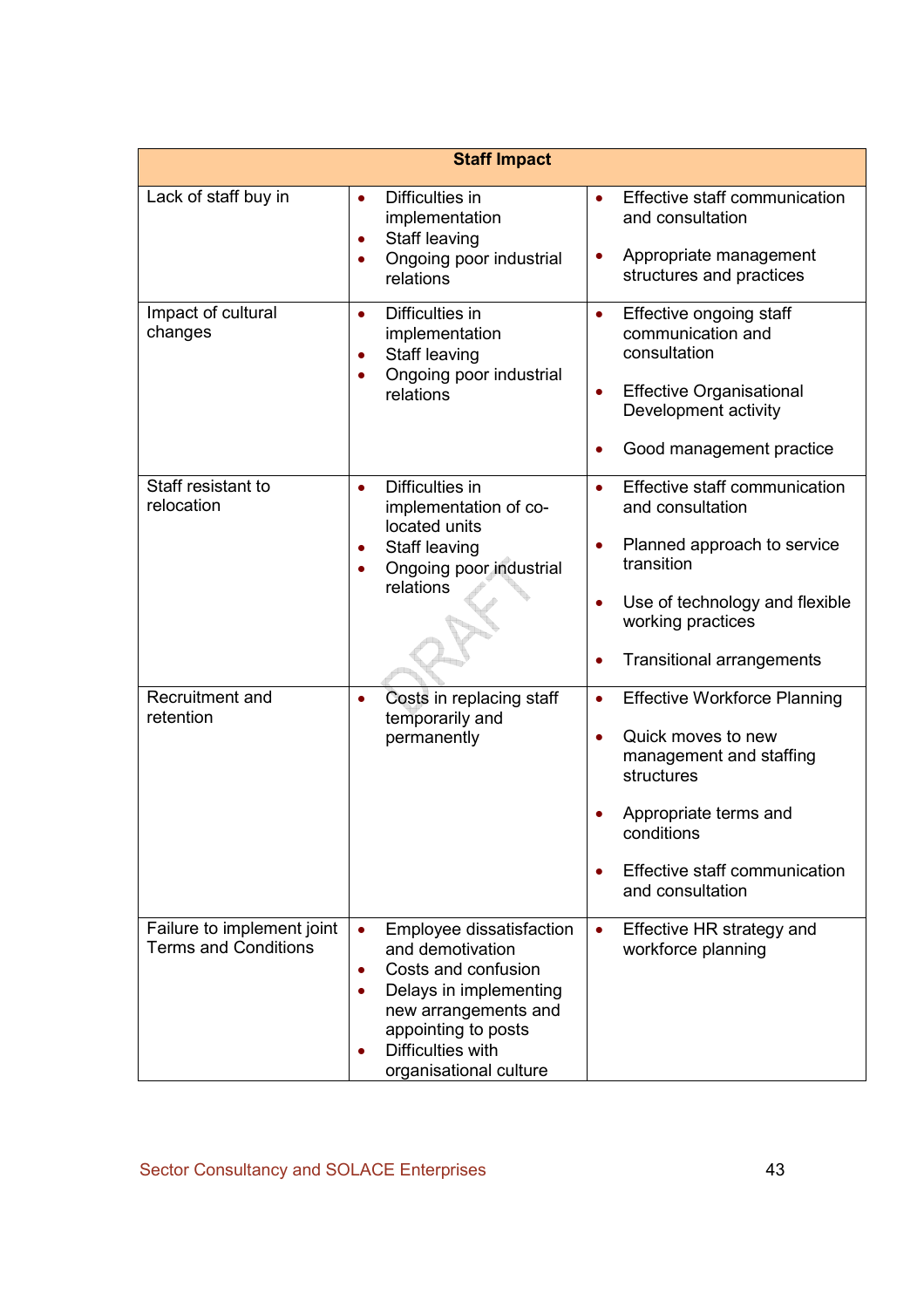| Loss of skill sets                                       | Costs in replacing staff<br>temporarily and<br>permanently<br>Service degradation                                                                                                                                                              | <b>Effective Workforce Planning</b><br>Appropriate terms and<br>conditions                                                                                                                                                                      |  |
|----------------------------------------------------------|------------------------------------------------------------------------------------------------------------------------------------------------------------------------------------------------------------------------------------------------|-------------------------------------------------------------------------------------------------------------------------------------------------------------------------------------------------------------------------------------------------|--|
|                                                          | <b>Efficiency Delivery</b>                                                                                                                                                                                                                     |                                                                                                                                                                                                                                                 |  |
| Systems not brought<br>together<br>Processes not optimal | Ongoing costs of<br>operating two systems<br>Staff using two systems<br>Savings and service<br>$\bullet$<br>benefits not delivered<br>Service degradation<br>Savings and service<br>$\bullet$<br>benefits not delivered<br>Service degradation | <b>Effective ICT Strategy</b><br>Investment in ICT delivery<br>ICT considered carefully as<br>part of service delivery plans<br>Detailed and well considered<br>$\bullet$<br>process design as part of<br>implementation of new<br>arrangements |  |
| Change programme<br>ineffective                          | Savings and service<br>$\bullet$<br>benefits not delivered<br>Service degradation                                                                                                                                                              | Clear and effective programme<br>$\bullet$<br>management governance<br>arrangements<br>Sound programme and project<br>management arrangements<br>Well resourced change plan                                                                     |  |
|                                                          | <b>Savings Realisability</b>                                                                                                                                                                                                                   |                                                                                                                                                                                                                                                 |  |
| Inability to reduce<br>staffing numbers                  | Savings not delivered                                                                                                                                                                                                                          | <b>Workforce Planning</b><br>$\bullet$<br>Effective staff consultation and<br>negotiation<br>Change programme effectively<br>$\bullet$<br>managed                                                                                               |  |
| Financial savings not<br>realisable                      | Savings and service<br>$\bullet$<br>benefits not delivered                                                                                                                                                                                     | Benefits realisation plan<br>$\bullet$<br>Clear definition between<br>$\bullet$<br>cashable and non-cashable<br>efficiency improvements                                                                                                         |  |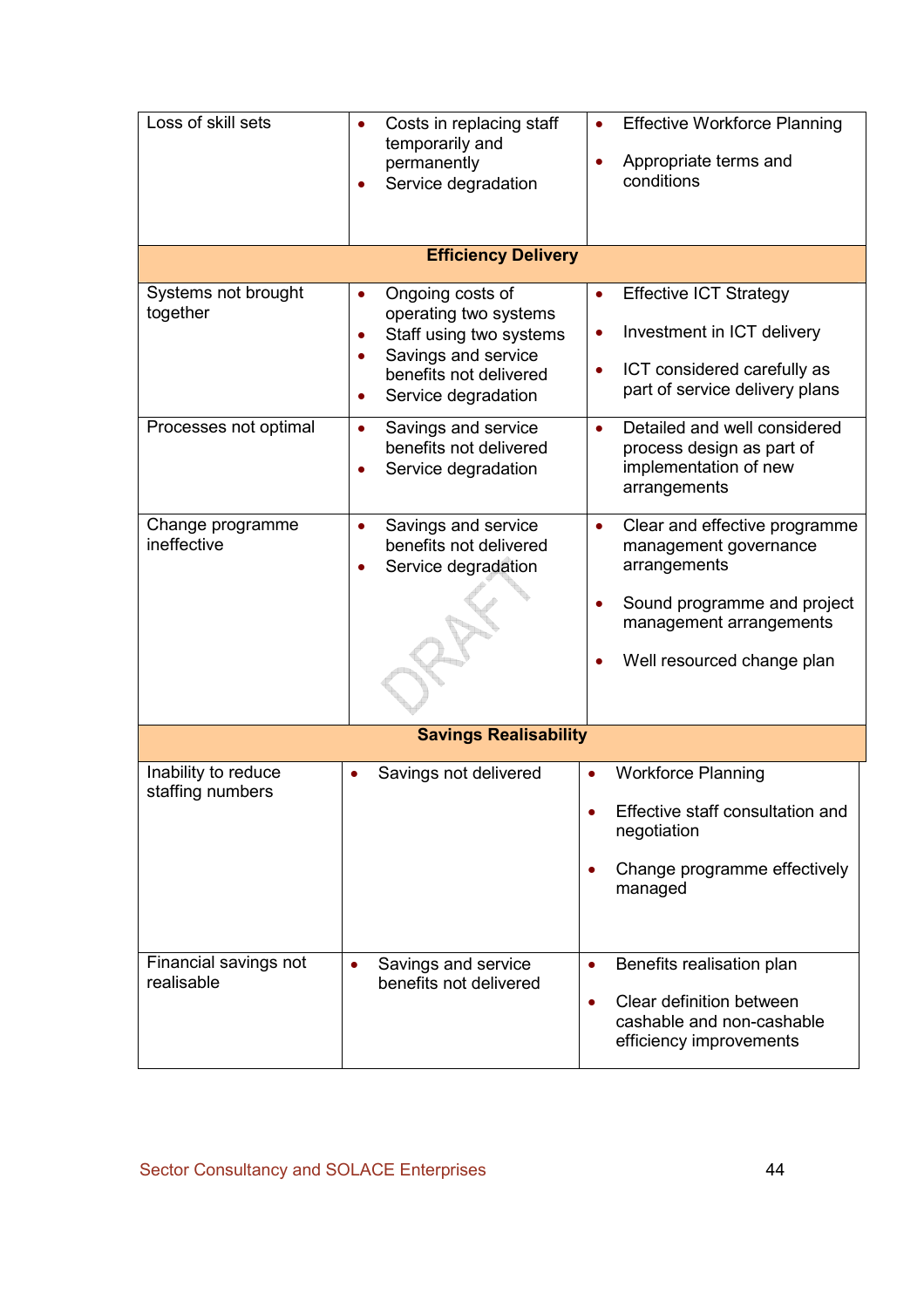| Savings are not<br>delivered              | Savings and service<br>benefits not delivered                                                                                                          | Benefits realisation plan<br>$\bullet$<br>controlled and monitored                                                                                                                                |
|-------------------------------------------|--------------------------------------------------------------------------------------------------------------------------------------------------------|---------------------------------------------------------------------------------------------------------------------------------------------------------------------------------------------------|
|                                           | <b>Customer Outcomes</b>                                                                                                                               |                                                                                                                                                                                                   |
| <b>Transitional Service</b><br>Disruption | Service degradation<br>Loss of credibility locally<br>$\bullet$<br>and politically                                                                     | Clear and effective programme<br>$\bullet$<br>management governance<br>arrangements<br>Sound programme and project<br>management<br>Back-filling of posts<br>$\bullet$<br>Resilience arrangements |
| Reduction in the service<br>availability  | Service degradation<br>$\bullet$<br>Loss of credibility locally<br>and politically                                                                     | Clearly formulated service<br>$\bullet$<br>delivery standards linked to<br>change management and<br>service planning                                                                              |
| Reduction in local choice                 | Service degradation<br>$\bullet$<br>Loss of credibility locally<br>$\bullet$<br>and politically                                                        | Clearly formulated service<br>$\bullet$<br>delivery standards linked to<br>change management and<br>service planning<br>Liaison with local communities<br>Effective community planning            |
| Loss of focus on local<br>priorities      | Service degradation<br>$\bullet$<br>Loss of credibility locally<br>$\bullet$<br>and politically                                                        | Clearly formulated service<br>$\bullet$<br>delivery standards linked to<br>change management and<br>service planning<br>Liaison with local communities<br>Effective community planning            |
| Imbalance in service<br>standards         | Loss of credibility locally<br>$\bullet$<br>and politically<br>Political discord<br>$\bullet$<br>Costs incurred in<br>$\bullet$<br>resolving imbalance | Clearly formulated service<br>$\bullet$<br>delivery standards linked to<br>change management and<br>service planning                                                                              |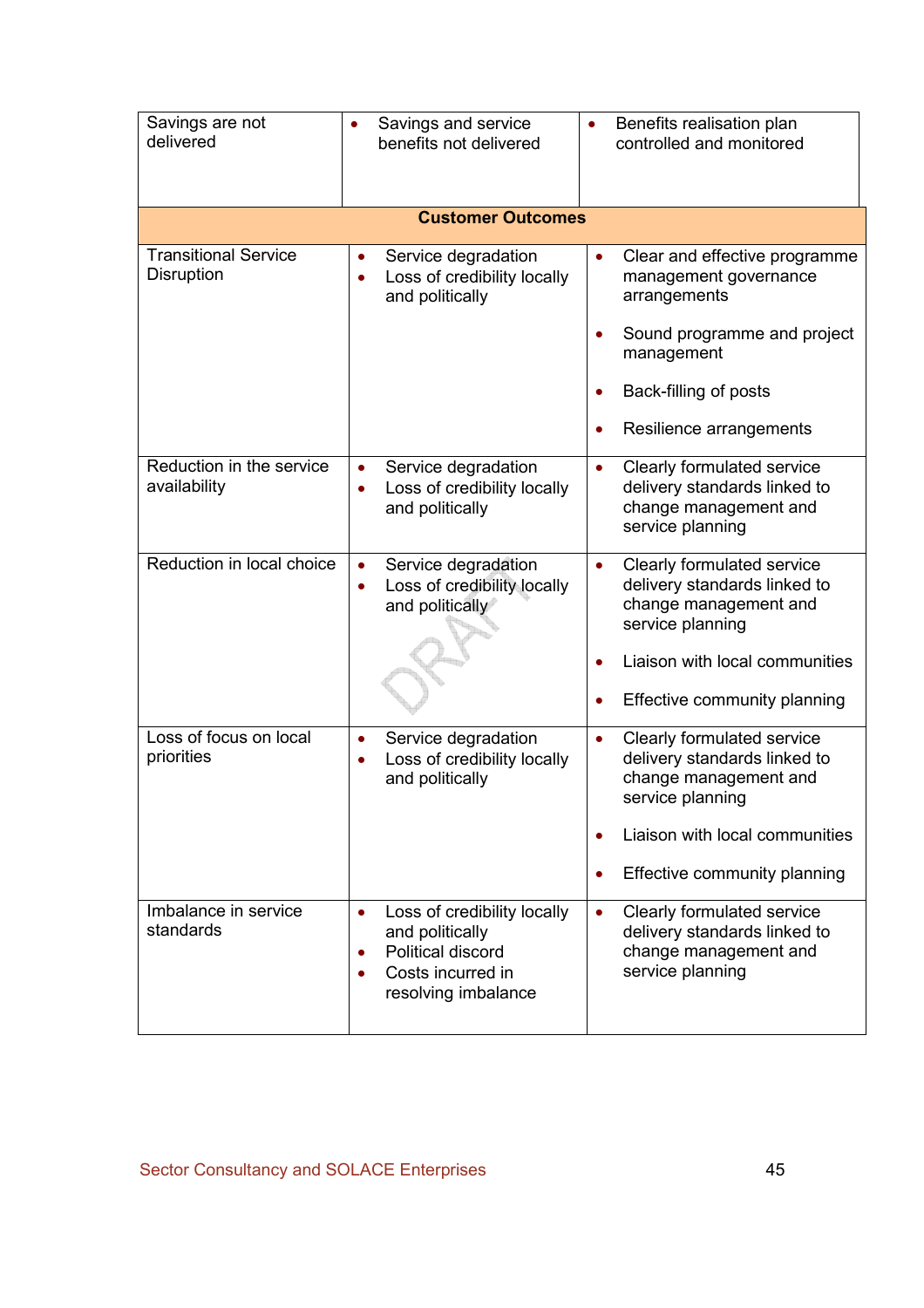|                                       | <b>Affordability/Sustainability</b> |                                                                                      |           |                                                                                                                 |  |  |  |
|---------------------------------------|-------------------------------------|--------------------------------------------------------------------------------------|-----------|-----------------------------------------------------------------------------------------------------------------|--|--|--|
| Lack of investment<br>availability    |                                     | Programme fails with<br>savings and service<br>benefits not realised                 | $\bullet$ | Securing of investment<br>availability prior to embarking<br>on projects                                        |  |  |  |
|                                       |                                     |                                                                                      | $\bullet$ | Use of longer term financing<br>routes including leasing and<br>prudential borrowing                            |  |  |  |
| Continuing reductions in<br>resources |                                     | Need to revisit services<br>and service delivery<br>arrangements                     | $\bullet$ | Continuing monitoring of<br>financial resources<br>Joint consideration of Medium<br><b>Term Financial Plans</b> |  |  |  |
|                                       |                                     | <b>External</b>                                                                      |           |                                                                                                                 |  |  |  |
| <b>National Political Change</b>      |                                     | Unknown                                                                              | $\bullet$ | Flexible service planning and<br>delivery arrangements                                                          |  |  |  |
| Local government<br>reorganisation    |                                     | Initiative may be<br>redundant with attendant<br>waste of resources<br>applied to it | $\bullet$ | Flexible service planning and<br>delivery arrangements                                                          |  |  |  |

The above risk assessment is not an exhaustive list but is intended to initiate consideration of project risk and to ensure that options are fully appraised and informed decisions are taken. Before the change programme begins this list should be reviewed and updated by the change team and specific actions, owners and timescales should be added to the list to ensure that each risk is being proactively managed.

# 4.7 "Showstoppers"

It is important to consider those issues that are "showstoppers" for both or either Council. If these are understood then they can be managed and there are the best prospects for avoiding or overcoming them. Each authority will have its own issues and there should be an open dialogue on these matters. The potential showstoppers were rehearsed in the Feasibility Study. In summary these can be seen as those set out in the table below.

# Lack of political alignment and buy in

Our view is that there is broad alignment and buy in between the two Councils. There are likely to be differences in the priorities and views of the two majority political groups. However, the end target is understood by both and agreed in terms of desired outcomes, though shared clarity on the route and pace of change needs to be established. It is important that both political groups respect and accommodate the views of the other.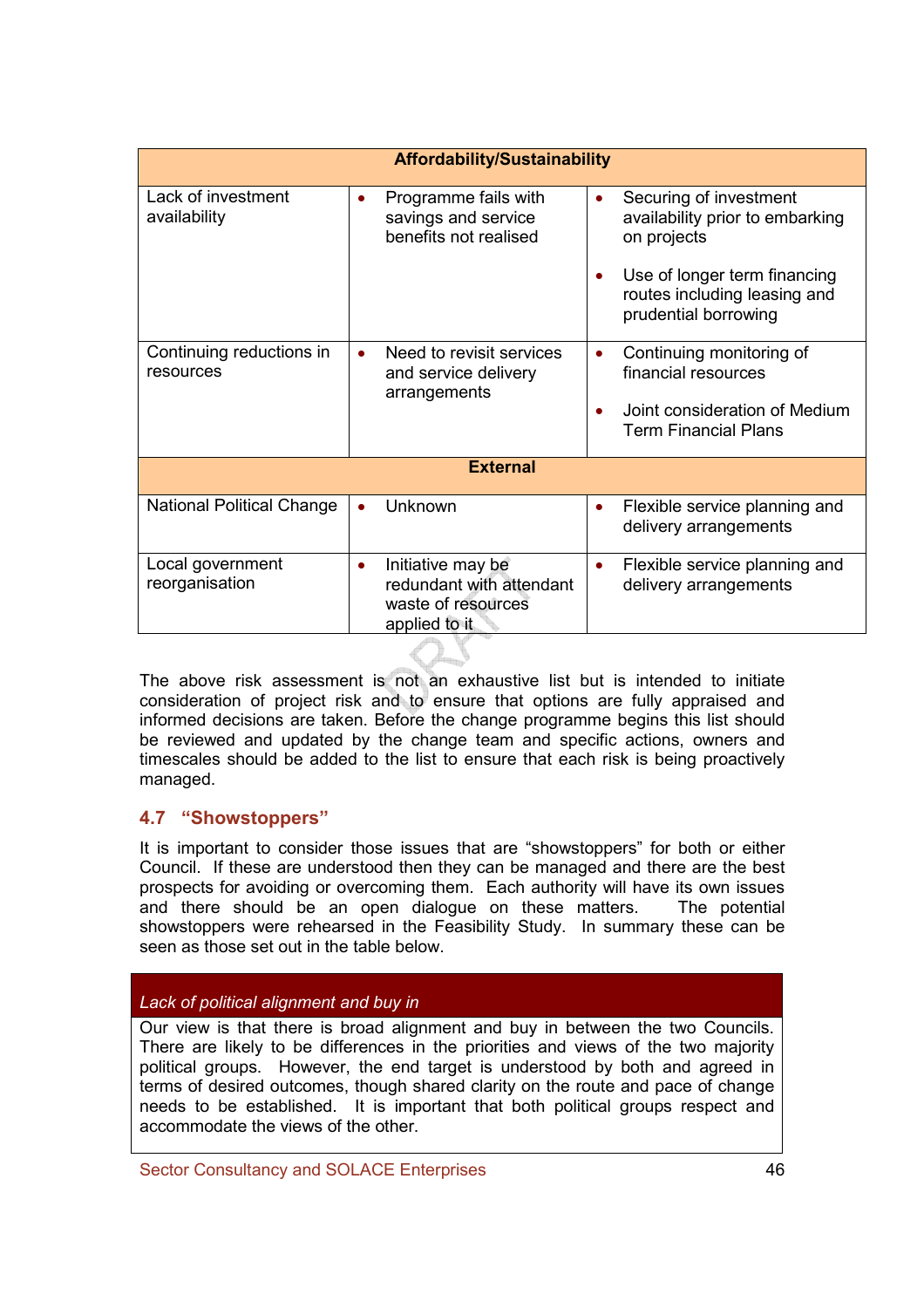### The Vision and Pace of Change is not shared and appropriate

We consider the overall vision to be shared. Work will continue to need to be done to ensure that the delivery of that vision is shared and agreed with respect to the pace of change both in real terms and the vocabulary.

## There is not a "win-win" partnership

A shared service partnership will only survive if each of the parties gains from the changes. This is a question that requires regular review. If the arrangements around service delivery and the financial allocations are not robust then problems are likely to result. Our view of the position with the two authorities is that it should be possible to construct and maintain a "win-win" position.

### A lack of appropriate levels of support

As part of this feasibility study we stress the need to invest in the change process and the importance of sufficient levels of assistance to the Councils' management to ensure that there is the capacity and expertise in place to both manage the change process and manage ongoing service delivery to the expected standards.

### Ineffective Governance arrangements

Our view is that the joint governance arrangements that are in place currently are appropriate, effective and conducive to advancing the sharing services initiative. They will, however, need to be further developed as the programme of change is implemented.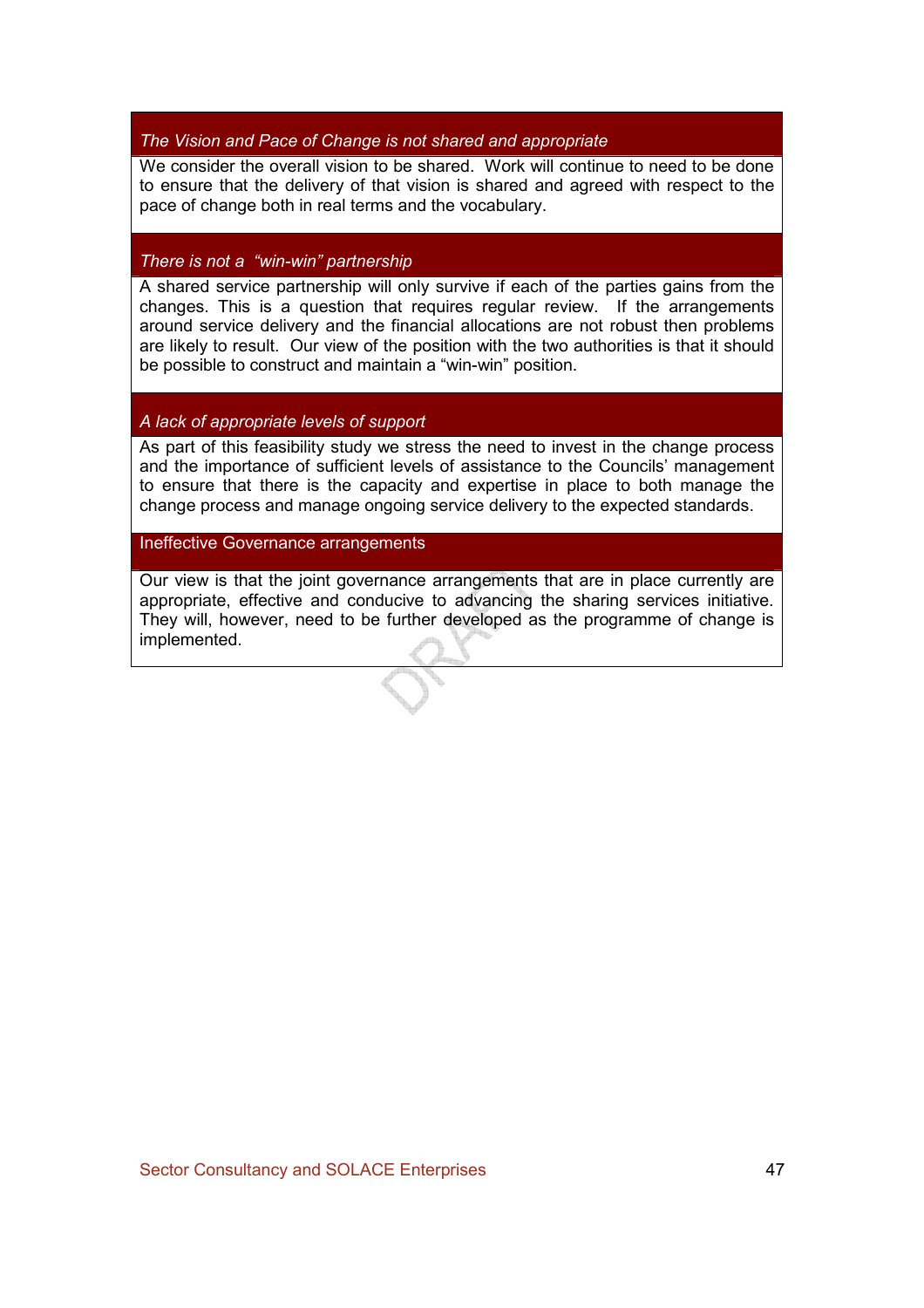# 5. Financial Analysis

# 5.1 Introduction

This chapter of the report is intended to identify the potential for generating financial savings through the sharing of services between Breckland and South Norfolk Councils. In so doing we have endeavoured to establish the financial feasibility of sharing services. This chapter builds on work completed for the feasibility study. The shared services proposition has four elements as follows:

- Joint senior management team;
- Shared Back Offices:
- Revenues and Benefits;
- Other Service Areas; and
- The outsourced and "partnered" services (with the exception of Internal Audit).

The following sub sections give a detailed picture of the savings achieved from implementing a joint senior management team and a shared back office. For opportunistic savings our recommendation is that the Councils progress these projects to Phase 2 of the transformation programme and develop detailed business cases in conjunction with service managers, some assessment has been made in this chapter of the potential savings that could be realised from phase 2, however, further detailed scoping work will be required before commencing on these operations. The outsourced and partnered services will yield a relatively high level of difficulty to implement and our recommendation is that they be considered at Phase 3. As a result, this business case does not consider these options.

# 5.2 Baseline – Current Service Costs

The first stage in undertaking this study was to establish the current baseline cost of the council services. This information was required to:

- Identify and understand the baseline cost of the services as they are currently designed;
- Ensure the cost of services being compared are similar in scope i.e. comparing 'like with like'; and
- Develop a detailed understanding of the cost of services in order to identify any potential changes to the service that may result in improvements or savings.

This financial data was compiled for the purposes of the business case and is based on budgets for 2009/10. The study has focused on ensuring the financial data is "materially" correct and figures, whilst being quality assured by council finance staff, have not been audited as part of this process.

#### Income

A number of the services within each council generate significant income from their activities. This income is also identified in the table below. It should be noted that a number of items have been excluded from this income information in order to ensure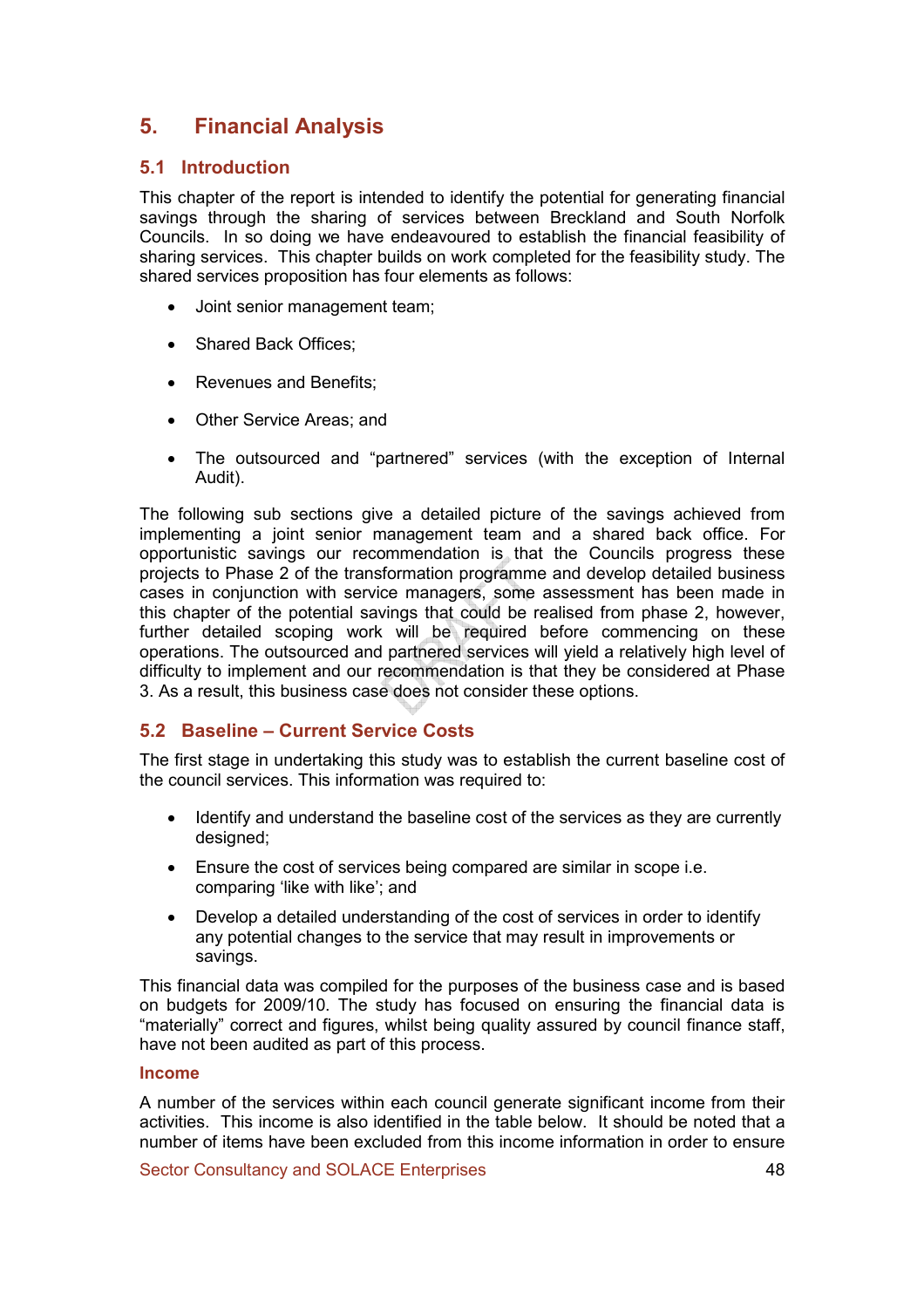these figures are representative of income relevant to service provision. The key items excluded are:

- Grant income;
- Interest Income; and
- Recharge income.

#### Total gross cost of services

The total direct cost of the current Councils services is £47m with full time equivalent employees being 750 excluding the Anglia Revenues Partnership staff. This cost is further broken down by service in the table below. The costs shown in the table include costs for the senior staff spread across the service areas. The details of which service areas make up the service grouping are included in appendix three.

|                                |             | <b>Breckland</b> | <b>South Norfolk</b> |               | <b>Total</b> |               |
|--------------------------------|-------------|------------------|----------------------|---------------|--------------|---------------|
|                                | <b>Cost</b> | <b>Income</b>    | <b>Cost</b>          | <b>Income</b> | <b>Cost</b>  | <b>Income</b> |
| <b>Service Grouping</b>        | £           | £                | £                    | £             | £            | £             |
| <b>Phase 1 Back Office</b>     |             |                  |                      |               |              |               |
| Asset Management               | 794,180     | $-2,168,020$     | 741,027              | $-525,247$    | 1,535,207    | $-2,693,267$  |
| Communications and<br>Printing | 452,080     | $-30,000$        | 531,562              | $-194,266$    | 983,642      | $-224,266$    |
| <b>ICT</b>                     | 1,472,100   |                  | 1,320,483            | $-20,000$     | 2,792,583    | $-20,000$     |
| Elections                      | 141,550     | $-580$           | 106,501              | $-1,658$      | 248,051      | $-2,238$      |
| Finance                        | 551,290     | $-250$           | 651,966              | $-51,744$     | 1,203,256    | $-51,994$     |
| <b>HR</b>                      | 445,540     |                  | 511,795              | $-17,000$     | 957,335      | $-17,000$     |
| <b>Internal Audit</b>          | 100,000     |                  | 88,969               |               | 188,969      |               |
| <b>Legal Services</b>          | 338,710     |                  | 333,300              | $-16,602$     | 672,010      | $-16,602$     |
| <b>Revenues &amp; Benefits</b> | 1,814,720   | $-440,910$       | 1,543,202            | $-137,460$    | 3,357,922    | $-578,370$    |
| <b>Phase 2 Other Services</b>  |             |                  |                      |               |              |               |
| <b>Customer Services</b>       | 837,800     |                  | 191,637              |               | 1,029,437    |               |
| <b>Community Services</b>      | 1,861,940   | $-315,970$       | 1,657,446            | $-292,102$    | 3,519,386    | $-608,072$    |
| Corporate Core                 | 1,347,180   |                  | 1,407,475            | $-525$        | 2,754,655    | $-525$        |
| E Health                       | 1,478,320   | $-225,490$       | 1,192,402            | $-266,937$    | 2,670,722    | $-492,427$    |
| Econ Development               | 564,850     | 0                | 144,564              | $-25,347$     | 709,414      | $-25,347$     |
| Housing                        | 1,496,770   | $-169,820$       | 1,414,524            | $-307,440$    | 2,911,294    | $-477,260$    |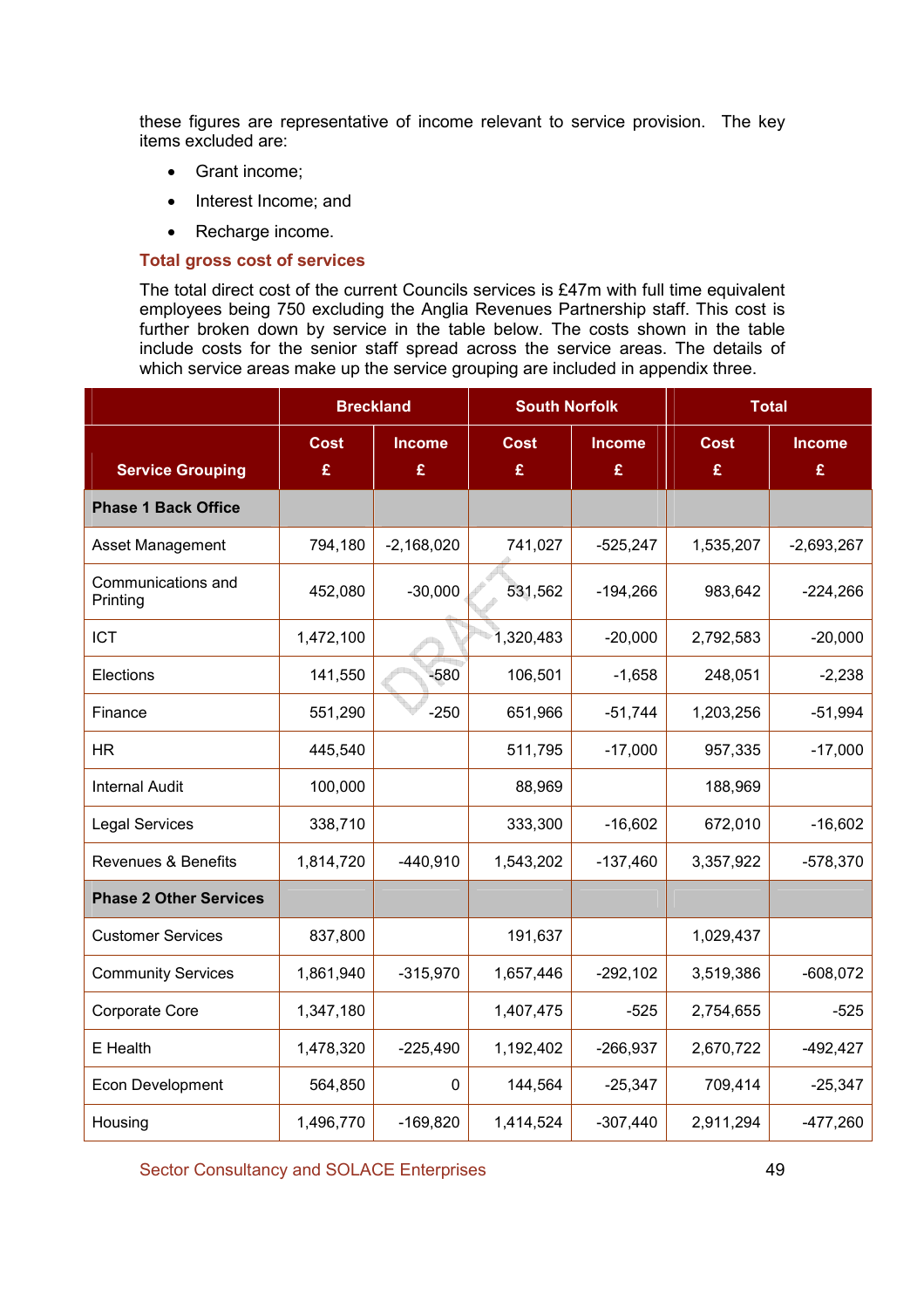|                               | <b>Breckland</b> |                    | <b>South Norfolk</b> |                    | <b>Total</b>     |                    |
|-------------------------------|------------------|--------------------|----------------------|--------------------|------------------|--------------------|
| <b>Service Grouping</b>       | <b>Cost</b><br>£ | <b>Income</b><br>£ | Cost<br>£            | <b>Income</b><br>£ | <b>Cost</b><br>£ | <b>Income</b><br>£ |
| <b>Members Services</b>       | 1,057,310        | $-1,820$           | 722,598              | -793               | 1,779,908        | $-2,613$           |
| Offices                       | 500,490          | $-232,470$         | 667,184              | -78,889            | 1,167,674        | $-311,359$         |
| Phase 3                       |                  |                    |                      |                    |                  |                    |
| <b>Environmental Services</b> | 4,434,630        | $-1,667,750$       | 4,478,043            | $-1,387,104$       | 8,912,673        | $-3,054,854$       |
| Leisure                       | 3,063,510        | $-3,670$           | 2,458,436            | $-1,489,710$       | 5,521,946        | $-1,493,380$       |
| Planning and BC               | 1,997,260        | $-1,165,500$       | 2,087,101            | $-1,018,740$       | 4,084,361        | $-2,184,240$       |
| <b>Total</b>                  | 24,750,230       | $-6,422,250$       | 22,250,215           | $-5,831,564$       | 47,000,445       | $-12,253,814$      |

# 5.3 Joint Senior Management Team

The existing cost of the senior management structure at the Councils is shown in the table below:  $\mathbb{R}$ 

|                  | <b>Breckland</b> |                  | <b>South Norfolk</b> |                  |
|------------------|------------------|------------------|----------------------|------------------|
|                  | <b>Number</b>    | <b>Cost</b><br>£ | <b>Number</b>        | <b>Cost</b><br>£ |
| <b>CEO</b>       | 1                | 146,073          |                      | 131,395          |
| <b>Directors</b> | 4                | 383,987          | 5                    | 470,398          |
| Heads of service | 15               | 892,155          | 21                   | 1,237,937        |
| <b>Total</b>     |                  | 1,422,215        |                      | 1,839,730        |

As with all of the current cost assessments the above is based on the 2009/10 budgets and staffing complements. There have been changes to these subsequently but it is not considered that they are material in the overall context of the financial assessment.

Section 2.2 has recommended a proposed revised senior management team based on a review of Council activity and comparison with best practice and other similar Authorities. A number of assumptions have then been applied in order to cost this revised structure. These assumptions are as follows:

- CEO assumed as base salary £125K;
- Deputy CEO based on 80% of CEO salary;
- Directors based on 75% of CEO salary;
- Head of Service based on 50% of CEO salary; and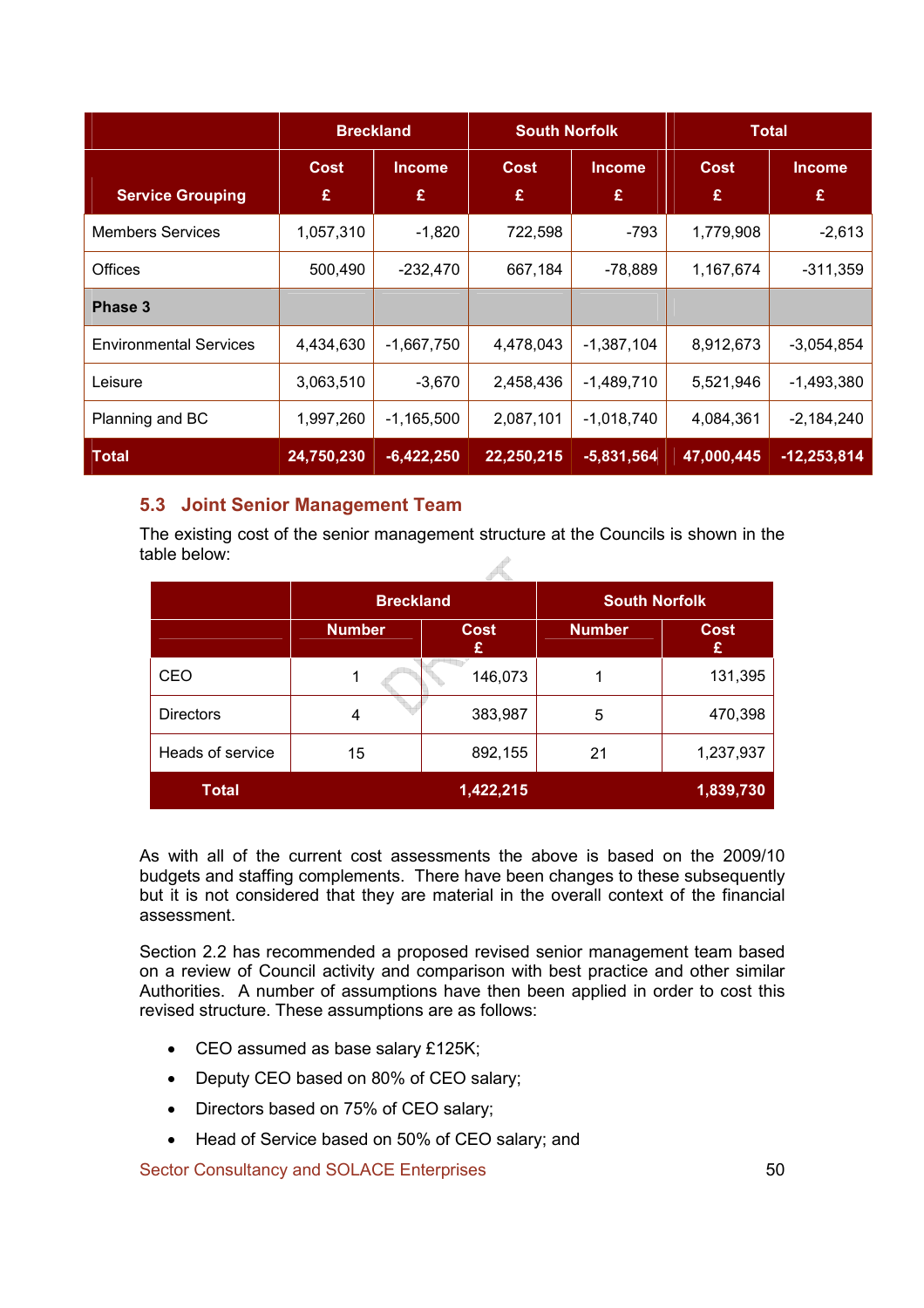### • On costs based on 27.75%.

## Proposed Senior Management Team

The cost of the proposed senior management team is shown in the table below:

|                  | <b>Number</b> | Cost<br>£ |
|------------------|---------------|-----------|
| CEO              |               | 159,688   |
| Deputy CEO       |               | 127,750   |
| Directors        | 3             | 359,298   |
| Heads of service | 20            | 1,596,880 |
| <b>Total</b>     | 25            | 2,243,616 |

### Savings

When these costs are compared to the existing senior management costs the savings can be summarised as follows:

|                   | <b>CEO</b> | Directors &<br>Dep. CEO | <b>HoS</b> | <b>Total</b> |
|-------------------|------------|-------------------------|------------|--------------|
|                   | £          |                         | £          | £            |
| South Norfolk     | 131,395    | 470,398                 | 1,237,937  | 1,839,730    |
| <b>Breckland</b>  | 146,073    | 383,987                 | 892,155    | 1,422,215    |
| Total             | 277,468    | 854,385                 | 2,130,092  | 3,261,945    |
| Shared            | 159,688    | 487,048                 | 1,596,880  | 2,243,616    |
| <b>Difference</b> | 117,780    | 367,337                 | 533,212    | 1,018,329    |

# 5.4 Joint Back Office

The scope of the back office services has been explained in section 2.3. The table below details the salary costs of the services within scope. The costs are shown excluding Heads of Service and Directors which are contained within the joint senior structure savings above.

For each of these back office services a proposed new shared service has then been developed and costed in order to establish the potential saving that could be achieved. This new service has been developed on the basis of:

- A review of activity undertaken by the two separate services and the consequent activity level of the new service;
- A comparison of the existing structures to best practice and similar authorities; and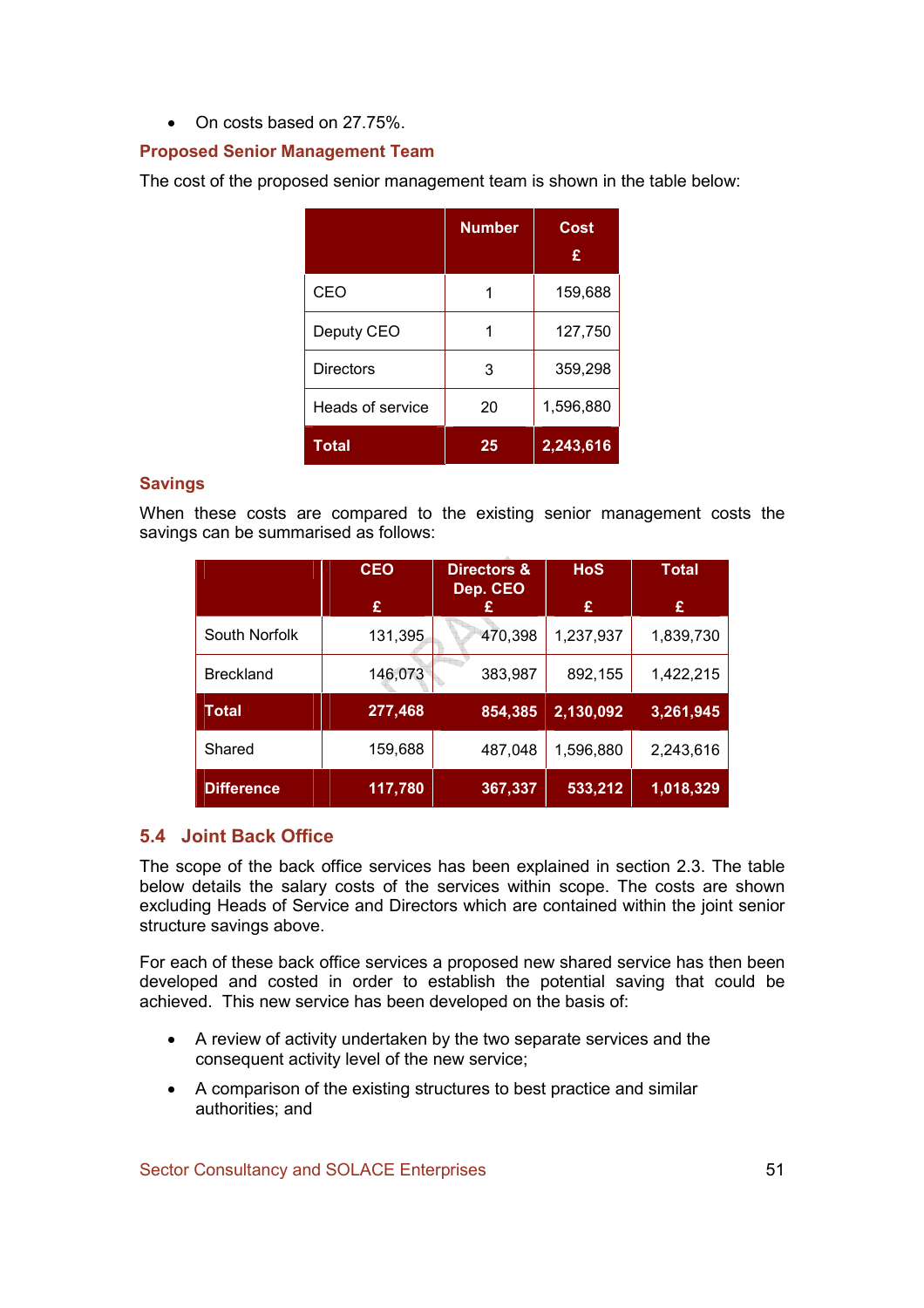• An assessment of the potential efficiencies that could be achieved through the amalgamation of the existing services.

The consequent structure has then been costed on the basis of revised salary levels devised from a comparison with existing levels and an assessment of the appropriate salary for employees of the revised service.

Based on these assumptions the costs of the proposed new service are shown, along with existing costs in the table below.

|                                |                | <b>Breckland</b>           |               | <b>South Norfolk</b> |                | <b>Proposed</b>  |
|--------------------------------|----------------|----------------------------|---------------|----------------------|----------------|------------------|
|                                | <b>Number</b>  | <b>Cost</b><br>£           | <b>Number</b> | <b>Cost</b><br>£     | <b>Number</b>  | <b>Cost</b><br>£ |
| Asset Management               | $\overline{7}$ | 269,195<br>6.00<br>218,422 |               |                      |                | 429,339          |
| CEO office                     | 2.22           | 69,886                     | 4.00          | 131,182              | 4              | 122,676          |
| Communications<br>and Printing | 4.95           | 175,601                    | 11.68         | 312,555              | 9              | 277,308          |
| <b>ICT</b>                     | 4              | 154,634                    | 12.60         | 598,422              | 20             | 667,034          |
| Procurement                    | 1              | 43,469                     | 0.60          | 28,931               | $\overline{2}$ | 62,616           |
| Elections                      | 3              | 62,974                     | 3.00          | 109,905              | 4              | 113,736          |
| Finance                        | 16.54          | 433,182                    | 12.40         | 410,943              | 20             | 601,900          |
| HR.                            | 5.5            | 196,648                    | 5.88          | 228,513              | 10.5           | 368,007          |
| <b>Legal Services</b>          | 3.50           | 160,477                    | 4.10          | 221,059              | 6              | 217,226          |
| <b>Total</b>                   | 47.71          | 1,566,066                  | 60.26         | 2,259,932            | 87.5           | 2,859,842        |

#### ICT Contract

As explained at section 2.3 ICT services at South Norfolk are currently retained in house with Breckland having outsourced services to Steria. The Breckland contract comes to an end next year and it is likely that at this stage the services will be brought back in house. It will be possible at this stage to move to a shared service arrangement with South Norfolk. At this stage it is difficult to estimate the cost saving from this change as it depends on the scope of services and the ICT strategy to be devised. As a result a high level estimate has been included at this stage of £300k per annum from 2011/12.

#### Property Services – Consultancy

There are currently additional consultancy services procured within property services totalling approximately £30k. With the expansion of the property service to a shared provision across the Authorities the enlarged skill sets provided by the service would likely result in this consultancy work being no longer required. These costs would therefore be saved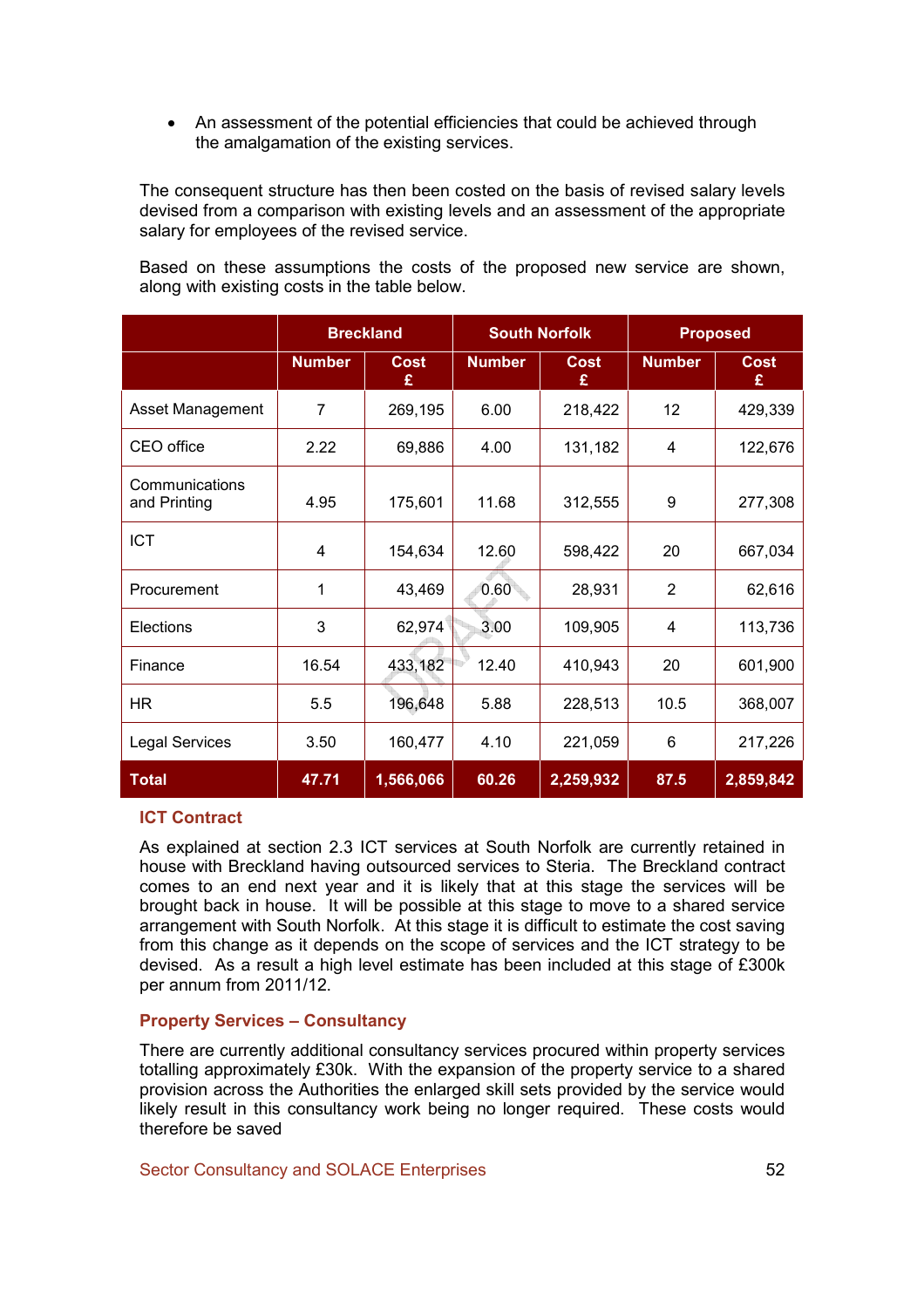### Savings

The savings from the move to joint shared back office services can be summarised as follows.

|                      | <b>Number</b> | Cost<br>£ |
|----------------------|---------------|-----------|
| South Norfolk        | 60.26         | 2,259,930 |
| <b>Breckland</b>     | 47.71         | 1,566,068 |
| Total                | 107.97        | 3,825,998 |
| Shared               | 87.5          | 2,859,842 |
| <b>Other Savings</b> |               | 330,000   |
| Total                | 20.47         | 1,296,156 |

### 5.5 Additional Savings

As identified above the majority of savings highlighted through the move to shared services arise from employee costs, however, there are a number of additional areas where other savings could be made. These vary from potential reductions in supplies and services procured by the Council, as it becomes leaner, to reductions in ICT costs for the new integrated services. It is not possible to identify all of these savings at this stage, as they are heavily contingent on the implementation of change over the next two years, however, it is possible to begin to identify some of these costs based on the analysis undertaken to date.

#### Revenues and Benefits

As explained in section 2.4, there are a number of potential options for taking forward the Revenues and Benefits service, whether this be through South Norfolk joining and expanded ARP or the two Councils providing a joint service. The Councils need to undertake further work to establish which of these options is the most appropriate. We have undertaken costings of the two options of an expanded ARP and a new South Norfolk/Breckland operation. These provide conservatively established net savings of between £250,000 and £320,000 per annum excluding any potential savings in ICT and accommodation costs. At this stage, therefore a high level saving of net £250k per annum from 2012 /13 onwards has been included.

### 5.6 Other Service Area Savings

The next category of potential savings relates to those service areas that do not fall under the senior management and back office and which are not subject to the procurement contract complications. Moving to a single workforce will provide opportunities to deliver savings from these areas of activity. We have not assessed the likely savings in detail but our initial assessment is that on a gross spend between the two Councils of £16.5 million on these services, analysed below, it would be reasonable to expect savings of between £1.25 million and £1.75 million per annum. Achieving these savings will require further investment in systems and change management and, potentially, redundancy payments. Detailed business cases would be required for each service area within an overall shared services programme.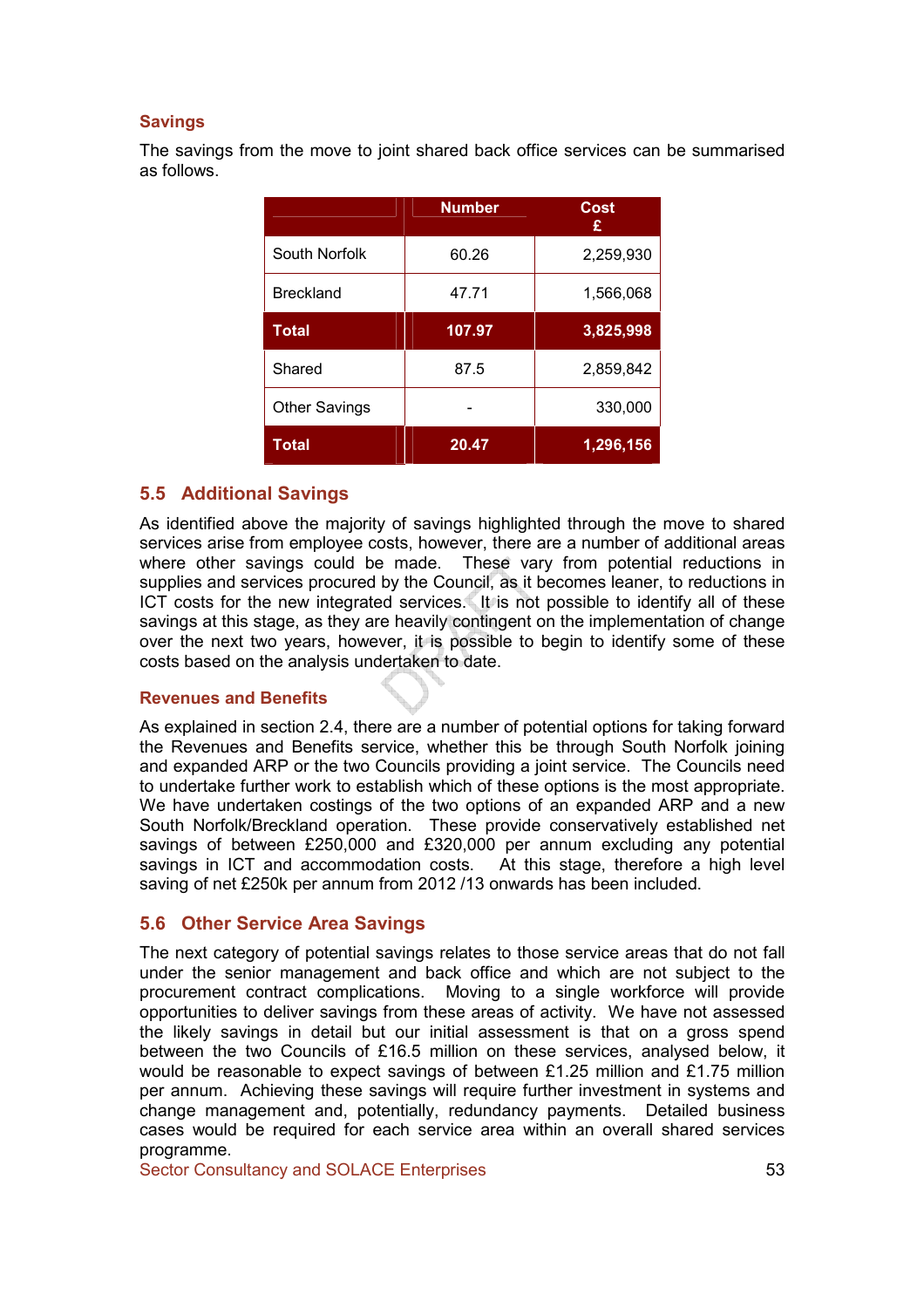|                           | <b>Breckland</b> |               | <b>South Norfolk</b> |            | <b>Total</b> |               |
|---------------------------|------------------|---------------|----------------------|------------|--------------|---------------|
|                           | <b>Cost</b>      | <b>Income</b> | <b>Cost</b>          | Income     | <b>Cost</b>  | <b>Income</b> |
| <b>Service Grouping</b>   | £                | £             | £                    | £          | £            | £             |
| <b>Customer Services</b>  | 837,800          |               | 191,637              |            | 1,029,437    |               |
| <b>Community Services</b> | 1,861,940        | $-315,970$    | 1,657,446            | $-292,102$ | 3,519,386    | -608,072      |
| Corporate Core            | 1,347,180        |               | 1,407,475            | -525       | 2,754,655    | $-525$        |
| E Health                  | 1,478,320        | $-225,490$    | 1,192,402            | $-266,937$ | 2,670,722    | -492,427      |
| <b>Econ Development</b>   | 564,850          | $\mathbf 0$   | 144,564              | $-25,347$  | 709,414      | $-25,347$     |
| Housing                   | 1,496,770        | $-169,820$    | 1,414,524            | $-307,440$ | 2,911,294    | $-477,260$    |
| <b>Members Services</b>   | 1,057,310        | $-1,820$      | 722,598              | $-793$     | 1,779,908    | $-2,613$      |
| <b>Offices</b>            | 500,490          | $-232,470$    | 667,184              | $-78,889$  | 1,167,674    | $-311,359$    |
| <b>Total</b>              | 9,144,660        | $-945,570$    | 7,397,830            | $-972,033$ | 16,542,490   | $-1,917,603$  |

For each of these services a high level review has been undertaken to identify potential savings that could be realised for each of these areas. As with back office services this has been driven from a review of staffing levels and opportunities on the basis of:

- A review of current activity undertaken and the consequent activity level of the new service;
- A comparison of the existing structures to best practice and similar authorities; and
- An assessment of the potential efficiencies that could be achieved through the amalgamation of the existing services.

The consequent structure has then been costed on the basis of the revised salary levels devised. Based on these assumptions the costs of the proposed new service are shown, along with existing costs in the table below.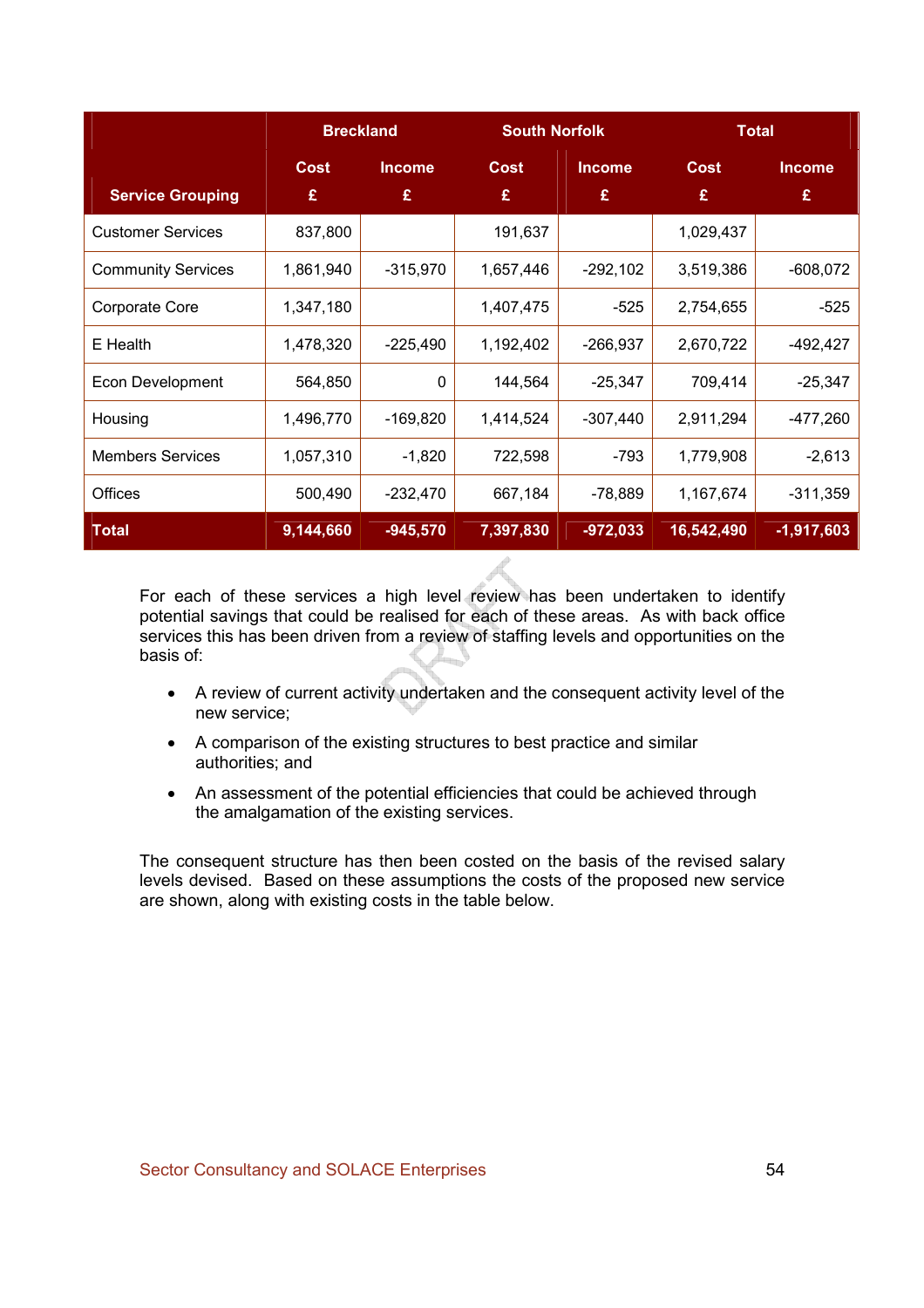|                              | <b>Existing Staff Cost</b> | <b>Revised Staff</b><br><b>Cost</b> | <b>Saving</b> |
|------------------------------|----------------------------|-------------------------------------|---------------|
|                              | £'000s                     | £'000s                              | £'000s        |
| <b>Customer Services</b>     | 869                        | 782                                 | 87            |
| Community<br><b>Services</b> | 710                        | 603                                 | 107           |
| Corporate Core               | 2,129                      | 1,597                               | 532           |
| E Health                     | 2,049                      | 1,742                               | 307           |
| <b>Econ Development</b>      | 443                        | 421                                 | 22            |
| Housing                      | 1,877                      | 1,689                               | 188           |
| <b>Members Services</b>      | 753                        | 602                                 | 151           |
| <b>Total</b>                 | 8,830                      | 7,436                               | 1,394         |

## 5.7 Investment

This analysis has demonstrated that there are significant savings to be made from the transition to a shared management team and back office functions, with additional potential savings realisable from phase 2 services. However, there are significant costs with achieving these long term savings. This section seeks to quantify these investment costs in order to understand the net saving for the Council in the early years of the transition.

The main costs of implementation will be:

- Change management team, sourced from council officers and external support, to deliver implementation of the shared service arrangements, including system changes and harmonisation of processes and procedures;
- ICT costs for ICT project management, new systems and associated data migration; and
- Potential redundancy and early retirement costs.

### Change Management Team

There are a number of ways in which the Councils can source the change management expertise required for the implementation of changes to senior management and back office functions. Either through employing a dedicated team, utilising staff from within the Councils and backfilling their posts or utilising external consultants. In order to calculate a cost for this support we have made the following assumptions

- A dedicated team of 5 internal posts would be recruited utilising existing staff and externally recruiting change management expertise and backfill positions. This team would be employed for 18 months; and
- A team of 5 external consultants to be employed for a year.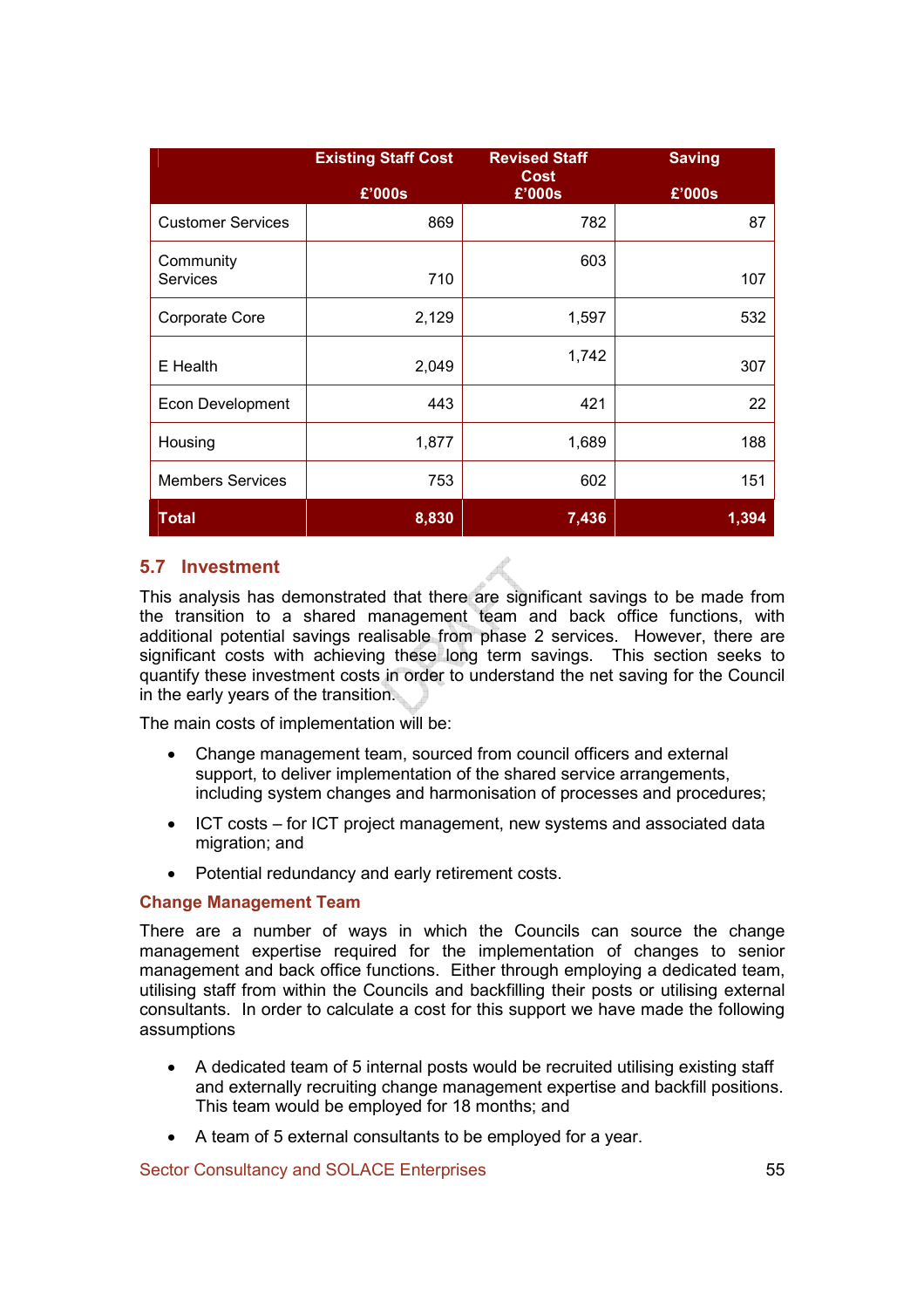Based on these assumptions the cost for change management support is detailed in the following table.

|                         | 2010/11<br>£'000s | 2011/12<br>£'000s |
|-------------------------|-------------------|-------------------|
| <b>Internal Team</b>    | 153               | 153               |
| <b>External Support</b> | 150               | 150               |
| Total                   | 303               | 303               |

In addition further change management support will be required in driving through the move to shared arrangements for phase 2 services. These have been assessed as:

|                         | 2011/12<br>£'000s | 2012/13<br>£'000s |
|-------------------------|-------------------|-------------------|
| <b>Internal Team</b>    | 100               | 100               |
| <b>External Support</b> | 100               | 100               |
| Total                   | 200<br>w          | 200               |

### ICT Costs

There will be significant ICT costs in amalgamating the back office services of the two Councils. These costs will be driven from the ICT strategy to be developed by the new shared function and is dependant on the potential systems migration strategy, hardware upgrades necessary and approach to service amalgamation. The development of this ICT strategy is a significant piece of work that needs to be undertaken by the Council's ICT strategy group. For this exercise an assumption has been made of a total cost of £300k to be split between 2010/11 and 2011/12 and an ongoing £40k per annum for the new data link between the Councils. In addition the ICT costs for the phase 2 services have been included at £200k split evenly between 2011/12 and 2012/13

In addition to the costs identified to implement shared services the Councils have identified a potential transformation agenda. Such a wider programme of ICT investment has been addressed in Chapter 3. That investment would enable a further programme of service improvement.

It is impossible to accurately cost the investment that would be necessary at this juncture. However, we have made provision for £1.5 million additional expenditure to augment current IT systems and that already provided for and £0.5 million to fund additional change management resources. These have been assumed to be phased as set out in the table below. The assumption is made on the basis that it is likely to follow the initial work to bring services together. That will, however, depend on the detailed strategy adopted by the two Councils.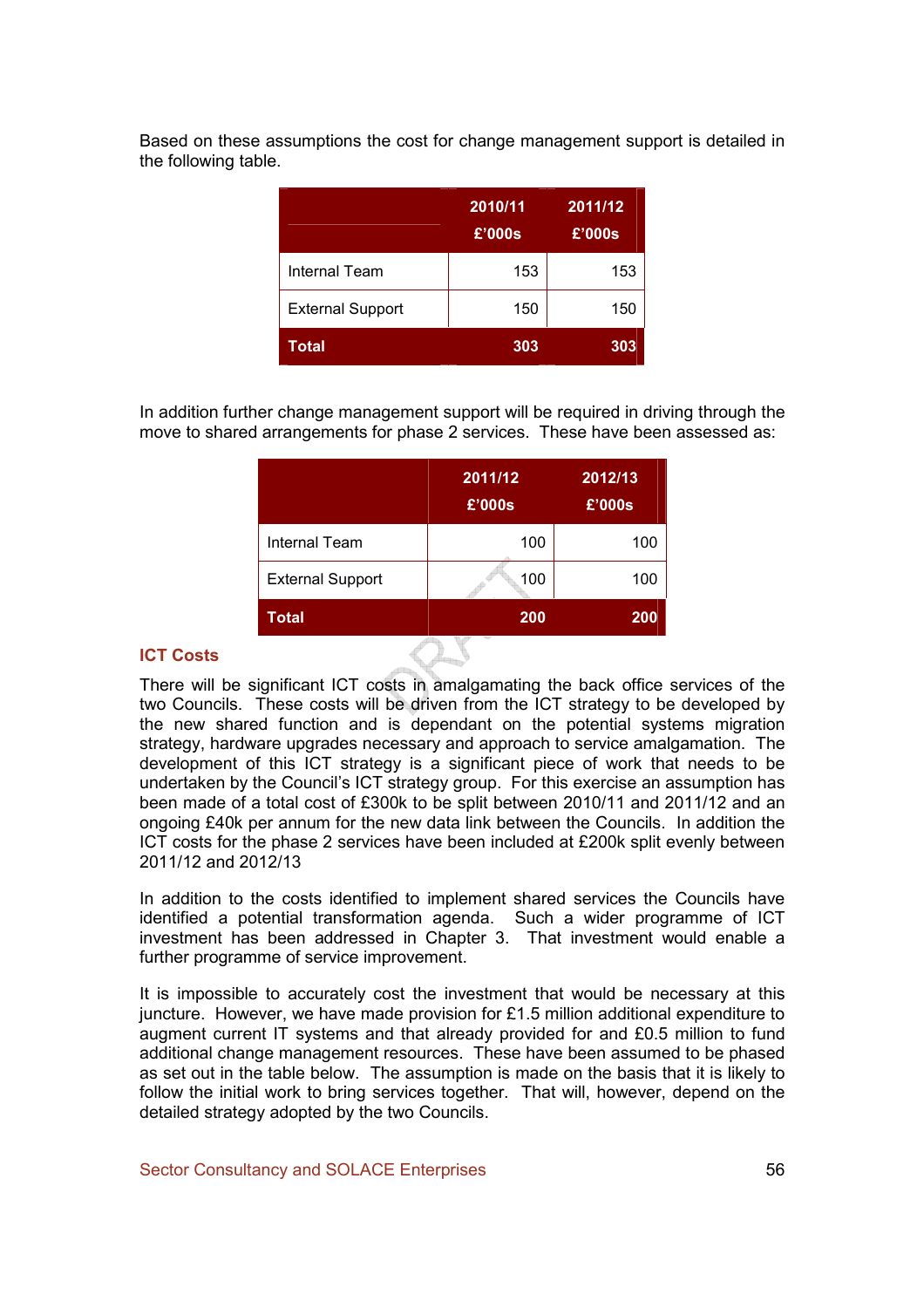| Year    | <b>ICT</b><br>£'000 | <b>Other</b><br><b>Transformation</b><br><b>Costs</b><br>£'000 | <b>Total</b><br>£'000 |
|---------|---------------------|----------------------------------------------------------------|-----------------------|
| 2012/13 | 500                 | 100                                                            | 600                   |
| 2013/14 | 750                 | 300                                                            | 1,050                 |
| 2014/15 | 250                 | 100                                                            | 350                   |
| Total   | 1,500               | 500                                                            | 2,000                 |

### Redundancy and Early Retirement Costs

As section 3.3 has shown the move to a shared service approach leads to a significant reduction in posts both at senior management level and within the back office and other shared services. There will clearly be investment costs in facilitating these changes both in a portion of current employees being offered early retirement and potential redundancies. In order to generate a high level projection of these costs the following assumptions have been made for the business case:

- 80% of the reduction in head count will be achieved through natural wastage;
- Of the remaining 20% reduction required, 30% will be achieved through early retirement and 70% through redundancy;
- Average early retirement costs have been assumed to be 1.7 x salary; and
- Average redundancy costs have been assumed to equate to 54 weeks pay.

These assumptions lead to a total early retirement and redundancy cost between 2010/11 and 2012/13 shown in the table below:

|              | £       |
|--------------|---------|
| 2010/11      | 194,999 |
| 2011/12      | 97,500  |
| 2012/13      | 146,250 |
| 2013/14      | 48,749  |
| <b>Total</b> | 487,498 |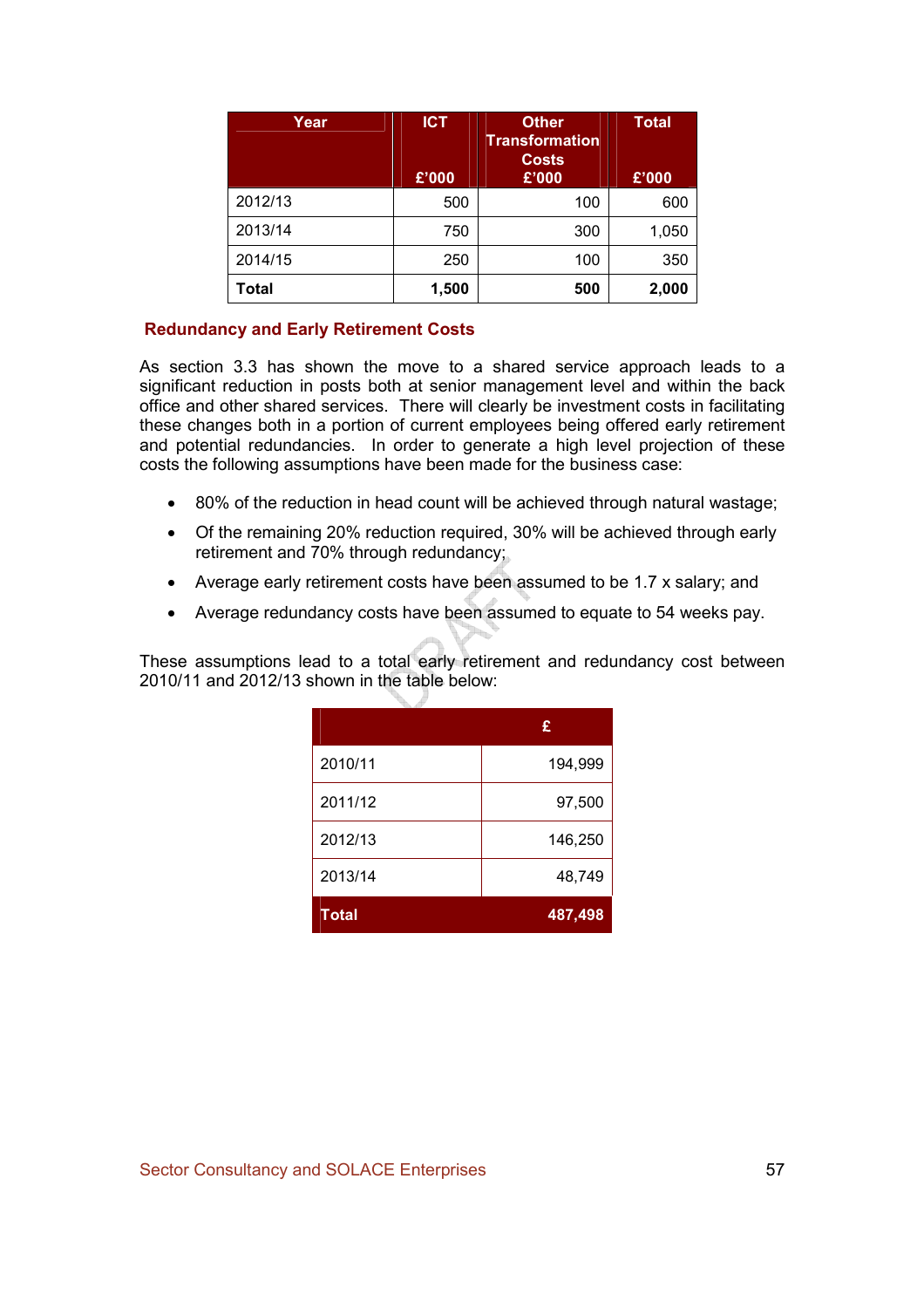### Investment Summary

| <b>Investment</b>                | 2010/11<br>£ | 2011/12<br>£ | 2012/13<br>£ | 2013/14<br>£ | 2014/15<br>£ | <b>Total</b><br>£ |
|----------------------------------|--------------|--------------|--------------|--------------|--------------|-------------------|
| <b>Shared Services</b>           |              |              |              |              |              |                   |
| Change Management<br>Team        | 153,328      | 253,328      | 100,000      |              |              | 506,656           |
| Change Management<br>Consultants | 150,000      | 250,000      | 100,000      |              |              | 500,000           |
| <b>Shared Services ICT</b>       | 170,000      | 330,000      | 140,000      | 40,000       |              | 680,000           |
| Redundancy & Early<br>Retirement | 194,999      | 97,500       | 146,250      | 48,749       |              | 487,498           |
| <b>Total Costs</b>               | 668,327      | 930,828      | 486,250      | 88,749       |              | 2,174,154         |
| <b>Transformation</b>            |              |              |              |              |              |                   |
| <b>ICT</b>                       |              |              | 500,000      | 750,000      | 250,000      | 1,500,000         |
| <b>Other Costs</b>               |              |              | 100,000      | 300,000      | 100,000      | 500,000           |
| <b>Total</b>                     |              |              | 600,000      | 1,050,000    | 350,000      | 2,000,000         |
| <b>Total Investment</b>          | 668,327      | 930,828      | 1,086,250    | 1,138,749    | 350,000      | 4,174,154         |

### 5.8 Revenue Impact

In order to effectively review the total impact on the Councils budget it is useful to review the revenue impact over more than just the short term. The table below models the potential savings identified above against the investment costs over a period of 4 years in order to demonstrate the net savings during the investment period and the ongoing savings once the services have migrated to the new shared services arrangements. As highlighted above, the savings and investments in this analysis are high level estimates and do not include the incremental savings such as reductions in supplies and services that may result from revised working practices once the shared service is operational.

In allocating ICT investment costs we have made assumptions that 75% are treated as capital and amortised over 5 years. Other ICT and transformation costs have been treated as revenue charges in the year they are expected to be incurred. The last part of the transformation investment is assumed to occur after the period covered below.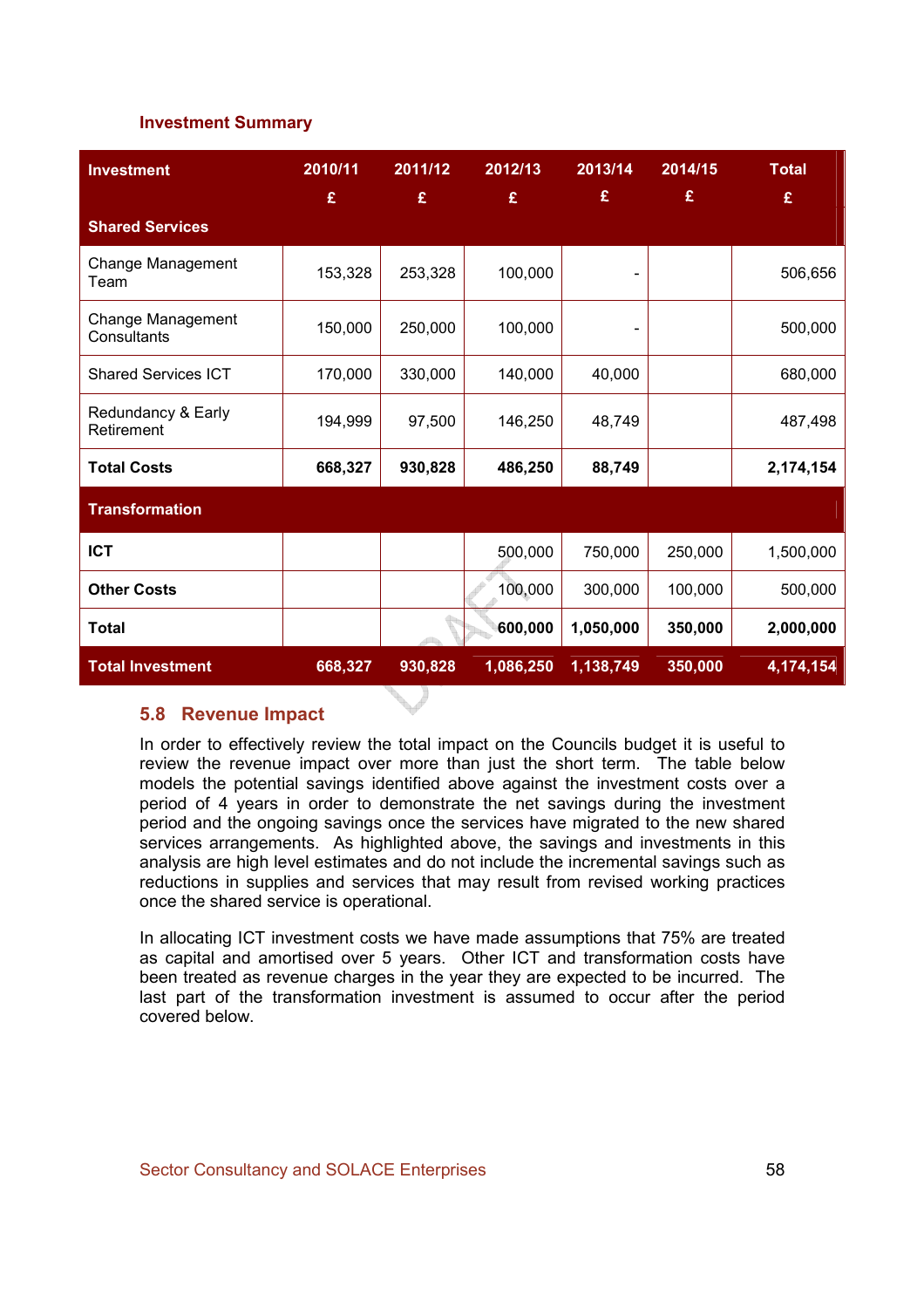|                                               | 2010/11<br>£ | 2011/12<br>£ | 2012/13<br>£ | 2013/14<br>£ | <b>Total</b><br>£ |
|-----------------------------------------------|--------------|--------------|--------------|--------------|-------------------|
| Investment                                    |              |              |              |              |                   |
| Change Management Team                        | 153,328      | 253,328      | 100,000      |              | 506,656           |
| <b>Change Management Consultants</b>          | 150,000      | 250,000      | 100,000      |              | 500,000           |
| ICT<br>Investment<br>Charged<br>to<br>Revenue | 42,500       | 82,500       | 35,000       | 10,000       | 170,000           |
| ICT Capital Charge                            | 28,700       | 84,400       | 108,000      | 114,800      | 335,900           |
| Redundancy & Early Retirement                 | 194,999      | 97,500       | 146,250      | 48,749       | 487,498           |
| <b>Total Costs</b>                            | 569,527      | 767,728      | 489,250      | 173,549      | 2,000,054         |
| <b>Shared Service Savings</b>                 |              |              |              |              |                   |
| Senior Management                             | 424,304      | 1,018,329    | 1,018,329    | 1,018,329    | 3,479,291         |
| Back Office (inc Other)                       | 77,614       | 1,296,156    | 1,296,156    | 1,296,156    | 3,966,082         |
| Revenues & Benefits (net saving)              |              |              | 250,000      | 250,000      | 500,000           |
| Phase 2 Services                              |              | 696,725      | 1,393,450    | 1,393,450    | 3,483,625         |
| <b>Total Savings</b>                          | 501,918      | 3,011,210    | 3,957,935    | 3,957,935    | 11,428,998        |
| <b>Net</b>                                    | $-67,609$    | 2,243,482    | 3,468,685    | 3,784,386    | 9,428,944         |
|                                               |              |              |              |              |                   |
| <b>Transformation Investment</b>              |              |              |              |              |                   |
| <b>ICT Revenue Costs</b>                      | $\mathbf 0$  | $\mathbf 0$  | 125,000      | 187,500      | 312,500           |
| <b>Other Transformation Costs</b>             | 0            | 0            | 100,000      | 300,000      | 400,000           |
| <b>ICT Capital Charges</b>                    | $\pmb{0}$    | $\pmb{0}$    | 84,400       | 210,900      | 295,300           |
| <b>Total Revenue Effect of</b>                |              |              |              |              |                   |
| <b>Transformation Investment</b>              |              |              | 309,400      | 698,400      | 1,007,800         |
| <b>Total Revenue Savings</b>                  | $-67,609$    | 2,243,482    | 3,159,285    | 3,085,986    | 8,421,144         |

This analysis has assumed that all investment costs would be revenue in nature. In practice it may be possible for the Councils to capitalise a portion of these costs, particularly some ICT infrastructure, and with possible dispensations some of the potential redundancy costs. However, this analysis has sought to deliver a more prudent estimate and has therefore not included any of these items as capital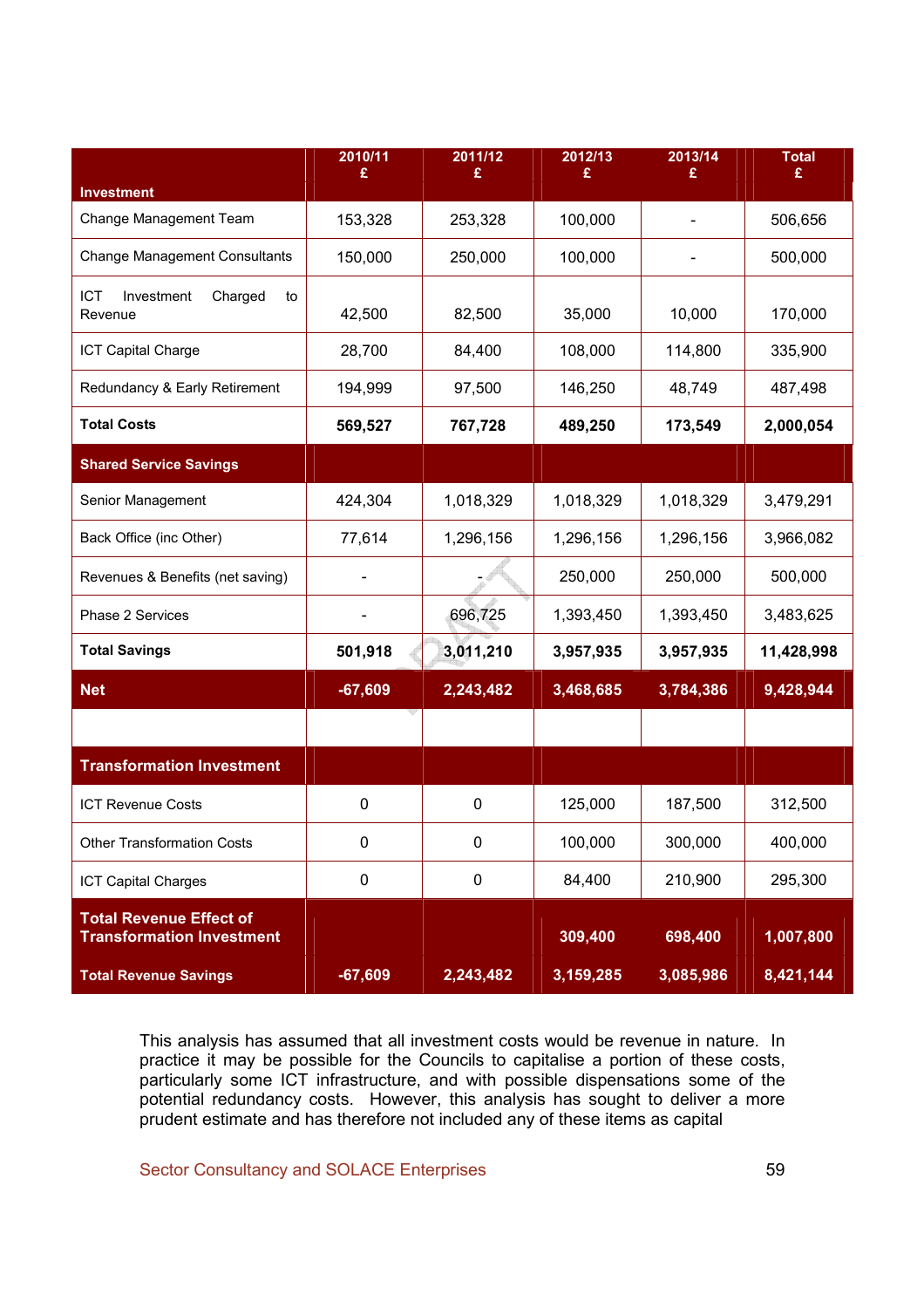# 5.9 Costs and Savings Allocation

A key part of the arrangements that will need to be put in place at an early stage are the principles surrounding the sharing between the partners of costs and savings. It is worth setting out some criteria that need to be taken into account: If the arrangements are to be acceptable and sustainable they need to be:

- Affordable by each of the partner authorities:
- Regarded as **equitable** over a period of time; and
- Sustainable in terms of investment and ongoing provision of high quality services.

#### **Affordability**

It is clear that the shared services arrangements have to be affordable for both partners. If the allocation of costs does not provide savings or other very tangible benefits then securing a partner's involvement will be difficult indeed. Our experience elsewhere is that any proposals that do not provide savings are unlikely to be acceptable, irrespective of any qualitative benefits that may accrue.

### **Equity**

Equity is provided by having charging or cost allocation arrangements that reflect each authority's use of the services. We will return later to the possible charging bases. Over time each authority will want to be assured that it is broadly paying its fair share in a way that can clearly be demonstrated.

### **Sustainability**

The shared service provision, irrespective of its form, needs to have sufficient financial resources to provide the services to the required standards and the ability to make the investments required to enable that performance. It will also be difficult, in many instances, to provide heavily customised services to different partners to reflect their particular cost aspirations or needs. It is imperative that the budgets that the shared services have are sufficient. It is vital that the position that has been seen where outsourcing has resulted in contracts that are promised and under priced is not arrived at here – again this is irrespective of the delivery model. If sustainability cannot be reached through the shared service arrangements then the option is not viable.

#### Charging Bases

In the table below we set out some suggestions for the way in which the costs could be allocated. These are not the only approaches that can be taken. For areas such as ICT there are well established approaches that can be applied.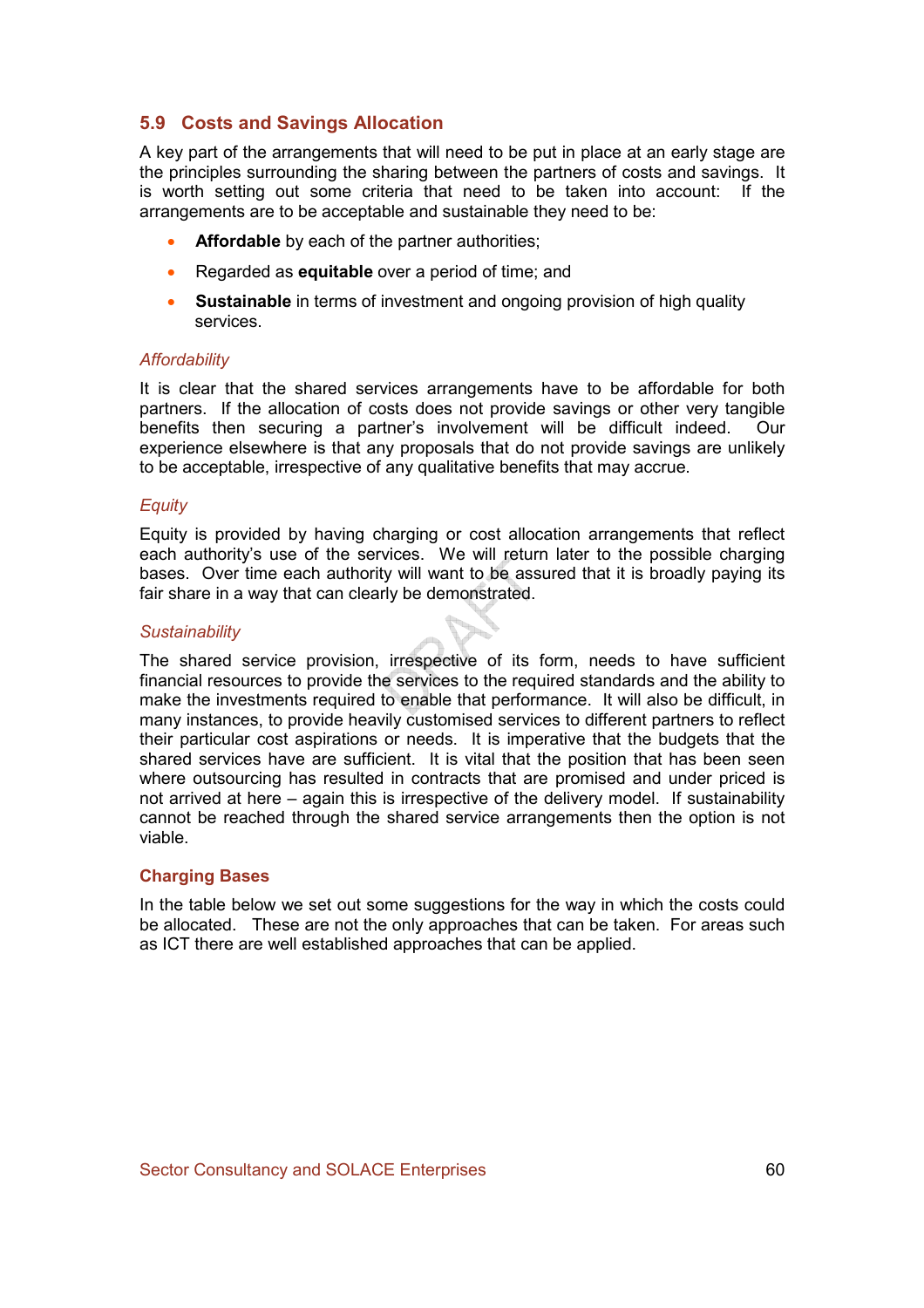| <b>Service</b>                  | <b>Potential Charging Base</b>                                                                                                                                                                                                                         |
|---------------------------------|--------------------------------------------------------------------------------------------------------------------------------------------------------------------------------------------------------------------------------------------------------|
| Finance                         | <b>Debtors and Creditors</b><br>Gross expenditure for other services                                                                                                                                                                                   |
| HR & People<br>Development      | Unit charging for Payroll<br>Employee numbers for HR<br>People Development by activity take up                                                                                                                                                         |
| <b>ICT</b>                      | Various charging methods based on system usage,<br>desk tops and ad hoc assistance required                                                                                                                                                            |
| Revenues and<br><b>Benefits</b> | By caseload – weighted if there are differences in<br>workload caused by local factors or differences in<br>the way customer services operates                                                                                                         |
| Customer<br>services            | Direct cost of face to face local contact<br>Charge per call for call centre<br>Charges to reflect management overhead                                                                                                                                 |
| Property                        | Variety of charging methods<br>based on the<br>particular aspects of the service.<br>Managing repairs as a proportion of the repairs<br>costs<br>Asset management by sq ft of property managed<br>by class<br>Capital works as a % of works undertaken |
| <b>Business Change</b>          | By time committed to the Council                                                                                                                                                                                                                       |

It is important that the charging or allocation of costs does not become an industry in itself. Consequently, we would suggest that the determined allocation methodology be used to calculate what is to be charged but that it be reviewed and amended periodically and not, other than for some specific areas, billed as charged. In that way there is a balance between equity in charging and budget certainty both for the shared service operation and the Councils.

Or experience in other shared services exercises has been that there can be difficulties in allocating costs and savings in a way that provides a win-win situation for all of the authorities involved. This is usually as a consequence of the cost bases of the Councils being dramatically different. This is not the case with South Norfolk and Breckland. We have no doubt that there will be work to arrive at a fair financial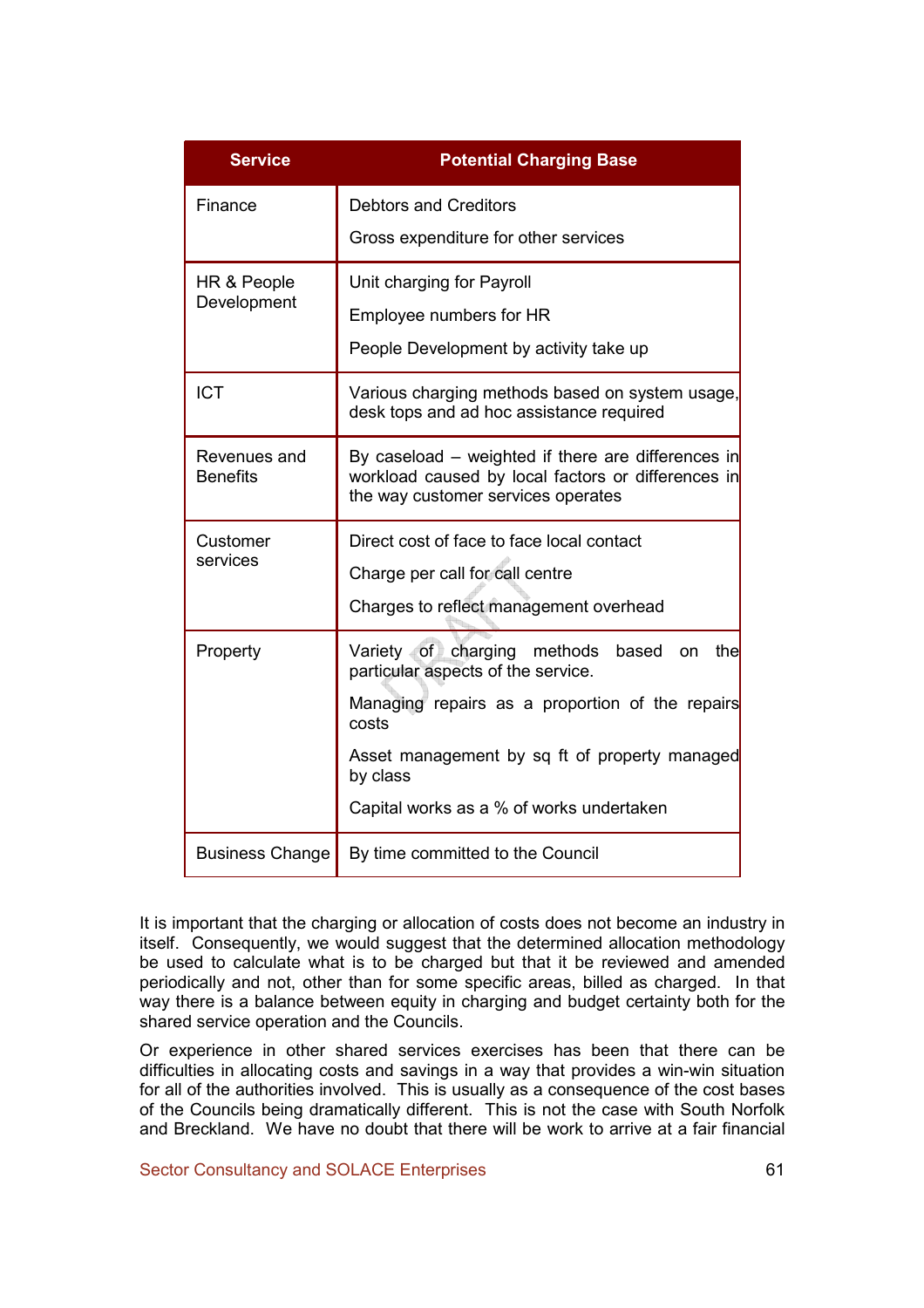allocation. We do not, however, believe that this will be a significant blockage to progress.

PRAIL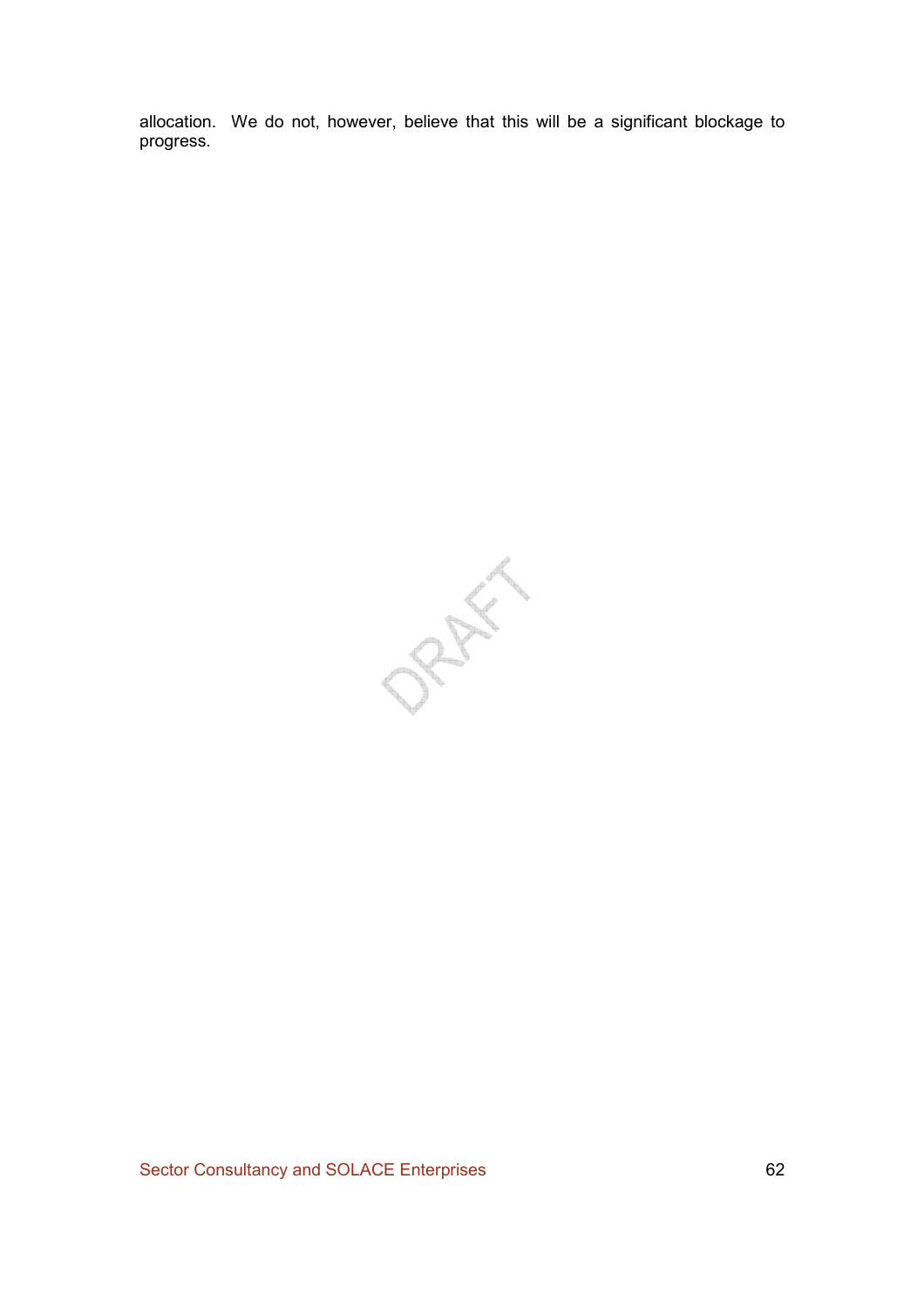# 6. Implementation Plan, Conclusions and Recommendations

# 6.1 Implementation Plan

The table below shows the proposed outline implementation plan.

|                                                                  |  |                                                                                                                                                                                                                                      |  | 2010/11 |  |  | 2011/12 |  |  |  |  |  |  |  |  |  |  |
|------------------------------------------------------------------|--|--------------------------------------------------------------------------------------------------------------------------------------------------------------------------------------------------------------------------------------|--|---------|--|--|---------|--|--|--|--|--|--|--|--|--|--|
| <b>Programme Element</b>                                         |  | ti a sua de 1920<br>A se - Sua de 1920 de 1920 de 1920 de 1920 de 1920 de 1920 de 1920 de 1920 de 1920 de 1920 de 1920<br>A se - Sua de 1920 de 1920 de 1920 de 1920 de 1920 de 1920 de 1920 de 1920 de 1920 de 1920 de 1920 de 1920 |  |         |  |  |         |  |  |  |  |  |  |  |  |  |  |
| <b>Governance</b>                                                |  |                                                                                                                                                                                                                                      |  |         |  |  |         |  |  |  |  |  |  |  |  |  |  |
| Completion and Agreement of                                      |  |                                                                                                                                                                                                                                      |  |         |  |  |         |  |  |  |  |  |  |  |  |  |  |
| <b>Business Case</b>                                             |  |                                                                                                                                                                                                                                      |  |         |  |  |         |  |  |  |  |  |  |  |  |  |  |
| Completion and Agreement of                                      |  |                                                                                                                                                                                                                                      |  |         |  |  |         |  |  |  |  |  |  |  |  |  |  |
| Shared Service Protocol                                          |  |                                                                                                                                                                                                                                      |  |         |  |  |         |  |  |  |  |  |  |  |  |  |  |
| Agreement of Governance                                          |  |                                                                                                                                                                                                                                      |  |         |  |  |         |  |  |  |  |  |  |  |  |  |  |
| Arrangements                                                     |  |                                                                                                                                                                                                                                      |  |         |  |  |         |  |  |  |  |  |  |  |  |  |  |
| <b>Programme Management</b>                                      |  |                                                                                                                                                                                                                                      |  |         |  |  |         |  |  |  |  |  |  |  |  |  |  |
| Formation of Programme                                           |  |                                                                                                                                                                                                                                      |  |         |  |  |         |  |  |  |  |  |  |  |  |  |  |
| <b>Management Arrangements</b>                                   |  |                                                                                                                                                                                                                                      |  |         |  |  |         |  |  |  |  |  |  |  |  |  |  |
| Appointment of                                                   |  |                                                                                                                                                                                                                                      |  |         |  |  |         |  |  |  |  |  |  |  |  |  |  |
| Programme/Transition Manager                                     |  |                                                                                                                                                                                                                                      |  |         |  |  |         |  |  |  |  |  |  |  |  |  |  |
| Preparation of Detailed                                          |  |                                                                                                                                                                                                                                      |  |         |  |  |         |  |  |  |  |  |  |  |  |  |  |
| Programme Plan                                                   |  |                                                                                                                                                                                                                                      |  |         |  |  |         |  |  |  |  |  |  |  |  |  |  |
| Identification of Change                                         |  |                                                                                                                                                                                                                                      |  |         |  |  |         |  |  |  |  |  |  |  |  |  |  |
| <b>Management Resources</b>                                      |  |                                                                                                                                                                                                                                      |  |         |  |  |         |  |  |  |  |  |  |  |  |  |  |
| Preparation of Communication                                     |  |                                                                                                                                                                                                                                      |  |         |  |  |         |  |  |  |  |  |  |  |  |  |  |
| Plan                                                             |  |                                                                                                                                                                                                                                      |  |         |  |  |         |  |  |  |  |  |  |  |  |  |  |
| <b>Staffing</b>                                                  |  |                                                                                                                                                                                                                                      |  |         |  |  |         |  |  |  |  |  |  |  |  |  |  |
| Appointment of Joint Chief                                       |  |                                                                                                                                                                                                                                      |  |         |  |  |         |  |  |  |  |  |  |  |  |  |  |
| Executive                                                        |  |                                                                                                                                                                                                                                      |  |         |  |  |         |  |  |  |  |  |  |  |  |  |  |
| Preparation and Agreement of                                     |  |                                                                                                                                                                                                                                      |  |         |  |  |         |  |  |  |  |  |  |  |  |  |  |
| Senior Management Structure                                      |  |                                                                                                                                                                                                                                      |  |         |  |  |         |  |  |  |  |  |  |  |  |  |  |
| Appointments to Senior                                           |  |                                                                                                                                                                                                                                      |  |         |  |  |         |  |  |  |  |  |  |  |  |  |  |
| Management Structure                                             |  |                                                                                                                                                                                                                                      |  |         |  |  |         |  |  |  |  |  |  |  |  |  |  |
| <b>Strategy</b>                                                  |  |                                                                                                                                                                                                                                      |  |         |  |  |         |  |  |  |  |  |  |  |  |  |  |
|                                                                  |  |                                                                                                                                                                                                                                      |  |         |  |  |         |  |  |  |  |  |  |  |  |  |  |
|                                                                  |  |                                                                                                                                                                                                                                      |  |         |  |  |         |  |  |  |  |  |  |  |  |  |  |
| Cross Cutting ICT Strategy<br><b>Cross Cutting Accommodation</b> |  |                                                                                                                                                                                                                                      |  |         |  |  |         |  |  |  |  |  |  |  |  |  |  |
|                                                                  |  |                                                                                                                                                                                                                                      |  |         |  |  |         |  |  |  |  |  |  |  |  |  |  |
| Strategy<br>Cross Cutting HR Strategy and                        |  |                                                                                                                                                                                                                                      |  |         |  |  |         |  |  |  |  |  |  |  |  |  |  |
|                                                                  |  |                                                                                                                                                                                                                                      |  |         |  |  |         |  |  |  |  |  |  |  |  |  |  |
| Workforce planning                                               |  |                                                                                                                                                                                                                                      |  |         |  |  |         |  |  |  |  |  |  |  |  |  |  |
| Preparation of Shared Services                                   |  |                                                                                                                                                                                                                                      |  |         |  |  |         |  |  |  |  |  |  |  |  |  |  |
| Asset Management Plan<br>Preparation of Shared Services          |  |                                                                                                                                                                                                                                      |  |         |  |  |         |  |  |  |  |  |  |  |  |  |  |
|                                                                  |  |                                                                                                                                                                                                                                      |  |         |  |  |         |  |  |  |  |  |  |  |  |  |  |
| Risk Management Plan<br>Preparation of Shared Services           |  |                                                                                                                                                                                                                                      |  |         |  |  |         |  |  |  |  |  |  |  |  |  |  |
| Implementation Plan                                              |  |                                                                                                                                                                                                                                      |  |         |  |  |         |  |  |  |  |  |  |  |  |  |  |
| <b>Back Office Phase 1</b>                                       |  |                                                                                                                                                                                                                                      |  |         |  |  |         |  |  |  |  |  |  |  |  |  |  |
|                                                                  |  |                                                                                                                                                                                                                                      |  |         |  |  |         |  |  |  |  |  |  |  |  |  |  |
| Implementation of Shared Back                                    |  |                                                                                                                                                                                                                                      |  |         |  |  |         |  |  |  |  |  |  |  |  |  |  |
| Office Services Phase 1<br>Preparation of Joint Procurement      |  |                                                                                                                                                                                                                                      |  |         |  |  |         |  |  |  |  |  |  |  |  |  |  |
| Strategy                                                         |  |                                                                                                                                                                                                                                      |  |         |  |  |         |  |  |  |  |  |  |  |  |  |  |
| <b>Back Office Phase 2</b>                                       |  |                                                                                                                                                                                                                                      |  |         |  |  |         |  |  |  |  |  |  |  |  |  |  |
|                                                                  |  |                                                                                                                                                                                                                                      |  |         |  |  |         |  |  |  |  |  |  |  |  |  |  |
| Negotiation of Revenues and                                      |  |                                                                                                                                                                                                                                      |  |         |  |  |         |  |  |  |  |  |  |  |  |  |  |
| <b>Benefits Arrangements</b>                                     |  |                                                                                                                                                                                                                                      |  |         |  |  |         |  |  |  |  |  |  |  |  |  |  |
| <b>Review of Customer Contact</b>                                |  |                                                                                                                                                                                                                                      |  |         |  |  |         |  |  |  |  |  |  |  |  |  |  |
| <b>Strategies</b>                                                |  |                                                                                                                                                                                                                                      |  |         |  |  |         |  |  |  |  |  |  |  |  |  |  |
| Preparation of Shared Service                                    |  |                                                                                                                                                                                                                                      |  |         |  |  |         |  |  |  |  |  |  |  |  |  |  |
| <b>Customer Contact Strategy</b>                                 |  |                                                                                                                                                                                                                                      |  |         |  |  |         |  |  |  |  |  |  |  |  |  |  |
| <b>Other Opportunities</b>                                       |  |                                                                                                                                                                                                                                      |  |         |  |  |         |  |  |  |  |  |  |  |  |  |  |
| Preparation of Business Case                                     |  |                                                                                                                                                                                                                                      |  |         |  |  |         |  |  |  |  |  |  |  |  |  |  |
| <b>Preparation Plan</b>                                          |  |                                                                                                                                                                                                                                      |  |         |  |  |         |  |  |  |  |  |  |  |  |  |  |
| Preparation and Approval of                                      |  |                                                                                                                                                                                                                                      |  |         |  |  |         |  |  |  |  |  |  |  |  |  |  |
| <b>Business Cases</b>                                            |  |                                                                                                                                                                                                                                      |  |         |  |  |         |  |  |  |  |  |  |  |  |  |  |
|                                                                  |  |                                                                                                                                                                                                                                      |  |         |  |  |         |  |  |  |  |  |  |  |  |  |  |
| Implementation                                                   |  |                                                                                                                                                                                                                                      |  |         |  |  |         |  |  |  |  |  |  |  |  |  |  |

In the table below we set out an outline of proposed responsibility and the source of resources for the change programme.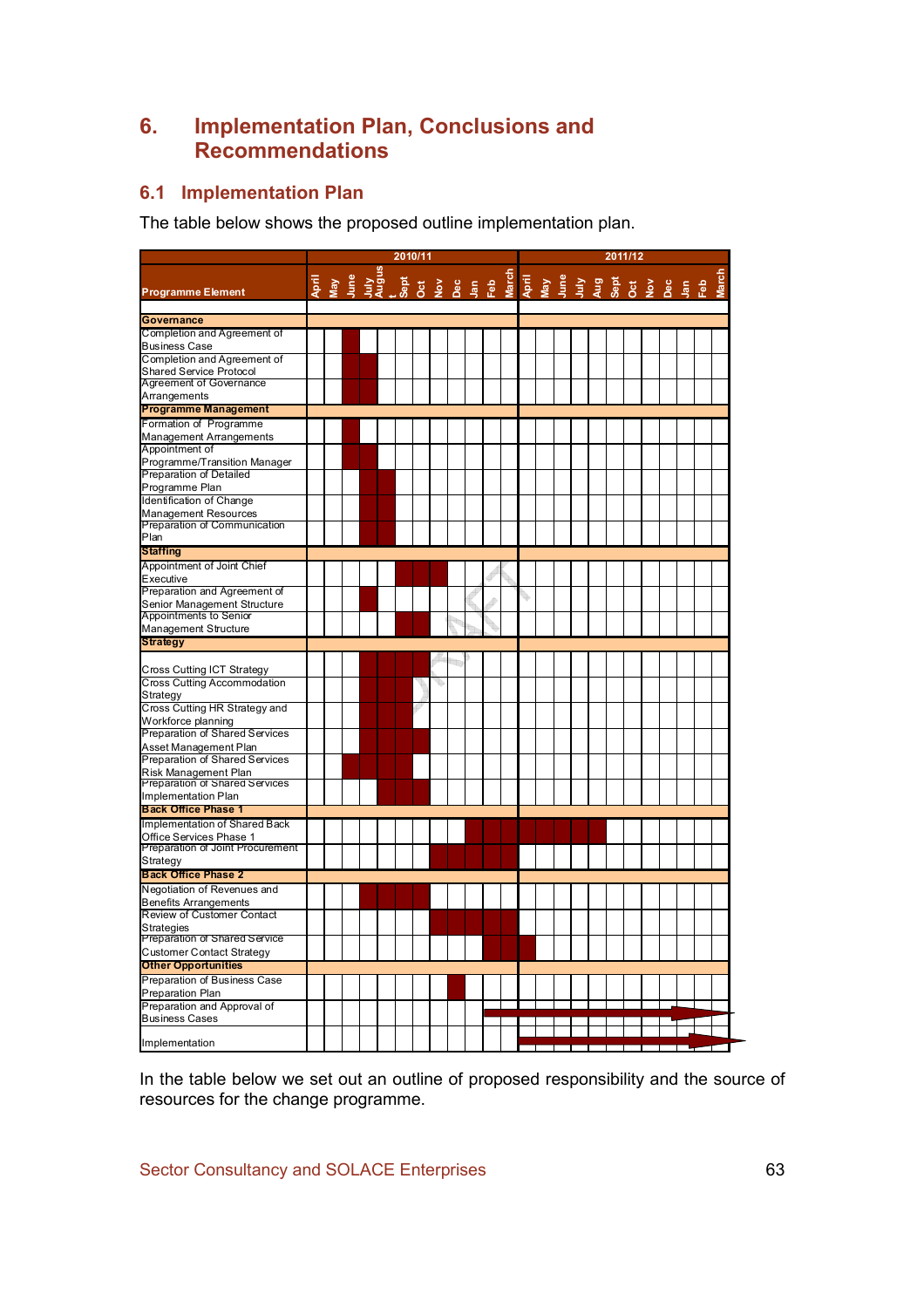| <b>Programme Element</b>                                | <b>Responsibility</b>       | <b>Resources</b>                         |
|---------------------------------------------------------|-----------------------------|------------------------------------------|
|                                                         |                             |                                          |
| <b>Governance</b>                                       |                             |                                          |
| Completion and Agreement of                             | Sector/Solace/Chief         | Sector/Solace and Senior Council         |
| <b>Business Case</b>                                    | Executives/ Cabinets        | Officers                                 |
| Completion and Agreement of                             | Chief Executives/           |                                          |
| <b>Shared Service Protocol</b>                          | Cabinets                    | Senior Council Officers                  |
| <b>Agreement of Governance</b>                          | Sector/Solace/Chief         | Sector/Solace and Senior Council         |
| Arrangements                                            | <b>Executives/ Cabinets</b> | Officers                                 |
| <b>Programme Management</b>                             |                             |                                          |
| Formation of Programme                                  | Chief Executives/           |                                          |
| Management Arrangements                                 | Cabinets                    | Senior Council Officers                  |
| Appointment of                                          |                             |                                          |
| Programme/Transition Manager                            | Chief Executives            | ΗR                                       |
| <b>Preparation of Detailed</b>                          |                             |                                          |
| Programme Plan<br>Preparation of Communication          | Programme Manager           | Senior Council Officers                  |
|                                                         |                             |                                          |
| Plan                                                    | Programme Manager           | Council Communication Teams              |
| <b>Staffing</b>                                         |                             |                                          |
| Appointment of Joint Chief                              |                             |                                          |
| Executive                                               | Cabinets/Councils           | ΗR                                       |
| Preparation and Agreement of                            | Chief Executives/           |                                          |
| Senior Management Structure<br>Appointments to Senior   | Cabinets                    | ΗR                                       |
|                                                         | Chief Executives/           |                                          |
| Management Structure                                    | Cabinets                    | ΗR                                       |
| <b>Strategy</b>                                         |                             |                                          |
|                                                         |                             |                                          |
| Cross Cutting ICT Strategy                              | ICT Manager                 | Senior Council Officers/ICT staff        |
| <b>Cross Cutting Accommodation</b>                      | <b>Head of Asset</b>        | Senior Council Officers/Asset            |
| Strategy                                                | Management                  | Management Staff/Finance                 |
| Cross Cutting HR Strategy and                           |                             | Senior Council Officers/HR and           |
| Workforce planning                                      | Head of HR                  | OD Staff                                 |
|                                                         |                             | Senior Council Officers/Asset            |
|                                                         |                             | Management                               |
| Preparation of Shared Services                          | Head of Asset               | Staff/Finance/Programme                  |
| Asset Management Plan<br>Preparation of Shared Services | Management                  | Management Staff                         |
| Risk Management Plan                                    |                             |                                          |
| Preparation of Shared Services                          | Programme Manager           | Senior Council Officers                  |
| Implementation Plan                                     | Programme Manager           | Senior Council Officers                  |
| <b>Back Office Phase 1</b>                              |                             |                                          |
|                                                         |                             | Senior Council Officers/Asset            |
|                                                         |                             |                                          |
| Implementation of Shared Back                           |                             | Management<br>Staff/Finance/HR/Programme |
| Office Services Phase 1                                 | Programme Manager           | Management Staff                         |
| Preparation of Joint Procurement                        |                             | Senior Council Officers/Asset            |
| Strategy                                                | <b>Procurement Manager</b>  | management/Finance                       |
| <b>Back Office Phase 2</b>                              |                             |                                          |
| Negotiation of Revenues and                             |                             |                                          |
| <b>Benefits Arrangements</b>                            | tbc                         | tbc                                      |
| Review of Customer Contact                              |                             |                                          |
| Strategies                                              | tbc                         | tbc                                      |
| Preparation of Shared Service                           |                             |                                          |
| <b>Customer Contact Strategy</b>                        | tbc                         | tbc                                      |
| <b>Other Opportunities</b>                              |                             |                                          |
| Preparation of Business Case                            |                             |                                          |
| Preparation Plan                                        | Programme Manager           | Senior Council Officers                  |
|                                                         |                             | Senior Council Officers/Asset            |
|                                                         |                             | Management                               |
| Preparation and Approval of                             |                             | Staff/Finance/HR/Programme               |
| <b>Business Cases</b>                                   | Service Management          | Management Staff                         |
|                                                         |                             | Senior Council Officers/Asset            |
| Implementation                                          | Service Management          | Management                               |